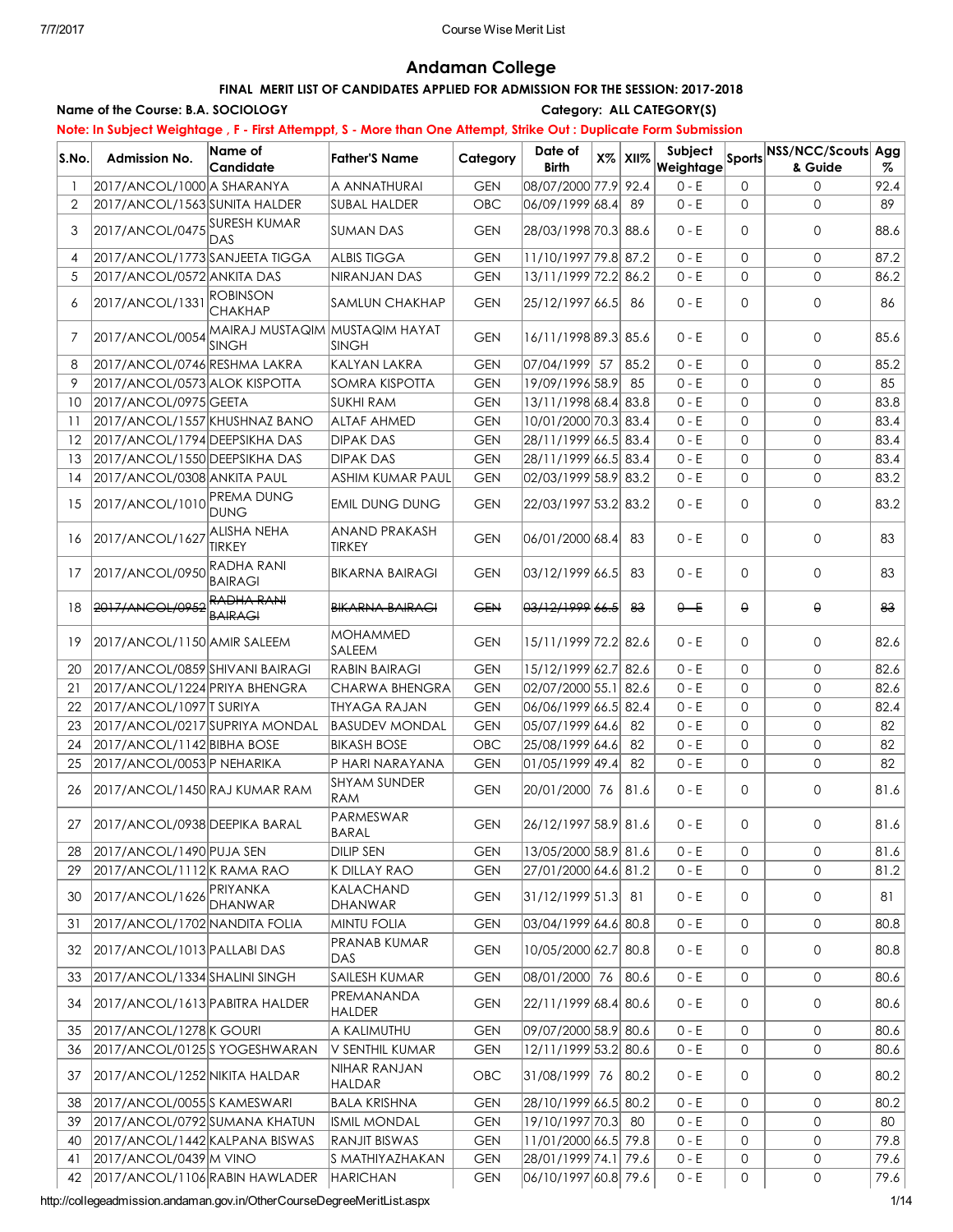|    |                                 |                                              | <b>HAWLADER</b>                      |            |                        |      |         | $\Box$       |          |      |
|----|---------------------------------|----------------------------------------------|--------------------------------------|------------|------------------------|------|---------|--------------|----------|------|
| 43 | 2017/ANCOL/1107 RABIN HAWLADER  |                                              | <b>HARICHAN</b><br><b>HAWLADER</b>   | <b>GEN</b> | 06/10/1997 60.8 79.6   |      | $0 - E$ | $\Theta$     | θ        | 79.6 |
| 44 | 2017/ANCOL/1521 TANDRA MONDAL   |                                              | TAPAN MONDAL                         | OBC        | 08/02/2000 72.2        | 79   | $0 - E$ | $\mathbf{0}$ | 0        | 79   |
| 45 | 2017/ANCOL/0162S NAGA SUNDARI   |                                              | V SHIVA JOTHI                        | <b>GEN</b> | 01/12/1999 64.6 78.8   |      | $0 - E$ | $\Omega$     | 0        | 78.8 |
| 46 | 2017/ANCOL/1295 NAWNET TIRKEY   |                                              | PETRUS TIRKEY                        | <b>GEN</b> | 21/01/1998 55.1 78.4   |      | $0 - E$ | $\mathbf 0$  | 0        | 78.4 |
| 47 | 2017/ANCOL/0936 G LATHA         |                                              | G ANAND RAO                          | <b>GEN</b> | 11/02/2000 72.2 78.2   |      | $0 - E$ | $\mathbf 0$  | 0        | 78.2 |
| 48 | 2017/ANCOL/0140 SUJAN DAS       |                                              | TARUN DAS                            | <b>GEN</b> | 14/05/2000 74.1        | 78   | $0 - E$ | $\mathbf 0$  | 0        | 78   |
| 49 | 2017/ANCOL/0403 HEMA ROY        |                                              | <b>RANJIT ROY</b>                    | OBC        | 25/05/1999 62.7        | 78   | $0 - E$ | $\mathbf 0$  | 0        | 78   |
| 50 | 2017/ANCOL/0252 MAMPI RANI DAS  |                                              | <b>BIPLAB DAS</b>                    | <b>GEN</b> | 12/06/2000 62.7        | 78   | $0 - E$ | $\mathbf 0$  | 0        | 78   |
| 51 | 2017/ANCOL/0387 RIMPA MALLICK   |                                              | SUJAN MALLICK                        | <b>GEN</b> | 04/03/1998 60.8        | 78   | $0 - E$ | $\mathbf 0$  | 0        | 78   |
| 52 | 2017/ANCOL/0738 SAHIDUL MANDAL  |                                              | AMJED ALI<br><b>MANDAL</b>           | <b>GEN</b> | 25/06/1998 51.3        | 78   | 0 - E   | $\Omega$     | 0        | 78   |
| 53 | 2017/ANCOL/0860 MOAZZAMA        |                                              | P ABDUL MAJEED                       | <b>GEN</b> | 04/07/1998 77.9 77.8   |      | $0 - E$ | $\mathbf{0}$ | 0        | 77.8 |
| 54 | 2017/ANCOL/1762 PROSANJIT BAROI |                                              | PARESH CH BAROI                      | <b>GEN</b> | 21/01/1999 62.7        | 77.8 | $0 - E$ | $\mathbf{0}$ | 0        | 77.8 |
|    | 2017/ANCOL/1194SANJEEV          |                                              |                                      |            |                        |      |         |              |          |      |
| 55 |                                 | MAZUMDAR                                     | <b>TARAK MAZUMDAR</b>                | <b>GEN</b> | 17/08/1998 57          | 77.2 | $0 - E$ | $\Omega$     | 0        | 77.2 |
| 56 | 2017/ANCOL/1701 ASMITA XALXO    |                                              | MARIYANUS XALXO                      | <b>GEN</b> | 18/01/1999 60.8        | 77   | $0 - E$ | $\mathbf{0}$ | 0        | 77   |
| 57 |                                 | 2017/ANCOL/1615 SAHISTHA MUSTAFA             | MOHAMMED<br><b>MUSTAFA</b>           | <b>GEN</b> | 15/07/2000 57          | 77   | $0 - E$ | $\mathbf{0}$ | 0        | 77   |
| 58 | 2017/ANCOL/1160 KAJAL           |                                              | <b>TULESHWAR RAM</b>                 | <b>GEN</b> | 04/05/1999 64.6 76.8   |      | $0 - E$ | $\mathbf{0}$ | 0        | 76.8 |
| 59 | 2017/ANCOL/0352 FATIMA KHATUN   |                                              | <b>LATIF MONDAL</b>                  | <b>GEN</b> | 14/01/2000 53.2 76.8   |      | $0 - E$ | $\mathbf 0$  | $\Omega$ | 76.8 |
| 60 | 2017/ANCOL/0710 NO MOHAMMED     | <b>BILAL</b>                                 | O IBRAHIM                            | <b>GEN</b> | 14/05/1999 62.7 71.8   |      | $5 - F$ | $\mathbf{0}$ | 0        | 76.8 |
| 61 | 2017/ANCOL/0570                 | O MOHAMMED<br><b>BILAL</b>                   | O IBRAHIM                            | <b>GEN</b> | 14/05/1999 62.7 71.8   |      | $5 - F$ | $\Theta$     | θ        | 76.8 |
| 62 | 2017/ANCOL/1591                 | M R<br>DIVYADHARSHINI                        | M RAJA                               | <b>GEN</b> | 05/01/2000 66.5  76.4  |      | $0 - E$ | $\Omega$     | 0        | 76.4 |
| 63 | 2017/ANCOL/0822 SUBHASINI       |                                              | R JEYACHANDRAN                       | <b>GEN</b> | 17/04/1999 53.2 76.4   |      | $0 - E$ | $\mathbf{0}$ | 0        | 76.4 |
| 64 | 2017/ANCOL/1477 M KAVITHA       |                                              | <b>U MURUGESAN</b>                   | <b>GEN</b> | 15/10/1999 60.8 76.2   |      | $0 - E$ | $\mathbf{0}$ | 0        | 76.2 |
| 65 | 2017/ANCOL/1075 KUSHAL ROY      |                                              | <b>KISHOR KUMAR</b><br>ROY.          | <b>GEN</b> | 06/06/2000 57          | 76.2 | $0 - E$ | $\mathbf{0}$ | 0        | 76.2 |
| 66 | 2017/ANCOL/1320 MOHAMMED        | ISHARUKH                                     | <b>SEKH MOHAMMED</b>                 | <b>GEN</b> | 13/12/1999 53.2 76.2   |      | $0 - E$ | $\mathbf{0}$ | 0        | 76.2 |
| 67 | 2017/ANCOL/0142 NOOPUR BAROI    |                                              | MAHANANDA<br><b>BAROI</b>            | <b>GEN</b> | 01/09/2000 66.5        | 76   | $0 - E$ | $\Omega$     | 0        | 76   |
| 68 | 2017/ANCOL/1310 SUSMITA ROY     |                                              | <b>SAMBAL ROY</b>                    | <b>GEN</b> | 08/12/2000 70.3 75.8   |      | $0 - E$ | $\mathbf 0$  | 0        | 75.8 |
| 69 | 2017/ANCOL/0915 MEENA MONDAL    |                                              | <b>MUZIR MONDAL</b>                  | <b>GEN</b> | 15/01/1999 68.4 75.8   |      | $0 - E$ | $\mathbf 0$  | 0        | 75.8 |
| 70 | 2017/ANCOL/0434 B GURUNATHAN    |                                              | <b>B BOSE</b>                        | <b>GEN</b> | 11/10/1997 51.3 75.6   |      | $0 - E$ | $\mathsf O$  | 0        | 75.6 |
| 71 | 2017/ANCOL/1763 NIGHTINGALE     |                                              | <b>JOSEPH EDGAR</b>                  | ST         | 09/03/2000 60.8 75.4   |      | 0 - E   | 0            | 0        | 75.4 |
| 72 | 2017/ANCOL/1019 S RAJESH KUMAR  |                                              | S BHASKAR RAO                        | <b>GEN</b> | 16/04/2000 55.1 75.4   |      | 0 - E   | 0            | 0        | 75.4 |
| 73 | 2017/ANCOL/1020 S RAJESH KUMAR  |                                              | S BHASKAR RAO                        | <b>GEN</b> | $+6/04/2000 55.1 75.4$ |      | $0 - E$ | θ            | θ        | 75.4 |
| 74 | 2017/ANCOL/0096 GRACY TRIPATHY  |                                              | <b>ASIM KUMAR</b><br><b>TRIPATHY</b> | <b>GEN</b> | 08/01/1999 72.2  74.8  |      | 0 - E   | 0            | 0        | 74.8 |
| 75 | 2017/ANCOL/1192 NITISH MAZUMDER |                                              | NIRMAL CH<br>MAZUMDER                | OBC        | 13/06/2000 62.7 74.8   |      | $0 - E$ | 0            | 0        | 74.8 |
| 76 | 2017/ANCOL/1022 KODIMALAR       |                                              | P BALAMURUGAN                        | <b>GEN</b> | 25/12/1999 60.8 74.8   |      | 0 - E   | 0            | 0        | 74.8 |
| 77 | 2017/ANCOL/1159 PRIYANKA DAS    |                                              | NARAYAN DAS                          | <b>GEN</b> | 26/09/1999 58.9 74.8   |      | $0 - E$ | 0            | 0        | 74.8 |
| 78 | 2017/ANCOL/1605 ASIYA           |                                              | K P MOHAMMED                         | OBC        | 21/05/1999 55.1 74.8   |      | $0 - E$ | 0            | 0        | 74.8 |
| 79 | 2017/ANCOL/1484 NIKITA BECK     |                                              | <b>ANDRIAS BECK</b>                  | <b>GEN</b> | 09/06/2000 57          | 74.6 | $0 - E$ | 0            | 0        | 74.6 |
| 80 |                                 | 2017/ANCOL/1536 ANISH JOHN KUJUR  AJAY KUJUR |                                      | <b>GEN</b> | 05/07/1999 53.2 74.6   |      | $0 - E$ | 0            | 0        | 74.6 |
| 81 | 2017/ANCOL/0519 SWATHI          |                                              | V ERAIAH                             | <b>GEN</b> | 23/06/1999 62.7 74.4   |      | 0 - E   | 0            | 0        | 74.4 |
| 82 | 2017/ANCOL/0821 PRIYA KERKETTA  |                                              | HILARUS KERKETTA                     | <b>GEN</b> | 08/04/1998 58.9 74.4   |      | $0 - E$ | 0            | 0        | 74.4 |
| 83 | 2017/ANCOL/1260 SHRITIKA DAS    |                                              | MADHUSUDHAN<br>DAS                   | GEN        | 28/06/2000 51.3 74.4   |      | $0 - E$ | 0            | 0        | 74.4 |
| 84 | 2017/ANCOL/0883 BABY            |                                              | RAMA RAO                             | GEN        | 13/03/1999 66.5 74.2   |      | $0 - E$ | 0            | 0        | 74.2 |
| 85 | 2017/ANCOL/1312 ABHISHEK ROY    |                                              | SANKAR ROY                           | <b>GEN</b> | 25/08/2000 64.6 74.2   |      | $0 - E$ | $\mathbf{0}$ | 0        | 74.2 |
| 86 | 2017/ANCOL/1722 KHOKAN HALDER   |                                              | NARAYAN HALDER                       | <b>GEN</b> | 07/09/1999 58.9 74.2   |      | $0 - E$ | 0            | 0        | 74.2 |
| 87 | 2017/ANCOL/1333 S SANDHIYA      |                                              | V SEGAR                              | <b>GEN</b> | 17/02/2000 58.9 74.2   |      | $0 - E$ | 0            | 0        | 74.2 |
| 88 | 2017/ANCOL/0794 SHAHIN BIBI     |                                              | SAJEED ALI                           | <b>GEN</b> | 18/05/1999 57          | 74.2 | $0 - E$ | $\mathbf 0$  | 0        | 74.2 |
| 89 | 2017/ANCOL/1670 PRIYANKA BALAN  |                                              | SATYA BALAN                          | <b>GEN</b> | 18/07/1997 66.5 74     |      | $0 - E$ | 0            | 0        | 74   |
| 90 | 2017/ANCOL/0483 S DIVYA         |                                              | <b>GOPAL</b>                         | <b>GEN</b> | 15/07/1999 68.4 73.8   |      | $0 - E$ | 0            | 0        | 73.8 |
| 91 | 2017/ANCOL/0642 LIPIKA DEVNATH  |                                              | <b>GANESH DEVNATH</b>                | <b>GEN</b> | 25/04/2000 62.7 73.8   |      | $0 - E$ | 0            | 0        | 73.8 |

http://collegeadmission.andaman.gov.in/OtherCourseDegreeMeritList.aspx 2/14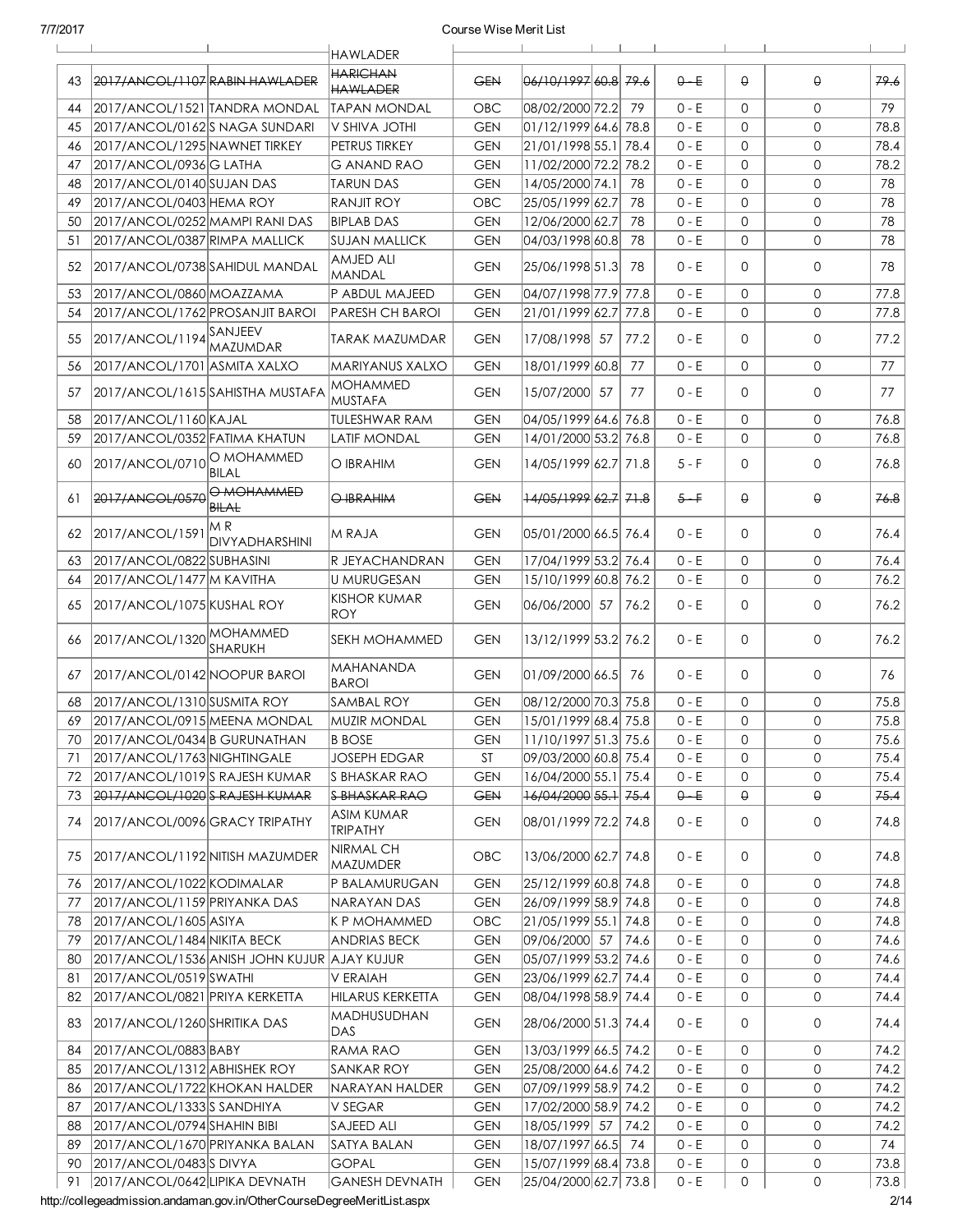| 92  | 2017/ANCOL/1577 RAJU BISWAS             |                                                  | RANJIT BISWAS                                         | <b>GEN</b> | 04/05/1998 55.1 73.8          |      | $0 - E$ | $\mathbf{0}$ | $\Omega$     | 73.8 |
|-----|-----------------------------------------|--------------------------------------------------|-------------------------------------------------------|------------|-------------------------------|------|---------|--------------|--------------|------|
| 93  | 2017/ANCOL/0366 JAISON ABRAHAM          |                                                  | P T ABRAHAM                                           | <b>GEN</b> | 15/05/1999 53.2 73.8          |      | $0 - E$ | $\mathbf{0}$ | $\Omega$     | 73.8 |
| 94  | 2017/ANCOL/1319 RUPA DAS                |                                                  | <b>SUBANKAR DAS</b>                                   | <b>GEN</b> | 17/06/2000 57                 | 73.6 | $0 - E$ | $\mathbf{0}$ | $\mathsf{O}$ | 73.6 |
| 95  |                                         | $2017/ANCOL/0350$ MOKHANA PRIYA V                | ΙV<br>BALASHANMUGAM                                   | <b>GEN</b> | 13/08/1999 49.4 73.6          |      | 0 - E   | 0            | $\mathbf{0}$ | 73.6 |
| 96  | 2017/ANCOL/0459 RITA KUMARI             |                                                  | ASHOK KUMAR                                           | <b>GEN</b> | 02/09/2000 68.4 73.4          |      | $0 - E$ | $\mathbf{0}$ | $\mathbf{0}$ | 73.4 |
| 97  | 2017/ANCOL/1412 VIVEK EKKA              |                                                  | VALERIAN EKKA                                         | <b>GEN</b> | 04/12/1999 66.5 73.4          |      | $0 - E$ | $\mathbf{0}$ | $\mathbf 0$  | 73.4 |
| 98  | 2017/ANCOL/1631                         | <b>SOMEER</b><br>MAZUMDER                        | SADHURAM<br>MAZUMDER                                  | <b>OBC</b> | 22/02/1998 57                 | 73.4 | $0 - E$ | $\Omega$     | $\mathbf 0$  | 73.4 |
| 99  | 2017/ANCOL/0406 RAJESH URAON            |                                                  | PUNA URAON                                            | <b>GEN</b> | 18/01/2000 53.2 73.4          |      | $0 - E$ | $\mathbf{0}$ | $\mathbf{0}$ | 73.4 |
|     | 100 2017/ANCOL/1509 GURPRIT KAUR        |                                                  | <b>PARGAT SINGH</b>                                   | <b>GEN</b> | 10/10/1999 64.6 73.2          |      | $0 - E$ | $\mathbf{O}$ | $\mathbf{O}$ | 73.2 |
|     | 101   2017/ANCOL/1742 SUSMITA BISWAS    |                                                  | SUBAL BISWAS                                          | <b>GEN</b> | 01/03/2001 47.5 73.2          |      | 0 - E   | $\mathbf{O}$ | $\mathbf{O}$ | 73.2 |
|     | 102   2017/ANCOL/0671   SAPNA DAS       |                                                  | JAGABANDHU DAS                                        | <b>GEN</b> | 26/05/1999 49.4 73            |      | $0 - E$ | $\mathbf{O}$ | $\mathsf{O}$ | 73   |
|     | 103 2017/ANCOL/1151 ANUP MANDAL         |                                                  | APURBA KUMAR<br>MANDAL                                | <b>GEN</b> | 22/12/1996 70.3 72.8          |      | $0 - E$ | $\mathbf{0}$ | $\mathbf 0$  | 72.8 |
|     | 104 2017/ANCOL/0380                     | <b>VARSHA DUNG</b><br><b>DUNG</b>                | <b>LIBNUS DUNG</b><br><b>DUNG</b>                     | <b>GEN</b> | 26/06/1999 62.7 72.8          |      | $0 - E$ | $\mathbf{0}$ | $\mathbf 0$  | 72.8 |
|     | 105 2017/ANCOL/0080                     | MARY KALPANA<br>TIGGA                            | SELVASTER TIGGA                                       | <b>GEN</b> | 13/02/1999 58.9 72.8          |      | $0 - E$ | 0            | $\mathbf{0}$ | 72.8 |
|     | 106 2017/ANCOL/0508 V MEERA             |                                                  | C VELUSAMY                                            | <b>GEN</b> | 27/12/1999 51.3 72.8          |      | $0 - E$ | $\mathbf{0}$ | $\mathbf 0$  | 72.8 |
| 107 | 2017/ANCOL/1428 KARAMJIT KAUR           |                                                  | <b>KULWANTH SINGH</b>                                 | <b>GEN</b> | 14/04/2000 70.3 72.6          |      | $0 - E$ | $\Omega$     | $\mathbf{O}$ | 72.6 |
| 108 | 2017/ANCOL/0672 TINY GRACE              |                                                  | <b>DERICK</b>                                         | ST         | 25/12/1999 62.7 72.6          |      | $0 - E$ | $\mathbf{0}$ | $\mathbf{0}$ | 72.6 |
| 109 | 2017/ANCOL/1221 PUJA MONDAL             |                                                  | <b>KISHORE MONDAL</b>                                 | <b>GEN</b> | 30/01/1999 68.4 72.4          |      | 0 - E   | $\mathbf{0}$ | $\mathbf{0}$ | 72.4 |
|     | 110 2017/ANCOL/1447 PRANOY PAUL         |                                                  | PRASAD PAUL                                           | <b>GEN</b> | 07/02/2000 60.8 72.4          |      | 0 - E   | $\mathbf{0}$ | $\mathbf{0}$ | 72.4 |
| 111 | 2017/ANCOL/0667 M HARI PRIYA            |                                                  | P MUTHU KUMAR                                         | <b>GEN</b> | 26/02/1999 58.9 72.4          |      | $0 - E$ | $\Omega$     | $\mathbf{0}$ | 72.4 |
|     | 112   2017/ANCOL/0761   VISHAL KUMAR    |                                                  | SANJEEV KUMAR                                         | <b>GEN</b> | 13/03/2000 58.9 72.4          |      | $0 - E$ | $\mathbf{0}$ | $\mathbf{0}$ | 72.4 |
|     | 113 2017/ANCOL/1735 R AUGUSTIN          |                                                  | JIMMY NELSON                                          | ST         | 05/08/1998 49.4 72.4          |      | $0 - E$ | $\mathbf{0}$ | $\mathbf 0$  | 72.4 |
|     | 114 2017/ANCOL/1802 SWEETY SINGH        |                                                  | SWAPAN KUMAR<br><b>SINGH</b>                          |            | CGE/EXSM 05/02/2000 81.7 72.2 |      | $0 - E$ | $\Omega$     | $\mathbf 0$  | 72.2 |
|     | 115 2017/ANCOL/0334 K MANOJ             |                                                  | K DILLI RAO                                           | <b>GEN</b> | 22/11/1997 57                 | 72.2 | $0 - E$ | $\mathbf{0}$ | $\mathbf 0$  | 72.2 |
|     | 116 2017/ANCOL/1377 TRAJESH             |                                                  | T LACHANNA                                            | <b>GEN</b> | 09/01/1997 43.7 72.2          |      | $0 - E$ | $\mathbf{0}$ | $\mathsf{O}$ | 72.2 |
|     | 117 2017/ANCOL/0390 PRIYA MONDAL        |                                                  | LAXMAN MONDAL                                         | <b>GEN</b> | 20/03/1999 66.5 72            |      | $0 - E$ | $\Omega$     | $\mathsf{O}$ | 72   |
|     | 118 2017/ANCOL/0897 C KALESWARI         |                                                  | CHANDRASEKARAN                                        | <b>GEN</b> | 13/04/1999 64.6               | 72   | $0 - E$ | $\Omega$     | $\mathbf{0}$ | 72   |
|     | 119 2017/ANCOL/1388 M KAVIYA            |                                                  | <b>MURUGAN</b>                                        | <b>GEN</b> | 26/03/1999 57                 | 71.8 | $0 - E$ | $\mathbf{0}$ | $\mathbf 0$  | 71.8 |
|     | 120 2017/ANCOL/1198 ABDUL SOHAIL        |                                                  | <b>ABDUL SADIQUE</b>                                  | <b>GEN</b> | 09/09/1999 57                 | 71.8 | $0 - E$ | $\mathbf{0}$ | $\mathsf{O}$ | 71.8 |
|     | 121 2017/ANCOL/0880 DEBEEKA MONDAL      |                                                  | <b>JIBAN MONDAL</b>                                   | <b>GEN</b> | 03/02/1998 53.2 71.8          |      | $0 - E$ | 0            | $\mathsf{O}$ | 71.8 |
|     | 122 2017/ANCOL/1466 SHILPI BISWAS       |                                                  | <b>SUKDEV BISWAS</b>                                  | <b>GEN</b> | 18/10/1999 62.7 71.6          |      | $0 - E$ | 0            | 0            | 71.6 |
|     | 123 2017/ANCOL/1250 DIVYA HALDAR        |                                                  | DIPAK HALDAR                                          | OBC        | 02/12/1999 60.8 71.6          |      | 0 - E   | 0            | 0            | 71.6 |
|     | 124 2017/ANCOL/1460 ARPITA SAHA         |                                                  | GOURANGO SAHA                                         | OBC        | 22/06/1998 53.2 71.6          |      | 0 - E   | 0            | 0            | 71.6 |
|     | 125 2017/ANCOL/0169 N SUMAIYA BIBI      |                                                  | N MAJEED                                              | <b>OBC</b> | 12/10/1999 62.7 71.4          |      | $0 - E$ | 0            | 0            | 71.4 |
|     | 126 2017/ANCOL/1326 RAMESH RAI          |                                                  | <b>BALDEV RAI</b>                                     | <b>GEN</b> | 02/07/2000 58.9  71.4         |      | $0 - E$ | 0            | 0            | 71.4 |
|     | 127 2017/ANCOL/1760 PREMA KUMARI        |                                                  | DHALU URAON                                           | <b>GEN</b> | 22/12/1999 57                 | 71.4 | $0 - E$ | 0            | 0            | 71.4 |
|     | 128 2017/ANCOL/1692 T SIVA              |                                                  | T CHIRANJEEVI                                         | <b>GEN</b> | 14/04/1999 49.4 71.4          |      | $0 - E$ | $\mathbf{0}$ | 0            | 71.4 |
|     | 129 2017/ANCOL/0826 D NIVYA             |                                                  | V DORAI                                               | <b>GEN</b> | 01/05/2000 64.6 71.2          |      | 0 - E   | 0            | 0            | 71.2 |
|     | 130 2017/ANCOL/0279 PAVITHRA            |                                                  | D RAMA KRISHNAN                                       | <b>GEN</b> | 18/12/1998 58.9 71.2          |      | 0 - E   | 0            | 0            | 71.2 |
|     |                                         |                                                  | 131 2017/ANCOL/0243 M THILAKA BARATHI M MARUTHA MUTHU | GEN        | 25/06/1999 58.9 71.2          |      | 0 - E   | 0            | 0            | 71.2 |
|     | 132 2017/ANCOL/0829 R MUTHULAXMI        |                                                  | K RAJU                                                | <b>GEN</b> | 21/09/1999 58.9 71.2          |      | 0 - E   | 0            | 0            | 71.2 |
|     | 133 2017/ANCOL/1468 ASHMITA LUGUN       |                                                  | <b>THEOFIL LUGUN</b>                                  | <b>GEN</b> | 11/07/2000 53.2 71.2          |      | 0 - E   | 0            | 0            | 71.2 |
|     | 134 2017/ANCOL/1284 R AJAY KUMR         |                                                  | R SANJEEV RAO                                         | <b>GEN</b> | 21/01/2000 62.7 68.2          |      | 0 - E   | 0            | 3            | 71.2 |
|     | 135 2017/ANCOL/0185 SYED YASMIN         |                                                  | <b>SYED YAKUB</b>                                     | <b>GEN</b> | 15/08/1999 66.5 71            |      | $0 - E$ | 0            | 0            | 71   |
|     | 136 2017/ANCOL/0851 RUPESH NARAYAN      |                                                  | RAJ NARAYAN                                           | OBC        | 20/08/1998 57                 | 71   | 0 - E   | 0            | 0            | 71   |
|     | 137 2017/ANCOL/0299 VINITA DEVI         |                                                  | <b>HEM LALL</b>                                       | <b>GEN</b> | 04/09/2000 55.1 71            |      | 0 - E   | 0            | 0            | 71   |
|     |                                         | 138 2017/ANCOL/1642 SIMRAN DEEP KAUR CHAIN SINGH |                                                       | <b>GEN</b> | 29/06/1999 55.1 70.8          |      | 0 - E   | 0            | 0            | 70.8 |
|     | 139 2017/ANCOL/0767 ANKITA DAS          |                                                  | <b>KRISHNA DAS</b>                                    | <b>GEN</b> | 30/10/1999 53.2 70.8          |      | 0 - E   | 0            | 0            | 70.8 |
|     | 140 2017/ANCOL/0525 MILAN KUMAR         |                                                  | YOUPAK BAHADUR                                        | <b>GEN</b> | 07/12/1999 58.9 70.6          |      | 0 - E   | 0            | 0            | 70.6 |
|     | 141 2017/ANCOL/1243 SUMITRA BALA        |                                                  | <b>NAKUL BALA</b>                                     | <b>GEN</b> | 16/11/1999 56.6 70.6          |      | 0 - E   | 0            | 0            | 70.6 |
|     | 142 2017/ANCOL/1223 ARVIND KULLU        |                                                  | <b>GREGORI KULLU</b>                                  | <b>GEN</b> | 21/07/1999 55.1 70.6          |      | 0 - E   | 0            | 0            | 70.6 |
|     | 143 2017/ANCOL/0786 T MAHESH            |                                                  | T SIMHADRI                                            | <b>GEN</b> | 20/09/1998 60.8 70.4          |      | 0 - E   | 0            | 0            | 70.4 |
|     | 144   2017/ANCOL/0358   Y PRAVEEN       |                                                  | Y GOPALAN                                             | <b>GEN</b> | 22/11/1998 68.4 70.2          |      | 0 - E   | 0            | 0            | 70.2 |
|     | 145   2017/ANCOL/1733   LALITA KISPOTTA |                                                  | SHIVLAL KISPOTTA                                      | <b>GEN</b> | 11/03/1999 45.6 70.2          |      | 0 - E   | 0            | $\mathsf{O}$ | 70.2 |
|     |                                         |                                                  |                                                       |            |                               |      |         |              |              |      |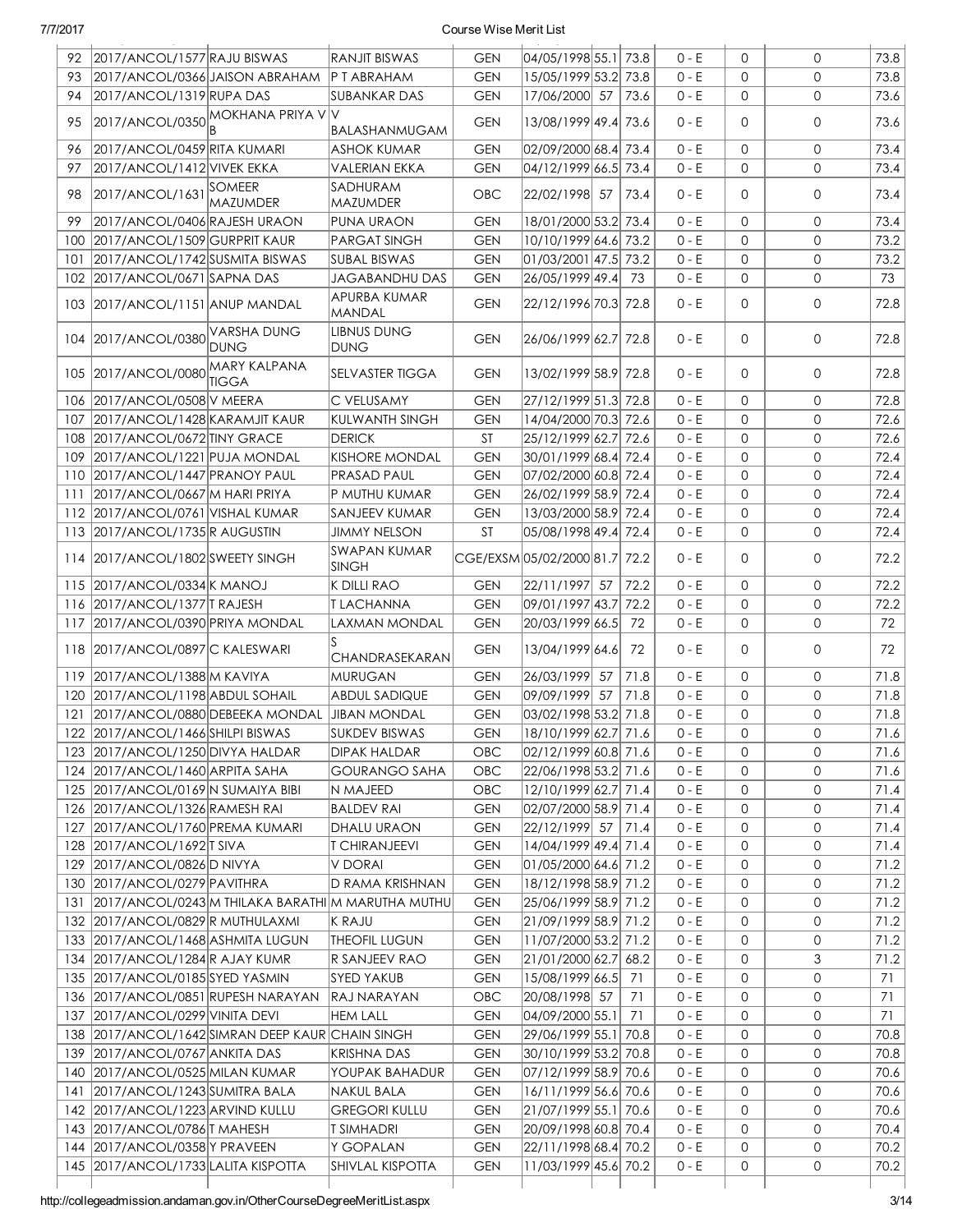|     | 146 2017/ANCOL/1140 SUNANDA           | <b>HOWLADAR</b>                                  | PRIYOLAL<br>HOWLADAR                  | <b>GEN</b> | 18/12/1998 55.1 70              |       | $0 - E$ | $\mathbf 0$  | $\mathbf 0$  | 70     |
|-----|---------------------------------------|--------------------------------------------------|---------------------------------------|------------|---------------------------------|-------|---------|--------------|--------------|--------|
|     | 147 2017/ANCOL/0701 V JAYANTHI        |                                                  | V THIRUMURTHULU                       | GEN        | $01/07/1999$ 55.1               | $70-$ | $0 - E$ | Û            | $\sigma$     | $70 -$ |
|     | 148 2017/ANCOL/1299 SUSHEELA TOPPO    |                                                  | <b>LATE EMLUS TOPPO</b>               | <b>GEN</b> | 04/03/2000 64.6 69.8            |       | 0 - E   | 0            | 0            | 69.8   |
| 149 | 2017/ANCOL/1415                       | PASUPUREDDI<br>CHANDU                            | <b>PASUPUREDDI</b><br><b>JOGA RAO</b> | <b>GEN</b> | 20/08/2000 49.4 69.8            |       | 0 - E   | 0            | $\Omega$     | 69.8   |
|     | 150   2017/ANCOL/1119   JAYA ROY      |                                                  | <b>BIKASH ROY</b>                     | <b>GEN</b> | 21/06/1997 66.5 69.6            |       | $0 - E$ | $\mathbf 0$  | $\mathbf 0$  | 69.6   |
| 151 | 2017/ANCOL/1120 JAYA ROY              |                                                  | <b>BIKASH ROY</b>                     | <b>GEN</b> | <del>21/06/1997</del> 66.5 69.6 |       | $0 - E$ | $\Theta$     | $\Theta$     | 69.6   |
|     | 152 2017/ANCOL/0462 DIPANKAR MAJHI    |                                                  | RUHIDAS MAJHI                         | <b>GEN</b> | 22/12/1999 64.6 69.6            |       | 0 - E   | $\mathbf 0$  | $\Omega$     | 69.6   |
|     | 153 2017/ANCOL/1444 EVA TIRKEY        |                                                  | PANKHARASUS<br>TIRKEY                 | <b>GEN</b> | 15/07/1996 58.9 69.6            |       | 0 - E   | 0            | $\mathbf 0$  | 69.6   |
|     | 154 2017/ANCOL/0656                   | V K JASEERA<br>NASREEN                           | V K KUNJAYAMOO                        | <b>GEN</b> | 08/07/1997 58.9 69.6            |       | $0 - E$ | 0            | 0            | 69.6   |
|     | 155 2017/ANCOL/1146 NIPURNA DAS       |                                                  | NAYAN DAS                             | <b>GEN</b> | 06/05/1999 49.4 69.6            |       | $0 - E$ | $\mathbf 0$  | $\mathbf 0$  | 69.6   |
|     | 156 2017/ANCOL/0474 J PRADEEP         |                                                  | L JESURAJ                             | <b>GEN</b> | 04/05/2000 49.4 69.4            |       | $0 - E$ | $\Omega$     | $\Omega$     | 69.4   |
| 157 | 2017/ANCOL/0520 K SARAVANA            | <b>KUMAR</b>                                     | S KADAMBAM                            | <b>GEN</b> | 29/11/1998 55.1 69.2            |       | $0 - E$ | $\Omega$     | $\Omega$     | 69.2   |
| 158 | 2017/ANCOL/0862 SANGITA BISWAS        |                                                  | <b>BIMAL BISWAS</b>                   | <b>GEN</b> | 19/05/1999 53.2 69.2            |       | $0 - E$ | $\Omega$     | $\mathbf 0$  | 69.2   |
| 159 | 2017/ANCOL/1294 RITHIKA PAUL          |                                                  | <b>BUDHIMANTA PAUL</b>                | OBC        | 21/12/2000 51.3 69.2            |       | $0 - E$ | $\mathbf 0$  | $\Omega$     | 69.2   |
| 160 | 2017/ANCOL/0027 R NANDINI             |                                                  | A RAMANATHAN                          | <b>GEN</b> | 30/03/2000 57                   | 69    | $0 - E$ | $\mathbf 0$  | 0            | 69     |
| 161 | 2017/ANCOL/1132 SUSMITA JAYDHAR       |                                                  | AMBARISH<br>JAYDHAR                   | <b>GEN</b> | 18/09/2000 49.4                 | 69    | 0 - E   | 0            | $\Omega$     | 69     |
|     | 162 2017/ANCOL/1083 URVASHI           |                                                  | <b>UMAPATHI</b>                       | <b>GEN</b> | 15/01/1999 60.8 68.8            |       | $0 - E$ | $\mathbf 0$  | $\mathbf 0$  | 68.8   |
|     | 163 2017/ANCOL/0769 SEBREN TOPPO      |                                                  | <b>PIUS TOPPO</b>                     | <b>GEN</b> | 16/09/1999 58.9 68.6            |       | $0 - E$ | 0            | $\mathbf 0$  | 68.6   |
|     | 164   2017/ANCOL/1374 SWARAJ BAIDYA   |                                                  | NAZROOL BAIDYA                        | <b>GEN</b> | 12/01/2000 58.9 68.6            |       | $0 - E$ | 0            | $\mathbf 0$  | 68.6   |
|     | 165 2017/ANCOL/0954 TANUJA BISWAS     |                                                  | SHASHADHAR<br><b>BISWAS</b>           | <b>GEN</b> | 21/02/2000 53.2 68.6            |       | $0 - E$ | $\Omega$     | $\mathbf 0$  | 68.6   |
|     | 166 2017/ANCOL/1238 VIJAY HORO        |                                                  | <b>LUCAS HORO</b>                     | <b>GEN</b> | 30/10/1998 49.4 68.6            |       | $0 - E$ | $\mathbf{0}$ | $\mathbf 0$  | 68.6   |
| 167 | 2017/ANCOL/1277 R SASHIKALA           |                                                  | RAJENDRAN                             | <b>GEN</b> | 08/11/1999 74.1                 | 68.4  | $0 - E$ | $\mathbf 0$  | $\mathbf{O}$ | 68.4   |
|     | 168 2017/ANCOL/0916 ANGALA ESWARI     |                                                  | DHEIVENDRAN                           | <b>GEN</b> | 27/03/2000 62.7                 | 68.4  | $0 - E$ | $\mathbf 0$  | $\mathbf{O}$ | 68.4   |
| 169 | 2017/ANCOL/0583 SUFAINA NASRIN        |                                                  | K ABDUL BASHEER                       | OBC        | 14/03/1999 57                   | 68.4  | $0 - E$ | 0            | $\mathbf 0$  | 68.4   |
| 170 | 2017/ANCOL/1361 LITUL BISWAS          |                                                  | SAMAR BISWAS                          | <b>GEN</b> | 26/07/1996 45.6 68.4            |       | $0 - E$ | 0            | $\mathbf 0$  | 68.4   |
| 171 | 2017/ANCOL/1015 S MONISHA             |                                                  | S MOHAN RAO                           | <b>GEN</b> | 19/06/1999 43.7 68.4            |       | $0 - E$ | 0            | $\mathbf 0$  | 68.4   |
| 172 | 2017/ANCOL/1232 MONIKA BAGCHI         |                                                  | <b>DULAL BAGCHI</b>                   | <b>GEN</b> | 09/06/1999 74.1                 | 68.2  | $0 - E$ | 0            | $\mathbf 0$  | 68.2   |
| 173 | 2017/ANCOL/1680 G NAG MANI            |                                                  | <b>G KRISHNA</b>                      | <b>GEN</b> | 03/06/1998 53.2 68.2            |       | 0 - E   | 0            | $\mathbf 0$  | 68.2   |
| 174 | 2017/ANCOL/0239 M ARTHI DEVI          |                                                  | C MARUDAPPAN                          | GEN        | 26/07/1999 83.6                 | 68    | $0 - E$ | 0            | $\mathbf 0$  | 68     |
|     | 175 2017/ANCOL/0450 KRISHNA VENI      |                                                  | A<br>PANCHACHARAM                     | <b>GEN</b> | 02/09/1999 51.3                 | 68    | 0 - E   | $\Omega$     | $\mathbf{O}$ | 68     |
|     | 176   2017/ANCOL/1280   PRIYANKA DAS  |                                                  | <b>ANIL DAS</b>                       | OBC        | $ 08/02/1997 47.5 $ 63          |       | $5 - F$ | 0            | 0            | 68     |
|     | 177 2017/ANCOL/0635 AMIT BAROI        |                                                  | AJAY CHANDRA<br><b>BAROI</b>          | <b>GEN</b> | 05/07/1998 62.7 67.8            |       | $0 - E$ | 0            | 0            | 67.8   |
|     | 178 2017/ANCOL/1525 PRIYA MAZUMDER    |                                                  | PRASANTA<br>MAZUMDER                  | OBC        | 07/09/1997 57                   | 67.8  | 0 - E   | 0            | 0            | 67.8   |
| 179 | 2017/ANCOL/1696 RAHUL TOPPO           |                                                  | JHAMAN TOPPO                          | <b>GEN</b> | 19/04/1999 57                   | 67.8  | 0 - E   | 0            | 0            | 67.8   |
|     | 180 2017/ANCOL/1241 SOHALI NAG        |                                                  | SAMIR NAG                             | <b>GEN</b> | 25/06/1999 57                   | 67.8  | $0 - E$ | 0            | 0            | 67.8   |
| 181 | 2017/ANCOL/1533 ASHISH JOY KUJUR      |                                                  | <b>AJAY KUJUR</b>                     | <b>GEN</b> | 05/07/1999 53.2 67.8            |       | 0 - E   | 0            | 0            | 67.8   |
|     | 182 2017/ANCOL/1779 SANGITA BISWAS    |                                                  | MAHADEV BISWAS                        | <b>GEN</b> | 29/09/1999 53.2 67.8            |       | 0 - E   | 0            | 0            | 67.8   |
|     | 183 2017/ANCOL/1353 A PREETHA         |                                                  | C ARUMUGAM                            | <b>GEN</b> | 25/08/1999 49.4 67.8            |       | 0 - E   | 0            | 0            | 67.8   |
|     | 184 2017/ANCOL/1660 KIRUBA LAXMI      |                                                  | <b>KRISHNA MURTHY</b>                 | <b>GEN</b> | 05/06/2000 49.4 67.8            |       | 0 - E   | 0            | 0            | 67.8   |
|     | 185   2017/ANCOL/1709   SAURAV MISTRY |                                                  | SATYA RANJAN<br><b>MISTRY</b>         | <b>GEN</b> | 02/05/1997 51.3 67.6            |       | 0 - E   | 0            | $\mathsf{O}$ | 67.6   |
|     | 186 2017/ANCOL/0785 ASHRITA PADAL     |                                                  | DHANUSH RAM                           | <b>GEN</b> | 14/12/1998 51.3 67.6            |       | 0 - E   | 0            | $\mathbf{0}$ | 67.6   |
| 187 | 2017/ANCOL/1769 NITIN ROY             |                                                  | <b>BASUDEV ROY</b>                    | <b>GEN</b> | 15/01/2000 51.3 67.6            |       | 0 - E   | 0            | 0            | 67.6   |
| 188 | 2017/ANCOL/1349 KALAISELVI            |                                                  | A MARIYAPPAN                          | <b>GEN</b> | 06/01/1999 49.4 67.6            |       | 0 - E   | 0            | 0            | 67.6   |
|     | 189 2017/ANCOL/0440                   | PREETI KUMARI<br>PRASAD                          | <b>UMESH KUMAR</b><br>PRASAD          | <b>GEN</b> | 05/12/1999 60.8  67.4           |       | $0 - E$ | 0            | $\mathsf{O}$ | 67.4   |
|     | 190 2017/ANCOL/0139 S ADITYA          |                                                  | <b>KUMAR SAJAN</b>                    | <b>GEN</b> | 30/01/1999 57                   | 67.4  | $0 - E$ | $\mathbf 0$  | $\mathsf{O}$ | 67.4   |
| 191 | 2017/ANCOL/1721 MUKIBUL HOQUE         |                                                  | ABDUL MUKUL                           | <b>GEN</b> | 07/07/1997 49.4 67.4            |       | 0 - E   | 0            | 0            | 67.4   |
|     | 192 2017/ANCOL/0783 RANJITA BISWAS    |                                                  | RAMKRISHNA<br><b>BISWAS</b>           | <b>GEN</b> | 29/06/1998 45.6 67.4            |       | $0 - E$ | 0            | 0            | 67.4   |
|     | 193 2017/ANCOL/0689 JASODA KUMARI     |                                                  | <b>KISTO KATCHAP</b>                  | <b>GEN</b> | 10/07/2000 60.8                 | 67    | $0 - E$ | 0            | $\mathbf{0}$ | 67     |
|     | 194 2017/ANCOL/1783 NIKITA BANIK      |                                                  | MANIK BANIK                           | <b>GEN</b> | 19/05/1998 58.9                 | 67    | $0 - E$ | 0            | 0            | 67     |
|     |                                       | 195 2017/ANCOL/0181 E P ANISHA BEGUM E P SHUHAIB |                                       | <b>OBC</b> | $ 03/01/2000 58.9 $ 67          |       | $0 - E$ | 0            | 0            | 67     |

http://collegeadmission.andaman.gov.in/OtherCourseDegreeMeritList.aspx 4/14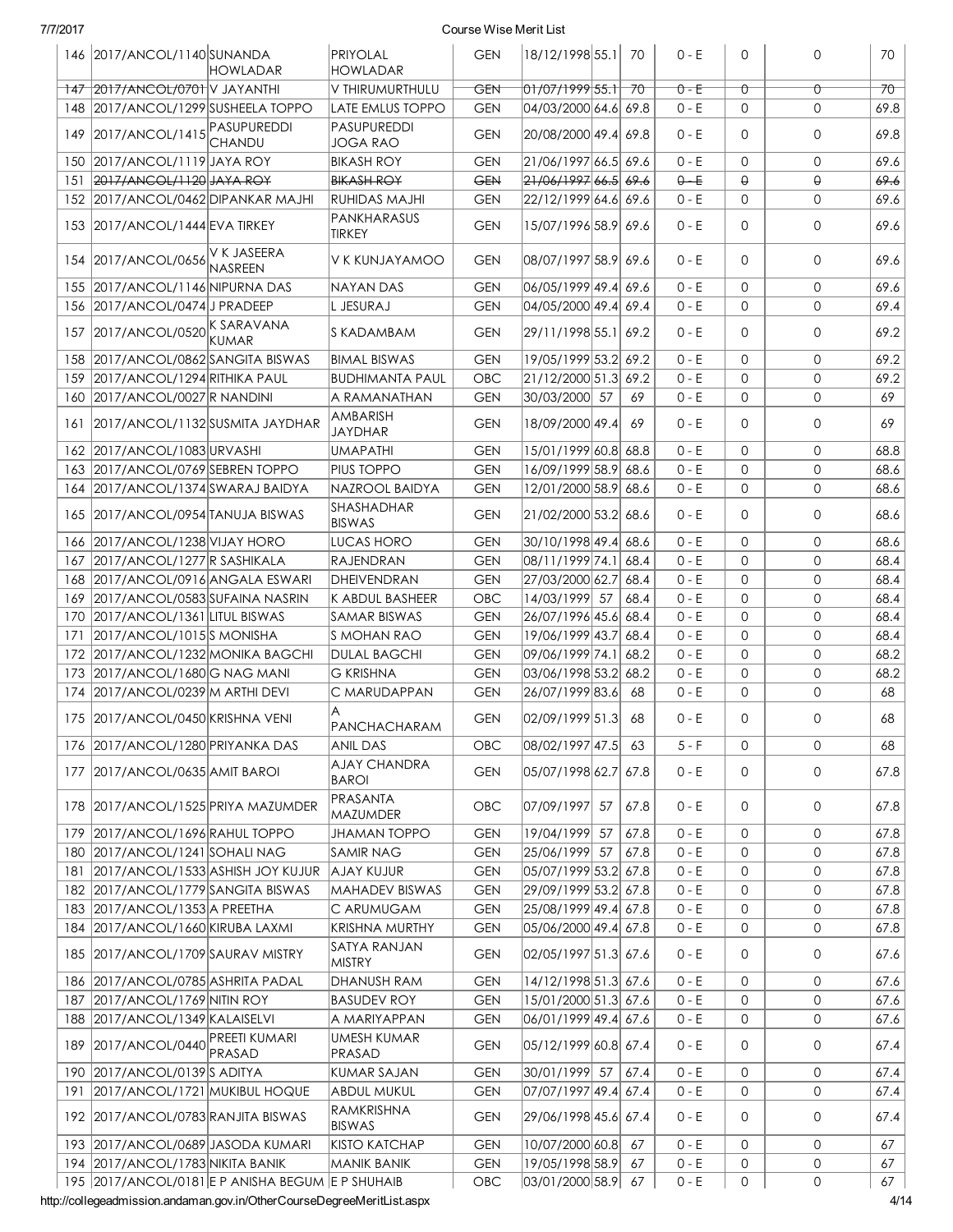|     | 196 2017/ANCOL/1537 SARITA KUMARI   |                                                            | PANDU MUNDA                                          | <b>GEN</b> | 29/10/1999 57         | 67   | $0 - E$ | 0            | $\Omega$     | 67    |
|-----|-------------------------------------|------------------------------------------------------------|------------------------------------------------------|------------|-----------------------|------|---------|--------------|--------------|-------|
| 197 |                                     | 2017/ANCOL/1170 MANUARA KHATUN  S K INSAN MONDAL           |                                                      | <b>GEN</b> | 01/06/1999 55.1       | 67   | $0 - E$ | $\Omega$     | 0            | 67    |
|     | 198 2017/ANCOL/0917 NACHIAMMAL      |                                                            | A RAMAN                                              | <b>GEN</b> | 29/06/1999 45.6       | 67   | 0 - E   | $\mathbf{O}$ | $\mathbf{O}$ | 67    |
|     | 199 2017/ANCOL/0517 ANIRUDH SINGH   |                                                            | SHYAM CHARAN<br><b>SINGH</b>                         | <b>GEN</b> | 11/04/1998 58.9 66.8  |      | 0 - E   | $\mathbf 0$  | 0            | 66.8  |
| 200 | 2017/ANCOL/1340 D SHANTHI           |                                                            | <b>D YOGESWAR RAO</b>                                | <b>GEN</b> | 25/09/1999 58.9 66.8  |      | $0 - E$ | $\mathbf 0$  | $\mathbf{O}$ | 66.8  |
| 201 | 2017/ANCOL/0965 RAJINI TOPPO        |                                                            | STEPHAN TOPPO                                        | <b>GEN</b> | 28/11/1997 53.2 66.8  |      | $0 - E$ | 0            | 0            | 66.8  |
|     | 202 2017/ANCOL/1325 SHIBANI MONDAL  |                                                            | NIRMAL MONDAL                                        | OBC        | 30/03/1999 53.2 66.8  |      | $0 - E$ | 0            | 0            | 66.8  |
| 203 | 2017/ANCOL/1514 ROSHAN KACHAP       |                                                            | <b>GANDUR KACHAP</b>                                 | GEN        | 30/08/1996 55.1 66.6  |      | 0 - E   | 0            | $\mathbf{O}$ | 66.6  |
| 204 | 2017/ANCOL/0809 AVINASH             |                                                            | M ANANDAN                                            | РH         | 06/01/1999 51.3 66.6  |      | $0 - E$ | 0            | $\mathbf{O}$ | 66.6  |
| 205 | 2017/ANCOL/1321 SHILA MONDAL        |                                                            | NIRMAL MONDAL                                        | OBC        | 30/03/1999 51.3 66.6  |      | $0 - E$ | 0            | $\mathbf{O}$ | 66.6  |
|     | 206   2017/ANCOL/0585   BIPIN MINJ  |                                                            | VIJAY KUMAR MINJ                                     | GEN        | 07/12/1996 45.6  66.6 |      | $0 - E$ | $\mathbf 0$  | $\mathbf{O}$ | 66.6  |
| 207 | 2017/ANCOL/1421                     | Y PURUSHOTAM<br><b>RAO</b>                                 | Y NARAYANA                                           | GEN        | 30/03/2000 66.5 66.4  |      | $0 - E$ | $\mathbf 0$  | 0            | 66.4  |
|     |                                     | 208   2017/ANCOL/1296   SARMILA ADHIKARY   SUSHIL ADHIKARY |                                                      | <b>GEN</b> | 07/11/1997 62.7 66.4  |      | $0 - E$ | $\mathbf{0}$ | $\mathbf{O}$ | 66.4  |
|     | 209 2017/ANCOL/0588 SULLEKA DAS     |                                                            | SWAPAN DAS                                           | <b>GEN</b> | 21/02/2000 57         | 66.4 | $0 - E$ | $\mathbf{0}$ | $\mathbf{O}$ | 66.4  |
|     | 210 2017/ANCOL/1640 ASISTHA MINJ    |                                                            | <b>FRANCIS MINJ</b>                                  | <b>GEN</b> | 24/05/2000 57         | 66.4 | $0 - E$ | $\mathbf{0}$ | $\mathbf{O}$ | 66.4  |
| 211 | 2017/ANCOL/1766 IRENE               |                                                            | <b>DERICK FRED</b>                                   | <b>ST</b>  | 05/06/2000 62.7 66.2  |      | $0 - E$ | $\mathbf{0}$ | $\mathbf 0$  | 66.2  |
|     | 212 2017/ANCOL/0531 B SANDHIYA      |                                                            | <b>B ESWAR RAO</b>                                   | <b>GEN</b> | 02/05/1997 55.1       | 66.2 | $0 - E$ | $\mathbf{0}$ | $\mathbf 0$  | 66.2  |
| 213 | 2017/ANCOL/1078 C V BOSE            |                                                            | P CHINNA CHAMY                                       | <b>GEN</b> | 24/08/1999 55.1       | 66.2 | $0 - E$ | $\mathbf 0$  | $\mathbf{O}$ | 66.2  |
|     | 214 2017/ANCOL/0314 MUNIYASAMY      |                                                            | R GANESHAN                                           | <b>GEN</b> | 05/06/2000 49.4 66.2  |      | 0 - E   | $\mathbf 0$  | 0            | 66.2  |
| 215 | 2017/ANCOL/0617 B SNEGA             |                                                            | P BABU                                               | <b>GEN</b> | 08/05/1999 70.3 66.07 |      | $0 - E$ | $\mathbf{0}$ | 0            | 66.07 |
|     |                                     | 216 2017/ANCOL/0776 RAO                                    | <b>G DESAIAH</b>                                     | <b>GEN</b> | 05/04/1995 68.4       | 66   | $0 - E$ | $\mathbf{0}$ | 0            | 66    |
| 217 | 2017/ANCOL/0889 SUCHITA LAKRA       |                                                            | ABRAHAM LAKRA                                        | <b>GEN</b> | 21/06/1996 60.8       | 66   | $0 - E$ | $\mathbf{0}$ | $\mathsf{O}$ | 66    |
|     | 218 2017/ANCOL/0589 VISHAL SAGAR    | <b>MINJ</b>                                                | <b>ANGNU MINJ</b>                                    | GEN        | 10/04/1998 58.9       | 66   | $0 - E$ | $\mathbf 0$  | $\mathbf{O}$ | 66    |
|     | 219 2017/ANCOL/1287 SONALI SINGH    |                                                            | <b>SARDEEP SINGH</b>                                 | OBC        | 07/10/1998 51.3       | 66   | $0 - E$ | $\mathbf{0}$ | $\mathsf{O}$ | 66    |
|     | 220 2017/ANCOL/1172 RAHUL SHEIKH    |                                                            | <b>MOSHIDUL SHEIKH S</b>                             | <b>GEN</b> | 12/05/1997 49.4       | 66   | $0 - E$ | $\mathbf 0$  | $\mathbf{O}$ | 66    |
| 221 | 2017/ANCOL/1573 NISHA TOPPO         |                                                            | <b>DILASAY TOPPO</b>                                 | <b>GEN</b> | 31/10/1999 68.4 65.8  |      | $0 - E$ | $\mathbf 0$  | $\mathbf{O}$ | 65.8  |
|     | 222 2017/ANCOL/1507 SUBRATA MISTRY  |                                                            | <b>BHUPAL MISTRY</b>                                 | OBC        | 30/12/1998 66.5 65.8  |      | $0 - E$ | $\mathbf 0$  | $\mathbf{O}$ | 65.8  |
|     | 223 2017/ANCOL/0932 RITIKA DAS      |                                                            | <b>NEPAL DAS</b>                                     | <b>GEN</b> | 17/09/2000 60.8 65.8  |      | 0 - E   | $\mathbf 0$  | $\mathbf{O}$ | 65.8  |
|     |                                     |                                                            | 224 2017/ANCOL/1072 HEMASHRI MALLICK HEMNATH MALLICK | <b>GEN</b> | 18/10/1999 64.6 65.6  |      | 0 - E   | $\mathbf 0$  | $\mathbf{O}$ | 65.6  |
|     | 225 2017/ANCOL/1366                 | <b>PRIYATOSH</b><br><b>MONDAL</b>                          | PUSHPENDU<br><b>MONDAL</b>                           | <b>GEN</b> | 08/07/1998 62.7 65.6  |      | 0 - E   | $\mathbf 0$  | 0            | 65.6  |
|     | 226 2017/ANCOL/0648 RITUPARNA       |                                                            | <b>ASHOK MONAL</b>                                   | <b>GEN</b> | 09/02/2000 62.7 65.6  |      | $0 - E$ | 0            | 0            | 65.6  |
|     | 227 2017/ANCOL/0313 Y MAHESHWARI    |                                                            | Y NAGAR RAJ                                          | <b>GEN</b> | 09/06/2000 60.8 65.6  |      | $0 - E$ | 0            | 0            | 65.6  |
|     | 228 2017/ANCOL/1716 V MANISHA       |                                                            | V GAVA RAJU                                          | <b>GEN</b> | 13/03/1998 53.2 65.6  |      | $0 - E$ | 0            | 0            | 65.6  |
|     | 229 2017/ANCOL/0756 SANTU KARMAKAR  |                                                            | <b>NIRANJAN</b><br>KARMAKAR                          | <b>GEN</b> | 19/09/1998 53.2 65.6  |      | $0 - E$ | $\mathbf 0$  | 0            | 65.6  |
|     | 230 2017/ANCOL/1464 SAHUL SURIN     |                                                            | <b>JULIN KIRAN SURIN</b>                             | <b>GEN</b> | 08/07/1999 51.3 65.6  |      | $0 - E$ | 0            | 0            | 65.6  |
| 231 | 2017/ANCOL/1352 SUNITA BISWAS       |                                                            | <b>ADHIR BISWAS</b>                                  | <b>GEN</b> | 06/04/2000 51.3 65.6  |      | 0 - E   | 0            | 0            | 65.6  |
|     | 232 2017/ANCOL/0590 P HARIDA        |                                                            | C PONNAIYA                                           | <b>GEN</b> | 26/02/1999 49.4 65.4  |      | $0 - E$ | 0            | 0            | 65.4  |
|     |                                     | 233 2017/ANCOL/1175 P V SWETA KUMARI                       | <b>P V VENUGOPAL</b>                                 | <b>GEN</b> | 02/04/1999 49.4 65.4  |      | $0 - E$ | 0            | 0            | 65.4  |
|     |                                     | 234 2017/ANCOL/1246 G PRASENT KAVIYA SATYA NARAYANA        |                                                      | <b>GEN</b> | 31/12/1999 49.4 65.4  |      | $0 - E$ | 0            | 0            | 65.4  |
|     | 235 2017/ANCOL/1595 K KAVIYA        |                                                            | C KALAIARASAN                                        | <b>GEN</b> | 09/01/2000 49.4 65.4  |      | $0 - E$ | 0            | 0            | 65.4  |
|     | 236 2017/ANCOL/1102 M KALAI SELVI   |                                                            | <b>MURUGESAN</b>                                     | <b>GEN</b> | 25/05/1999 47.5 65.4  |      | $0 - E$ | 0            | 0            | 65.4  |
|     | 237   2017/ANCOL/1652   RIYA SARKAR |                                                            | <b>RAM KRISHNA</b><br>SARKAR                         | <b>GEN</b> | 08/11/1999 47.5 65.4  |      | $0 - E$ | 0            | 0            | 65.4  |
|     | 238 2017/ANCOL/1574 LOVELINA XALXO  |                                                            | <b>JAPHIAN XALXO</b>                                 | <b>GEN</b> | 21/06/1999 70.3 65.2  |      | $0 - E$ | 0            | 0            | 65.2  |
|     | 239 2017/ANCOL/0675 PRABHA DUNG     | <b>DUNG</b>                                                | <b>EMIL DUNG DUNG</b>                                | <b>GEN</b> | 26/01/1999 60.8 65.2  |      | 0 - E   | $\mathbf 0$  | 0            | 65.2  |
|     | 240 2017/ANCOL/0538 SHARUP SIKDER   |                                                            | <b>HARE KRISHNA</b><br><b>SIKDER</b>                 | <b>GEN</b> | 31/05/1998 55.1 65.2  |      | $0 - E$ | $\mathbf{0}$ | 0            | 65.2  |
| 241 | 2017/ANCOL/0300 SAURAV S NAIR       |                                                            | R SUNDARESAN<br><b>NAIR</b>                          | <b>GEN</b> | 14/10/1999 53.2 65.2  |      | 0 - E   | 0            | 0            | 65.2  |
|     | 242 2017/ANCOL/1109 K SRINU         |                                                            | K NAGESWAR RAO                                       | <b>GEN</b> | 16/07/1997 51.3 65.2  |      | 0 - E   | 0            | 0            | 65.2  |
|     | 243 2017/ANCOL/0230 SHRUTHI         |                                                            | <b>ANIL ROY</b>                                      | <b>GEN</b> | 23/12/1999 62.7       | 65   | 0 - E   | 0            | 0            | 65    |
|     | 244 2017/ANCOL/0781 BISAKHA MONDAL  |                                                            | DINABANDHU<br><b>MONDAL</b>                          | <b>GEN</b> | 16/05/1999 57         | 65   | 0 - E   | 0            | 0            | 65    |
|     |                                     |                                                            |                                                      |            |                       |      |         |              |              |       |

http://collegeadmission.andaman.gov.in/OtherCourseDegreeMeritList.aspx 5/14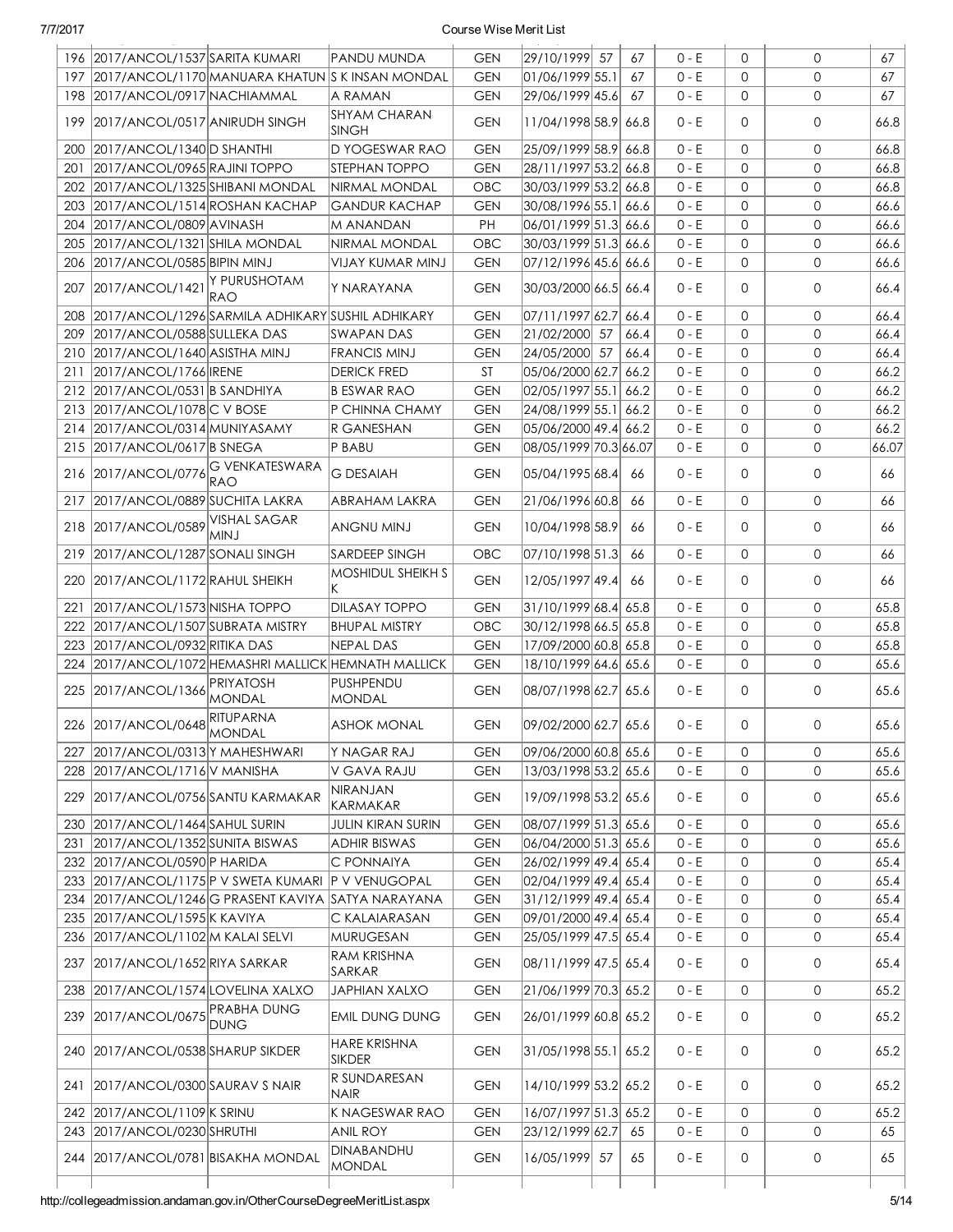|     | 245 2017/ANCOL/0717 SANDHYA MISTRY  |                                                   | <b>PRODEEP MISTRY</b>                 | <b>GEN</b> | 18/11/1999 55.1          | 65   | $0 - E$ | $\Omega$     | 0            | 65    |
|-----|-------------------------------------|---------------------------------------------------|---------------------------------------|------------|--------------------------|------|---------|--------------|--------------|-------|
|     | 246 2017/ANCOL/0631 NEBEDITA BAROI  |                                                   | NARAYAN BAROI                         | <b>GEN</b> | 06/04/2000 55.1          | 65   | $0 - E$ | $\Omega$     | $\Omega$     | 65    |
|     | 247 2017/ANCOL/1052 M PANDI SELVI   |                                                   | A MATHIYALAGAN                        | <b>GEN</b> | 04/08/2000 53.2          | 65   | $0 - E$ | $\Omega$     | 0            | 65    |
|     |                                     | 248 2017/ANCOL/1023 SEEMA DHANI MINJ ANUDHAN MINJ |                                       | <b>GEN</b> | 27/12/1999 51.3          | 65   | $0 - E$ | $\mathbf 0$  | 0            | 65    |
|     | 249 2017/ANCOL/1534 G KALYAN KUMAR  |                                                   | <b>G NARAYANA</b>                     | <b>GEN</b> | 10/04/2000 51.3          | 65   | $0 - E$ | $\Omega$     | 0            | 65    |
|     | 250   2017/ANCOL/0861   NEHA PANDEY |                                                   | <b>ANIL KUMAR</b><br><b>PANDEY</b>    | <b>GEN</b> | 21/07/2000 47.5          | 65   | $0 - E$ | $\Omega$     | 0            | 65    |
| 251 | 2017/ANCOL/0922SARMISTRA            | <b>CHAKRABORTY</b>                                | <b>SHOM LAL</b><br><b>CHAKRABORTY</b> | <b>GEN</b> | 22/07/1997 45.6          | 65   | $0 - E$ | $\Omega$     | 0            | 65    |
|     | 252 2017/ANCOL/0679 BHUNESHWARI     | NARAYAN                                           | DINESH NARAYAN                        | <b>GEN</b> | 02/06/1999 62.7 64.8     |      | $0 - E$ | $\Omega$     | 0            | 64.8  |
|     | 253 2017/ANCOL/1757 ALISHA TIRKEY   |                                                   | <b>LAXMAN TIRKEY</b>                  | <b>GEN</b> | 25/10/1998 55.1 64.8     |      | $0 - E$ | $\mathbf{0}$ | 0            | 64.8  |
|     | 254 2017/ANCOL/1727 SUCHITRA BEPARI |                                                   | KHOKAN BEPARI                         | <b>GEN</b> | 08/02/2000 53.2 64.8     |      | $0 - E$ | $\Omega$     | 0            | 64.8  |
|     | 255 2017/ANCOL/1788 SUCHITRA BEPARI |                                                   | KHOKAN BEPARI                         | <b>GEN</b> | 08/02/2000 53.2 64.8     |      | $0 - E$ | $\Theta$     | θ            | 64.8  |
|     | 256 2017/ANCOL/1646 SUJEET RAJ      |                                                   | <b>JUGRAJ</b>                         | OBC        | 21/05/1999 51.3 64.8     |      | $0 - E$ | $\Omega$     | 0            | 64.8  |
| 257 | 2017/ANCOL/1606 SABIRA KHATOON      |                                                   | K MUSTAFA                             | <b>GEN</b> | 26/03/1997 49.4 64.8     |      | $0 - E$ | $\mathbf 0$  | 0            | 64.8  |
|     | 258 2017/ANCOL/0592 B UMA DEVI      |                                                   | <b>B SRINIVASA RAO</b>                | <b>GEN</b> | 30/09/1999 51.3 64.62    |      | $0 - E$ | $\mathbf 0$  | 0            | 64.62 |
|     | 259 2017/ANCOL/1405 SIBANKAR PAUL   |                                                   | <b>SHANKAR PAUL</b>                   | <b>GEN</b> | 02/02/2000 55.1 64.6     |      | $0 - E$ | $\mathbf 0$  | 0            | 64.6  |
| 260 | 2017/ANCOL/0409 SUJATHA TOPPO       |                                                   | <b>NOEL TOPPO</b>                     | <b>GEN</b> | 10/02/1998 53.2 64.6     |      | $0 - E$ | $\Omega$     | 0            | 64.6  |
| 261 | 2017/ANCOL/0977 TRIPTI BISWAS       |                                                   | <b>RANJIT BISWAS</b>                  | <b>GEN</b> | 17/06/1997 51.3 64.6     |      | $0 - E$ | $\Omega$     | 0            | 64.6  |
|     | 262 2017/ANCOL/1055 SATAVDI HALDER  |                                                   | <b>JAGADISH HALDER</b>                | <b>GEN</b> | 03/02/2000 51.3 64.6     |      | $0 - E$ | $\Omega$     | 0            | 64.6  |
| 263 | 2017/ANCOL/0467 NITESH DAS          |                                                   | <b>NIRAB DAS</b>                      | <b>GEN</b> | 23/02/2000 51.3 64.6     |      | $0 - E$ | $\Omega$     | 0            | 64.6  |
| 264 | 2017/ANCOL/1343 MAMTA LAKRA         |                                                   | SANJAN LAKRA                          | <b>GEN</b> | 24/08/1998 49.4 64.6     |      | $0 - E$ | $\Omega$     | 0            | 64.6  |
|     | 265 2017/ANCOL/1582 UMESH CHANDER   | DAS                                               | MUKESH CHANDRA<br>DAS                 | OBC        | 23/11/1999 49.4  64.6    |      | $0 - E$ | $\Omega$     | 0            | 64.6  |
|     | 266 2017/ANCOL/1401                 | <b>AKASH RITHICK</b><br><b>BARLA</b>              | KANCHAN BARLA                         | <b>GEN</b> | 05/10/2000 70.3  64.4    |      | $0 - E$ | $\Omega$     | 0            | 64.4  |
| 267 | 2017/ANCOL/0784 VIVEK TIRKEY        |                                                   | MUKTI DAN TIRKEY                      | <b>GEN</b> | 10/11/1999 57            | 64.4 | $0 - E$ | $\mathbf{0}$ | 0            | 64.4  |
| 268 | 2017/ANCOL/1351 R RAJESHWARI        |                                                   | RAMACHANDRAN                          | <b>GEN</b> | $ 31/05/2000 49.4 $ 64.4 |      | $0 - E$ | $\mathbf 0$  | 0            | 64.4  |
| 269 | 2017/ANCOL/1136 RAHUL NAIK          |                                                   | <b>SIVCHARAN NAIK</b>                 | <b>GEN</b> | 11/05/2000 47.5 64.4     |      | $0 - E$ | $\mathbf 0$  | 0            | 64.4  |
| 270 | 2017/ANCOL/1461 G DILLI RAO         |                                                   | <b>G JANAKI RAO</b>                   | <b>GEN</b> | 26/06/2000 45.6 64.4     |      | $0 - E$ | $\mathbf 0$  | 0            | 64.4  |
| 271 | 2017/ANCOL/0890 K SUNIL             |                                                   | K KURMA RAO                           | <b>GEN</b> | 30/01/1998 49.4 61.4     |      | $0 - E$ | $\mathbf 0$  | 3            | 64.4  |
|     | 272 2017/ANCOL/0661 RAKESH ROY      |                                                   | <b>RAM KRISHNA ROY</b>                | <b>GEN</b> | 07/12/1999 55.1  64.2    |      | $0 - E$ | $\mathbf 0$  | 0            | 64.2  |
|     | 273 2017/ANCOL/1018 SARODHA         | MANDAL                                            | <b>KHOGEN MANDAL</b>                  | <b>GEN</b> | 28/09/2000 55.1 64.2     |      | $0 - E$ | 0            | 0            | 64.2  |
|     | 274   2017/ANCOL/0841   ALISHA NAIR |                                                   | <b>GOPALAKRISHNAN</b><br><b>NAIR</b>  | <b>GEN</b> | 11/03/2000 53.2 64.2     |      | $0 - E$ | 0            | 0            | 64.2  |
|     | 275 2017/ANCOL/1770 PRITI KUJUR     |                                                   | LATE PASCAL KUJUR                     | OBC        | 06/08/2000 53.2 64.2     |      | $0 - E$ | $\Omega$     | 0            | 64.2  |
|     | 276 2017/ANCOL/1335 TUSAR MONDAL    |                                                   | <b>BASUDEV MONDAL</b>                 | <b>GEN</b> | 14/12/1998 51.3 64.2     |      | 0 - E   | 0            | 0            | 64.2  |
| 277 | 2017/ANCOL/1498 G SHYAMLI           |                                                   | <b>G KRISHNA RAO</b>                  | <b>GEN</b> | 13/06/1999 51.3 64.2     |      | 0 - E   | 0            | 0            | 64.2  |
|     | 278 2017/ANCOL/1061 JEEVA RANI      |                                                   | <b>ASIA KUMAR</b>                     | <b>GEN</b> | 15/06/1999 51.3 64.2     |      | $0 - E$ | 0            | 0            | 64.2  |
|     | 279 2017/ANCOL/1587 NEHA TOPPO      |                                                   | <b>DILASAY TOPPO</b>                  | <b>GEN</b> | 31/10/1999 76            | 64   | $0 - E$ | 0            | 0            | 64    |
|     | 280 2017/ANCOL/1386                 | <b>VENIT SAGAR</b><br><b>TOPPO</b>                | ROMANUS TOPPO                         | <b>GEN</b> | 24/01/1999 57            | 63.8 | 0 - E   | 0            | $\mathsf{O}$ | 63.8  |
| 281 |                                     | 2017/ANCOL/1228 ANKITA MAZUMDER DILIP MUZUMDER    |                                       | OBC        | 25/05/1999 55.1 63.8     |      | $0 - E$ | $\mathbf{0}$ | 0            | 63.8  |
|     | 282 2017/ANCOL/0898 ANIS KUMAR      | <b>MAZUMDER</b>                                   | <b>ASHOK MAZUMDER</b>                 | <b>GEN</b> | 04/11/2000 55.1 63.8     |      | 0 - E   | 0            | 0            | 63.8  |
| 283 | 2017/ANCOL/1357 K BASKAR            |                                                   | K DILLI RAO                           | <b>GEN</b> | 07/04/1999 53.2 63.8     |      | $0 - E$ | $\mathbf 0$  | 0            | 63.8  |
| 284 | 2017/ANCOL/0909 KODA MEREE          |                                                   | RAMA MURTHY                           | <b>GEN</b> | 05/10/1999 53.2 63.8     |      | $0 - E$ | $\mathbf 0$  | 0            | 63.8  |
|     | 285 2017/ANCOL/0029 G UMASHREE      |                                                   | <b>G LAVA RAJU</b>                    | <b>GEN</b> | 13/02/2000 47.5 63.8     |      | $0 - E$ | $\mathbf 0$  | 0            | 63.8  |
|     | 286 2017/ANCOL/0478 AMAN TOPPO      |                                                   | RANJIT TOPPO                          | <b>GEN</b> | 10/12/1999 55.1 60.8     |      | $0 - E$ | 0            | 3            | 63.8  |
| 287 | 2017/ANCOL/1568 ABDUL SHAHID        | <b>AFRIDI</b>                                     | ABDUL HAMEED                          | <b>GEN</b> | 20/11/1998 55.1 63.6     |      | 0 - E   | 0            | 0            | 63.6  |
| 288 | 2017/ANCOL/0551 KARTHIK SELVAM      |                                                   | THIRU SELVAM                          | OBC        | 17/05/1999 55.1 63.6     |      | $0 - E$ | 0            | 0            | 63.6  |
| 289 | 2017/ANCOL/1469 M DEVI              |                                                   | M BHASKAR RAO                         | <b>GEN</b> | 15/10/1997 47.5 63.6     |      | $0 - E$ | 0            | 0            | 63.6  |
|     | 290 2017/ANCOL/1658 MUSKAN AKTHAR   |                                                   | KALIM AKTHAR                          | <b>GEN</b> | 05/09/1999 47.5 63.6     |      | $0 - E$ | 0            | 0            | 63.6  |
| 291 | 2017/ANCOL/1037 PRIYA KIRO          |                                                   | <b>TELESPHOR KIRO</b>                 | <b>GEN</b> | 05/03/1997 39.9 63.6     |      | $0 - E$ | 0            | 0            | 63.6  |
|     | 292 2017/ANCOL/0476 RETHIKA RAM     |                                                   | <b>TIRLOK RAM</b>                     | <b>GEN</b> | 20/06/2000 77.9 63.4     |      | $0 - E$ | 0            | 0            | 63.4  |
|     | 293 2017/ANCOL/1472 RUBY            |                                                   | <b>ARUL DAS</b>                       | <b>GEN</b> | 17/12/1998 66.5 63.4     |      | $0 - E$ | 0            | 0            | 63.4  |
|     | 294 2017/ANCOL/1156 PAVITHRA        |                                                   | M PALANISWAMY                         | <b>GEN</b> | 25/09/1999 57            | 63.4 | 0 - E   | 0            | 0            | 63.4  |
|     |                                     |                                                   | <b>HANGSA RAJ</b>                     |            |                          |      |         |              |              |       |
|     | 295 2017/ANCOL/0759 DEBASISH BISWAS |                                                   | <b>BISWAS</b>                         | <b>GEN</b> | 01/12/1996 49.4 63.4     |      | 0 - E   | 0            | 0            | 63.4  |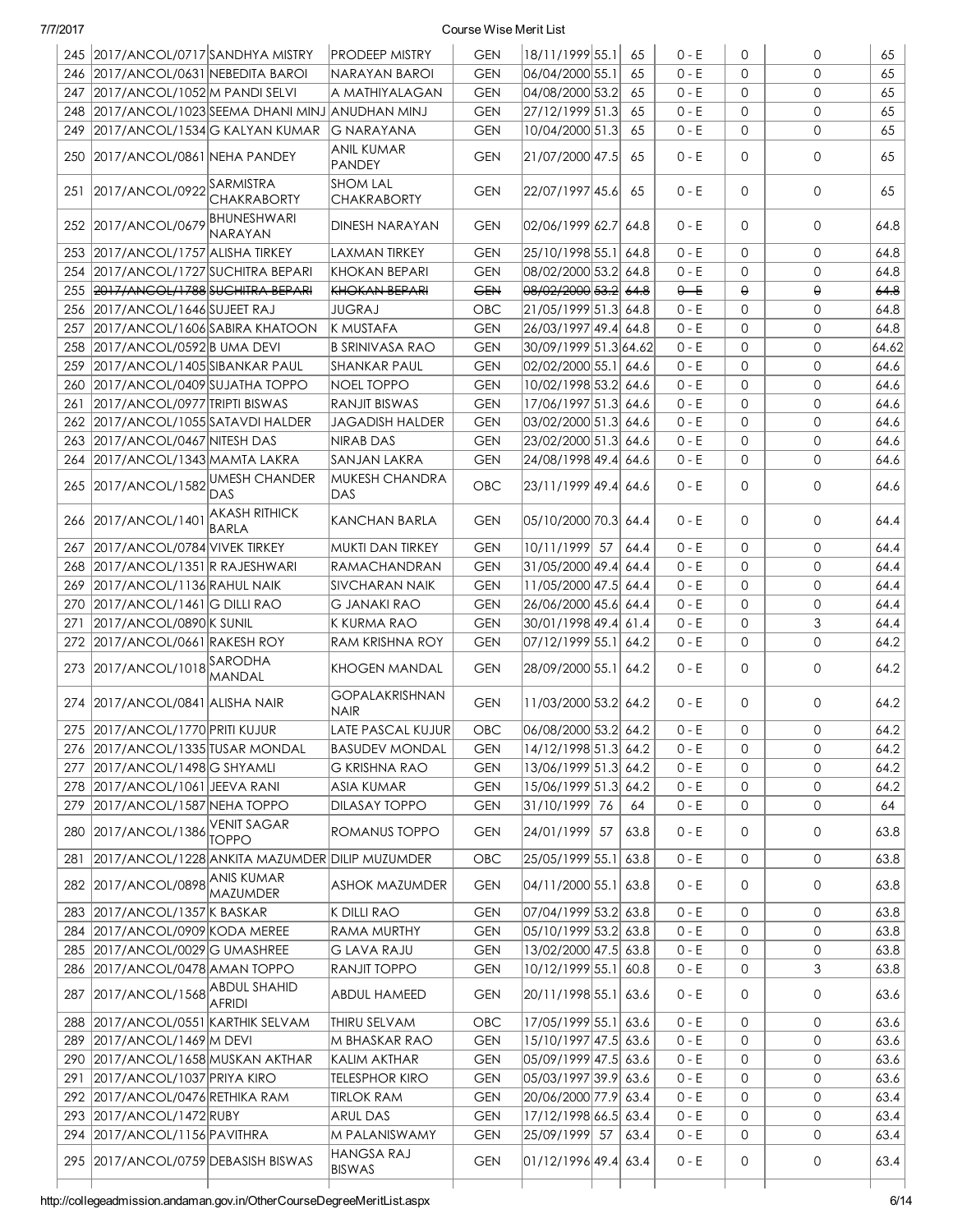| 77/201 | $\prime$ |  |
|--------|----------|--|
|        |          |  |

#### Course Wise Merit List

|     | 296 2017/ANCOL/0791 AMIT DAS                              |                                                    | <b>KAMAL KRISHNA</b><br><b>DAS</b>             | <b>GEN</b>               | 10/07/1994 47.5 63.4                  |      | $0 - E$            | 0            | 0            | 63.4         |
|-----|-----------------------------------------------------------|----------------------------------------------------|------------------------------------------------|--------------------------|---------------------------------------|------|--------------------|--------------|--------------|--------------|
|     | 297 2017/ANCOL/1565 TUSHAR SINGH                          |                                                    | <b>BALARAM SINGH</b>                           | OBC                      | 17/06/1999 45.6 63.4                  |      | $0 - E$            | ⇧            | Û            | 63.4         |
|     |                                                           | 298 2017/ANCOL/1114 D DURGA PRASAD                 | <b>GANAPATHI RAO</b>                           | <b>GEN</b>               | 06/04/1997 57                         | 63.2 | $0 - E$            | $\mathbf 0$  | 0            | 63.2         |
|     | 299 2017/ANCOL/0643 POOJA MONDAL                          |                                                    | <b>SUDHANYA</b><br><b>MONDAL</b>               | <b>GEN</b>               | 14/08/1999 55.1                       | 63.2 | $0 - E$            | $\Omega$     | 0            | 63.2         |
| 300 | 2017/ANCOL/0805 SUJIT SINGH                               |                                                    | <b>MOHAN SINGH</b>                             | <b>GEN</b>               | 06/03/1997 51.3 63.2                  |      | $0 - E$            | $\Omega$     | 0            | 63.2         |
| 301 | 2017/ANCOL/0985 T SHARAT KUMAR                            |                                                    | <b>T LOKNATH</b>                               | <b>GEN</b>               | 25/09/1999 72.2                       | 63   | $0 - E$            | $\mathbf{0}$ | 0            | 63           |
|     | 302 2017/ANCOL/1501 GUPALTA J                             |                                                    | <b>JACOB JAMES</b>                             | <b>ST</b>                | 04/11/1998 70.3                       | 63   | $0 - E$            | $\mathbf{0}$ | 0            | 63           |
|     | 303 2017/ANCOL/1093 ANIRBAN BAWALI                        |                                                    | <b>AMAL KRISHNA</b>                            | <b>GEN</b>               | 28/03/1999 62.7                       | 63   | $0 - E$            | $\mathbf{0}$ | 0            | 63           |
|     |                                                           |                                                    | <b>BAWALI</b>                                  |                          |                                       |      |                    |              |              |              |
| 304 | 2017/ANCOL/1740 FELICITUS                                 |                                                    | <b>CLEMENT</b>                                 | ST                       | 10/02/2000 58.9                       | 63   | $0 - E$            | $\mathbf 0$  | 0            | 63           |
| 305 | 2017/ANCOL/1624 N NANDINI                                 |                                                    | R NAGARAJAN                                    | <b>GEN</b>               | 12/07/2000 55.1                       | 63   | $0 - E$            | $\mathbf 0$  | 0            | 63           |
|     | 306 2017/ANCOL/1004 CLERINA                               |                                                    | <b>ARNOLD</b>                                  | ST                       | 19/04/1999 53.2                       | 63   | $0 - E$            | $\mathbf 0$  | 0            | 63           |
| 307 | 2017/ANCOL/1467 SUSMITA KUMARI                            |                                                    | <b>JAMES XESS</b>                              | OBC                      | 10/05/1999 64.6 62.8                  |      | $0 - E$            | $\mathbf 0$  | 0            | 62.8         |
|     | 308 2017/ANCOL/1723 SUSMITA KUMARI                        |                                                    | <b>JAMES XESS</b>                              | $\Theta$ B $\Theta$      | 10/05/1999 64.6 62.8                  |      | $0 - E$            | $\theta$     | θ            | 62.8         |
| 309 | 2017/ANCOL/0907 SAREEN                                    |                                                    | JALEEL                                         | <b>GEN</b>               | 06/06/1998 58.9 62.8                  |      | $0 - E$            | $\mathbf{0}$ | 0            | 62.8         |
|     | 310 2017/ANCOL/1457 R RAMYA                               |                                                    | M RAJU                                         | <b>GEN</b>               | 22/08/1999 58.9 62.8                  |      | $0 - E$            | $\mathbf{0}$ | 0            | 62.8         |
| 311 | 2017/ANCOL/1348 SASWATI MANDAL                            |                                                    | <b>MAKHAN MANDAL</b>                           | OBC                      | 29/12/1999 58.9 62.8                  |      | $0 - E$            | $\mathbf{0}$ | 0            | 62.8         |
|     | 312 2017/ANCOL/1691 RAMESH KUJUR                          |                                                    | SOMRA KUJUR                                    | <b>GEN</b>               | 19/10/1996 55.1 62.8                  |      | $0 - E$            | $\mathbf{0}$ | 0            | 62.8         |
|     | 313 2017/ANCOL/0924 NABIN DEY                             |                                                    | ANIL DEY                                       | <b>GEN</b>               | 04/10/1998 51.3 62.8                  |      | $0 - E$            | $\mathbf{0}$ | 0            | 62.8         |
|     | 314 2017/ANCOL/1082L JOY MARGRET                          |                                                    | LASAR                                          | <b>GEN</b>               | 16/05/2000 49.4 62.8                  |      | $0 - E$            | $\mathbf{0}$ | 0            | 62.8         |
|     | 315 2017/ANCOL/0164 M UMAIRATH                            |                                                    | M YOUSUF                                       | <b>OBC</b>               | 30/07/1999 66.5 62.6                  |      | $0 - E$            | $\mathbf{0}$ | 0            | 62.6         |
|     | 316 2017/ANCOL/1454 DEEPALI SARKAR                        |                                                    | NARAD SARKAR                                   | <b>GEN</b>               | 15/06/2000 57                         | 62.6 | $0 - E$            | $\mathbf{0}$ | 0            | 62.6         |
|     | 317 2017/ANCOL/1098 M ISWARIYA                            |                                                    | K MURUGESAN                                    | <b>GEN</b>               | 13/03/1999 51.3 62.6                  |      | $0 - E$            | $\mathbf{0}$ | 0            | 62.6         |
|     |                                                           |                                                    |                                                |                          |                                       |      |                    |              |              |              |
|     | 318 2017/ANCOL/0407 SONIYA BACHAR                         |                                                    | <b>KUSH BACHAR</b>                             | <b>GEN</b>               | 15/11/1999 62.7                       | 62.4 | $0 - E$            | $\mathbf{0}$ | 0            | 62.4         |
| 319 | 2017/ANCOL/0618 M ARCHANA                                 |                                                    | M VISHNU                                       | <b>GEN</b>               | 28/06/2000 58.9 62.4                  |      | $0 - E$            | $\mathbf{0}$ | 0            | 62.4         |
| 320 | 2017/ANCOL/0925 GIPHUS                                    |                                                    | PAUL                                           | <b>ST</b>                | 15/02/1998 51.3 62.4                  |      | $0 - E$            | $\mathbf{0}$ | 0            | 62.4         |
| 321 | 2017/ANCOL/0605 SHARIKA RANI                              |                                                    | <b>JANAK RAM</b>                               | GEN                      | 31/10/1998 41.8 62.4                  |      | $0 - E$            | $\mathbf{0}$ | 0            | 62.4         |
|     | 322 2017/ANCOL/1771 FRANCIS                               |                                                    | <b>ROBINSON</b>                                | <b>ST</b>                | 25/04/1995 58.9 62.2                  |      | $0 - E$            | $\mathbf{0}$ | 0            | 62.2         |
|     | 323 2017/ANCOL/1793 EROTHU                                | HEMALATHA                                          | E SANTHA RAO                                   | <b>GEN</b>               | 18/07/1999 58.9 62.2                  |      | $0 - E$            | 0            | 0            | 62.2         |
| 324 | 2017/ANCOL/0485 M JHONCY                                  |                                                    | <b>MARTIN LUTHER</b>                           | <b>GEN</b>               | 13/10/1999 55.1 62.2                  |      | $0 - E$            | $\mathbf{0}$ | 0            | 62.2         |
|     |                                                           | 325 2017/ANCOL/1795 MANOBIKA MISTRY PARIMAL MISTRY |                                                | OBC                      | 20/09/1998 53.2 62.2                  |      | $0 - E$            | $\mathbf{0}$ | 0            | 62.2         |
|     |                                                           | 326 2017/ANCOL/1249 SOUMEN MONDAL                  | BHADRESHWAR<br><b>MONDAL</b>                   | <b>GEN</b>               | 01/08/1999 53.2 62.2                  |      | 0 - E              | 0            | 0            | 62.2         |
| 327 | 2017/ANCOL/0616 JASINTHA TOPPO                            |                                                    | <b>JEROM TOPPO</b>                             | <b>GEN</b>               | 29/03/2000 51.3 62.2                  |      | $0 - E$            | $\mathbf{0}$ | $\mathbf{0}$ | 62.2         |
|     | 328 2017/ANCOL/1673 TULSI KUMARI                          |                                                    | <b>ROOP LALL</b><br><b>THAMANG</b>             | <b>GEN</b>               | 17/11/1998 49.4 62.2                  |      | $0 - E$            | 0            | 0            | 62.2         |
|     | 329 2017/ANCOL/0506 PAPIYA ROY                            |                                                    | PARIMAL ROY                                    | OBC                      | 26/07/2000 47.5 62.2                  |      | $0 - E$            | 0            | 0            | 62.2         |
|     | 330 2017/ANCOL/0174 PAPIYA ROY                            |                                                    | PARIMAL ROY                                    | <b>GEN</b>               | 26/07/2000 47.5 62.2                  |      | $0 - E$            | $\Theta$     | θ            | 62.2         |
|     | 331 2017/ANCOL/1134 PRIYA MONDAL                          |                                                    | PRAKASH MONDAL                                 | <b>GEN</b>               | 20/07/2000 58.9                       | 62   | $0 - E$            | $\mathbf 0$  | 0            | 62           |
|     | 332 2017/ANCOL/0578 K SATHYA                              |                                                    | <b>KARNAN</b>                                  | <b>GEN</b>               | 08/04/2000 53.2                       | 62   | $0 - E$            | $\mathbf 0$  | 0            | 62           |
|     | 333 2017/ANCOL/0576 K SATHYA                              |                                                    |                                                |                          |                                       | 62   | $0 - E$            |              | θ            | 62           |
|     |                                                           |                                                    | <b>KARNAN</b>                                  | <b>GEN</b>               | 04/08/2000 53.2                       |      |                    | θ            |              |              |
|     | 334 2017/ANCOL/1282 A KARUPIAH                            |                                                    | R ADAIKAN                                      | <b>GEN</b>               | 24/12/1999 45.6                       | 62   | $0 - E$            | 0            | 0            | 62           |
|     | 335 2017/ANCOL/0231 FARHEEN                               |                                                    | YAKUB                                          | <b>GEN</b>               | 10/02/1997 64.6 61.8                  |      | $0 - E$            | 0            | 0            | 61.8         |
|     | 336 2017/ANCOL/0466 MEGHA KIRTONIA<br>337 2017/ANCOL/0905 | L K AKASH                                          | <b>SUSANTO KIRTONIA</b><br>LAXMI KANDHAN       | <b>GEN</b><br><b>GEN</b> | 01/11/1999 57<br>25/10/2000 53.2 61.8 | 61.8 | $0 - E$<br>$0 - E$ | 0<br>0       | 0<br>0       | 61.8<br>61.8 |
|     | 338 2017/ANCOL/1685 DEVIYA RUNDA                          | KANDHAN                                            | <b>FRANCIS XAVIER</b>                          | OBC                      | 22/11/1998 51.3 61.8                  |      | 0 - E              | 0            | 0            | 61.8         |
|     | 339 2017/ANCOL/0373 ASHIS MAZUMDER                        |                                                    | <b>RUNDA</b><br><b>RABINDRA</b>                | <b>GEN</b>               | 21/02/1997 49.4 61.8                  |      | 0 - E              | 0            | 0            | 61.8         |
|     |                                                           |                                                    | <b>MAZUMDER</b>                                |                          |                                       |      |                    |              |              |              |
| 340 | 2017/ANCOL/0641 MOLINA                                    |                                                    | DAVID                                          | <b>ST</b>                | 29/10/1998 49.4 61.8                  |      | $0 - E$            | 0            | 0            | 61.8         |
| 341 | 2017/ANCOL/0488 KOUSHIK SARKAR                            |                                                    | NIMAI SARKAR                                   | <b>GEN</b>               | 10/11/1999 57                         | 61.4 | $0 - E$            | 0            | 0            | 61.4         |
|     | 342 2017/ANCOL/1270 ZAINAB BIBI                           |                                                    | IQBAL AHMED                                    | <b>GEN</b>               | 29/05/1999 53.2 61.4                  |      | $0 - E$            | 0            | 0            | 61.4         |
|     | 343 2017/ANCOL/1354 NEHA LAL                              |                                                    | <b>KESHAB LAL</b>                              | OBC                      | 03/09/1999 53.2 61.4                  |      | $0 - E$            | 0            | 0            | 61.4         |
| 344 | 2017/ANCOL/0660 SUKHEN BISWAS                             |                                                    | SUDHIR BISWAS                                  | <b>GEN</b>               | 12/06/1999 51.3 61.4                  |      | $0 - E$            | $\mathbf 0$  | 0            | 61.4         |
| 345 | 2017/ANCOL/0126 K BASKAR                                  |                                                    | K DILLI RAO                                    | <b>GEN</b>               | 07/04/1999 53.2 61.2                  |      | $0 - E$            | 0            | 0            | 61.2         |
|     | 346 2017/ANCOL/0824 S URMILA                              |                                                    | SAMUEL                                         | ST                       | 10/03/2000 53.2 61.2                  |      | $0 - E$            | 0            | 0            | 61.2         |
|     | 347   2017/ANCOL/1567   T JYOTHI                          |                                                    | T JANAKI RAMAYYA CGE/EXSM 12/12/1999 49.4 61.2 |                          |                                       |      | $0 - E$            | 0            | 0            | 61.2         |
|     | 348 2017/ANCOL/0136 B JAG JEEVAN                          |                                                    | <b>B JANARDHANA</b>                            | <b>GEN</b>               | 02/10/1997 43.7 61.2                  |      | $0 - E$            | 0            | 0            | 61.2         |

http://collegeadmission.andaman.gov.in/OtherCourseDegreeMeritList.aspx 7/14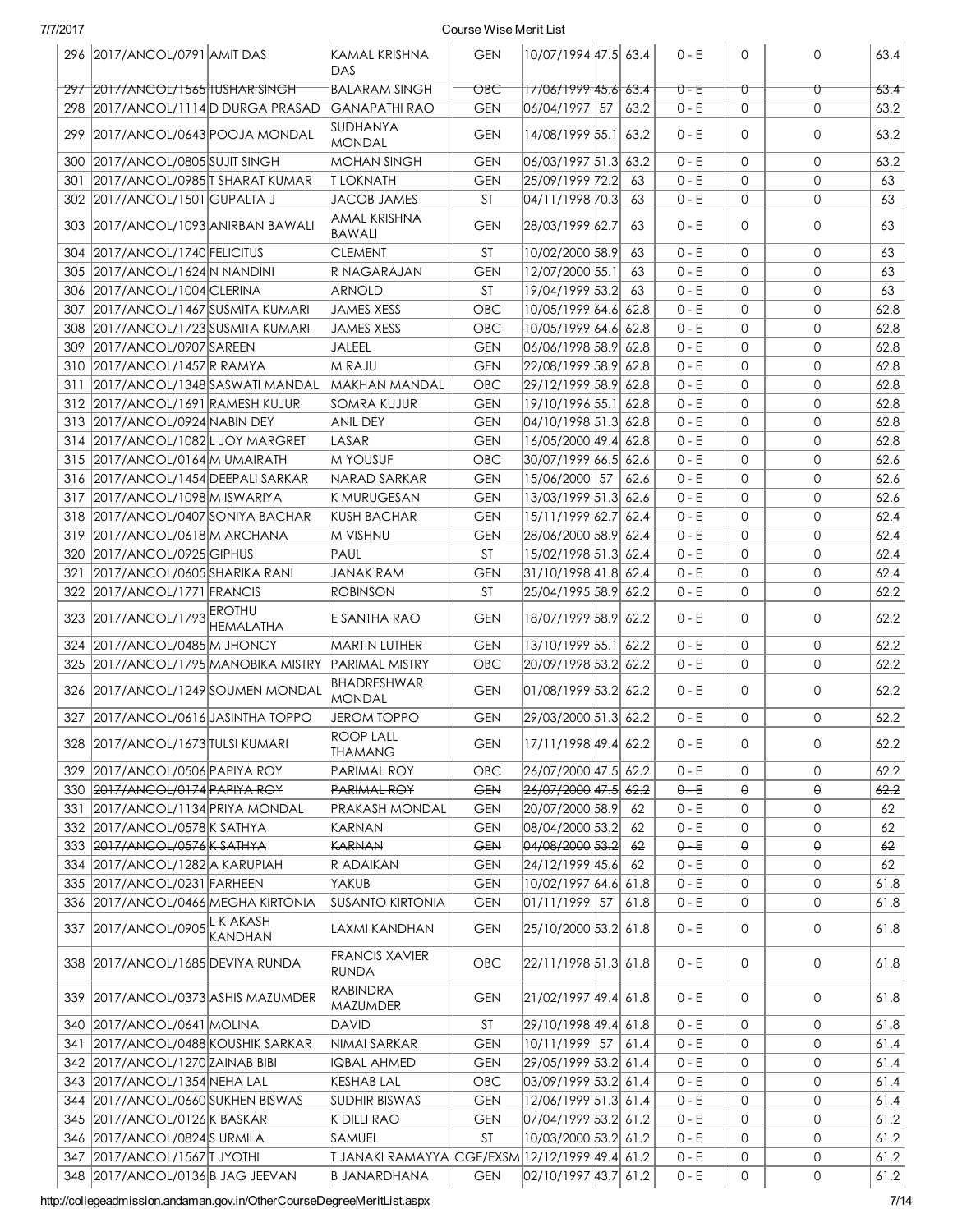|     |                                     | <b>RAO</b>                                      | <b>RAO</b>                        |            |                          |      |         |              |              |      |
|-----|-------------------------------------|-------------------------------------------------|-----------------------------------|------------|--------------------------|------|---------|--------------|--------------|------|
| 349 | 2017/ANCOL/1187                     | P MUHAMMED<br><b>SHAFI</b>                      | P MUHAMMED<br>HANEEFA             | <b>OBC</b> | 22/04/1999 77.9          | 61   | $0 - E$ | $\Omega$     | 0            | 61   |
| 350 | 2017/ANCOL/1641 BIRJEET BARA        |                                                 | <b>ANJELUS BARA</b>               | <b>GEN</b> | 22/10/1997 62.7          | 61   | $0 - E$ | $\mathbf 0$  | 0            | 61   |
| 351 | 2017/ANCOL/0904 AMIT BISWAS         |                                                 | <b>ABHIRAM BISWAS</b>             | <b>GEN</b> | 01/06/2000 53.2          | 61   | $0 - E$ | $\mathbf 0$  | 0            | 61   |
|     | 352 2017/ANCOL/0789 TULIKA MANCHAL  |                                                 | MUNESH KUMAR                      | <b>GEN</b> | 24/08/1998 49.4          | 61   | $0 - E$ | $\mathbf 0$  | 0            | 61   |
|     | 353 2017/ANCOL/0871 ASHA ROY        |                                                 | <b>GOPAL ROY</b>                  | <b>GEN</b> | 10/02/1998 45.6          | 61   | $0 - E$ | $\mathbf 0$  | 0            | 61   |
|     | 354 2017/ANCOL/1636 ALISHA RAJ      |                                                 | <b>VINOD RAJ</b>                  | <b>GEN</b> | 05/06/1999 45.6          | 61   | $0 - E$ | $\mathbf 0$  | 0            | 61   |
|     | 355 2017/ANCOL/1726 MOHAN RAO       |                                                 | CHANDRA SEKHAR                    | <b>GEN</b> | 30/03/1999 64.6 60.8     |      | $0 - E$ | $\mathbf 0$  | 0            | 60.8 |
|     | 356 2017/ANCOL/1101 TANUJA SIKDAR   |                                                 | SANDEEP SIKDAR                    | <b>GEN</b> | 18/02/1998 58.9 60.8     |      | $0 - E$ | 0            | 0            | 60.8 |
| 357 | 2017/ANCOL/1453 K MAMTA             |                                                 | K NAGURU                          | <b>GEN</b> | 10/07/2000 58.9 60.8     |      | $0 - E$ | $\mathbf 0$  | 0            | 60.8 |
|     | 358 2017/ANCOL/0734 N ARTHI         |                                                 | NAGASUNDHARAM                     | <b>GEN</b> | 05/11/1998 57            | 60.8 | 0 - E   | $\Omega$     | 0            | 60.8 |
| 359 | 2017/ANCOL/1759 J G PREETHI         |                                                 | <b>P J RAO</b>                    | <b>GEN</b> | 06/11/1998 57            | 60.8 | $0 - E$ | $\mathbf{0}$ | 0            | 60.8 |
| 360 | 2017/ANCOL/1706                     | C H LAXMI<br>PRASANNA                           | C H RAJU                          | <b>GEN</b> | 14/11/1998 55.1 60.8     |      | $0 - E$ | $\mathbf{0}$ | 0            | 60.8 |
| 361 | 2017/ANCOL/1497                     | SELESTINE<br><b>DHANWAR</b>                     | <b>IGNASIUS</b><br><b>DHANWAR</b> | <b>GEN</b> | 28/10/1997 53.2 60.8     |      | $0 - E$ | $\Omega$     | $\mathbf{0}$ | 60.8 |
|     | 362 2017/ANCOL/0258 PRONAMIKA ROY   |                                                 | <b>SHANKAR ROY</b>                | <b>GEN</b> | 17/09/1999 49.4 60.8     |      | $0 - E$ | $\mathbf{0}$ | 0            | 60.8 |
|     | 363 2017/ANCOL/0568 MAMTA EKKA      |                                                 | <b>GEORGE EKKA</b>                | GEN        | 12/02/2000 77.9 60.6     |      | $0 - E$ | $\mathbf{0}$ | 0            | 60.6 |
| 364 | 2017/ANCOL/0702 SAGAR               |                                                 | N SONU                            | <b>GEN</b> | 12/09/1999 57            | 60.6 | 0 - E   | $\mathbf{0}$ | 0            | 60.6 |
|     |                                     | 365 2017/ANCOL/0850 NIHAR KUMAR DAS             | NIMAI CHANDRA<br><b>DAS</b>       | <b>GEN</b> | 27/06/1998 53.2 60.6     |      | $0 - E$ | $\mathbf{0}$ | 0            | 60.6 |
| 366 | 2017/ANCOL/1363 BIDYA MAZUMDER      |                                                 | <b>BIDHAN MAZUMDER</b>            | OBC        | 20/03/1999 53.2 60.6     |      | $0 - E$ | $\mathbf{0}$ | 0            | 60.6 |
| 367 | 2017/ANCOL/0121 M SRAVANI           |                                                 | M VENKATA<br>RAMANA               | <b>GEN</b> | 05/07/1998 51.3 60.6     |      | $0 - E$ | 0            | 0            | 60.6 |
| 368 | 2017/ANCOL/0823 SURESH KUJUR        |                                                 | RAJESH KUJUR                      | <b>GEN</b> | 15/07/1998 47.5 60.6     |      | $0 - E$ | $\mathbf{0}$ | 0            | 60.6 |
| 369 | 2017/ANCOL/0649 ROHIT BARA          |                                                 | <b>JAROM BARA</b>                 | <b>GEN</b> | 03/01/1998 45.6 60.6     |      | $0 - E$ | $\mathbf{0}$ | 0            | 60.6 |
|     | 370 2017/ANCOL/1180 FARHEEN NISHA   |                                                 | <b>ALI SHER</b>                   | OBC        | 20/07/1999 76            | 60.4 | $0 - E$ | $\mathbf{0}$ | 0            | 60.4 |
| 371 | 2017/ANCOL/1551 SUROJIT DAS         |                                                 | <b>NITAI DAS</b>                  | <b>GEN</b> | 22/06/1998 64.6 60.4     |      | $0 - E$ | $\mathbf{0}$ | 0            | 60.4 |
|     | 372 2017/ANCOL/1369 TMARIYA         |                                                 | <b>T ABDUL REHMAN</b>             | OBC        | 13/06/2000 60.8 60.4     |      | $0 - E$ | $\mathbf{0}$ | 0            | 60.4 |
| 373 | 2017/ANCOL/1342 NISHA SARKER        |                                                 | SARAJIT SARKER                    | OBC        | 13/10/1999 53.2 60.4     |      | $0 - E$ | $\mathbf{0}$ | 0            | 60.4 |
| 374 | 2017/ANCOL/0486 DIPANKAR SIKDAR     |                                                 | <b>NIROD SIKDAR</b>               | OBC        | 05/03/1995 41.8 60.4     |      | $0 - E$ | $\mathbf{0}$ | 0            | 60.4 |
| 375 | 2017/ANCOL/1127 K RAKESH            |                                                 | <b>K BAIRAGI</b>                  | <b>GEN</b> | 16/11/1998 58.9 60.2     |      | $0 - E$ | $\mathbf{0}$ | 0            | 60.2 |
|     | 376 2017/ANCOL/1583 S NAGVANI       |                                                 | S MALASH RAO                      | <b>GEN</b> | 27/02/2000 55.1          | 60.2 | $0 - E$ | $\mathbf{0}$ | 0            | 60.2 |
| 377 | 2017/ANCOL/0810 NEEVA BISWAS        |                                                 | NIRMAL BISWAS                     | <b>GEN</b> | 19/12/1998 51.3 60.2     |      | $0 - E$ | $\mathbf{0}$ | 0            | 60.2 |
|     | 378 2017/ANCOL/1257 MANISHA SARKAR  |                                                 | PRABHASH SARKAR                   | OBC        | $ 01/02/1999 51.3 $ 60.2 |      | $0 - E$ | $\mathbf{0}$ | 0            | 60.2 |
| 379 | 2017/ANCOL/1744 T BHAGYA LAXMI      |                                                 | <b>T PURUSHOTHAM</b>              | <b>GEN</b> | 02/03/2000 51.3 60.2     |      | $0 - E$ | $\mathbf 0$  | 0            | 60.2 |
|     | 380 2017/ANCOL/0803 SANJU KACHAP    |                                                 | <b>JARI KACHAP</b>                | <b>GEN</b> | 01/10/1998 49.4 60.2     |      | $0 - E$ | 0            | 0            | 60.2 |
| 381 | 2017/ANCOL/1768 KULDEEP KINDO       |                                                 | <b>KRISTOPHER KINDO</b>           | GEN        | $04/09/1999$ 49.4 60.2   |      | $0 - E$ | 0            | 0            | 60.2 |
|     | 382 2017/ANCOL/1116 K KARTHIK       |                                                 | KARUPAIYA                         | <b>GEN</b> | 16/11/1997 47.5 60.2     |      | $0 - E$ | 0            | 0            | 60.2 |
|     | 383 2017/ANCOL/0130 KUSHAL KIRTONIA |                                                 | <b>KESHAB KIRTONIA</b>            | <b>GEN</b> | 10/09/1999 45.6 60.2     |      | $0 - E$ | 0            | 0            | 60.2 |
| 384 | 2017/ANCOL/0997 M CHELLAPRIYA       |                                                 | S MURUGA<br><b>BHOOPATHY</b>      | <b>GEN</b> | 08/01/1999 68.4          | 60   | $0 - E$ | 0            | 0            | 60   |
|     |                                     | 385 2017/ANCOL/1672 J MURULY KRISHNA            | J YESU RATNAM                     | <b>GEN</b> | 29/01/1999 47.5          | 60   | 0 - E   | 0            | 0            | 60   |
|     | 386 2017/ANCOL/0902 ANAMIKA ROY     |                                                 | SALIL ROY                         | <b>GEN</b> | 11/03/2000 47.5          | 60   | $0 - E$ | $\mathbf 0$  | 0            | 60   |
| 387 |                                     | 2017/ANCOL/1508 SUSHMA SANJEETA<br><b>SURIN</b> | SUGAD SURIN                       | <b>GEN</b> | 10/05/1999 55.1 59.8     |      | $0 - E$ | 0            | 0            | 59.8 |
| 388 | 2017/ANCOL/1130 DEEPAK SAI          |                                                 | DEVCHARAN SAI                     | GEN        | 02/04/2000 53.2 59.8     |      | 0 - E   | 0            | 0            | 59.8 |
| 389 | 2017/ANCOL/0377 SHIDHARTH DHALI     |                                                 | S K DHALI                         | GEN        | 28/08/1998 51.3 59.8     |      | 0 - E   | 0            | 0            | 59.8 |
| 390 | 2017/ANCOL/1314 KOSHEK SIKDER       |                                                 | <b>HARAN SIKDER</b>               | OBC        | 08/09/1999 47.5 59.8     |      | $0 - E$ | 0            | 0            | 59.8 |
| 391 | 2017/ANCOL/0468 ABSHAK DAS          |                                                 | BABUL DAS                         | OBC        | 28/11/1997 66.5 59.6     |      | $0 - E$ | 0            | 0            | 59.6 |
|     | 392 2017/ANCOL/0332 M KIRTHIKA      |                                                 | C MAHADEVAN                       | <b>GEN</b> | 11/04/2000 66.5 59.6     |      | 0 - E   | 0            | 0            | 59.6 |
| 393 | 2017/ANCOL/1339 OSHEEN              |                                                 | PAUL                              | <b>ST</b>  | 27/01/1999 58.9 59.6     |      | 0 - E   | 0            | 0            | 59.6 |
| 394 | 2017/ANCOL/0550 A SHIVANI           |                                                 | A DHAN RAJ                        | <b>GEN</b> | 11/08/1999 57            | 59.6 | 0 - E   | 0            | 0            | 59.6 |
|     | 395 2017/ANCOL/1638 GODFREY         |                                                 | <b>THOMAS</b>                     | <b>ST</b>  | 21/04/1999 55.1 59.6     |      | 0 - E   | 0            | 0            | 59.6 |
| 396 | 2017/ANCOL/1069 RUPALI DAS          |                                                 | <b>GANGA DAS</b>                  | <b>GEN</b> | 21/08/1999 55.1 59.6     |      | 0 - E   | 0            | 0            | 59.6 |
| 397 | 2017/ANCOL/0943 SHARLY              |                                                 | N SIVA                            | <b>GEN</b> | 30/05/1998 51.3 59.6     |      | 0 - E   | 0            | 0            | 59.6 |
|     | 398 2017/ANCOL/0176 G SHANTI        |                                                 | G VALLABA RAO                     | <b>GEN</b> | 29/11/1998 43.7 59.6     |      | 0 - E   | 0            | 0            | 59.6 |
| 399 | 2017/ANCOL/1362 CKMOHD              | HUSSAIN                                         | C K KHALID                        | <b>OBC</b> | 20/09/1999 57            | 59.4 | $0 - E$ | 0            | 0            | 59.4 |
| 400 | 2017/ANCOL/0549 DINESH SHAHU        |                                                 | SANTOSH SHAHU                     | <b>GEN</b> | 25/04/1997 43.7 59.4     |      | $0 - E$ | 0            | $\mathsf{O}$ | 59.4 |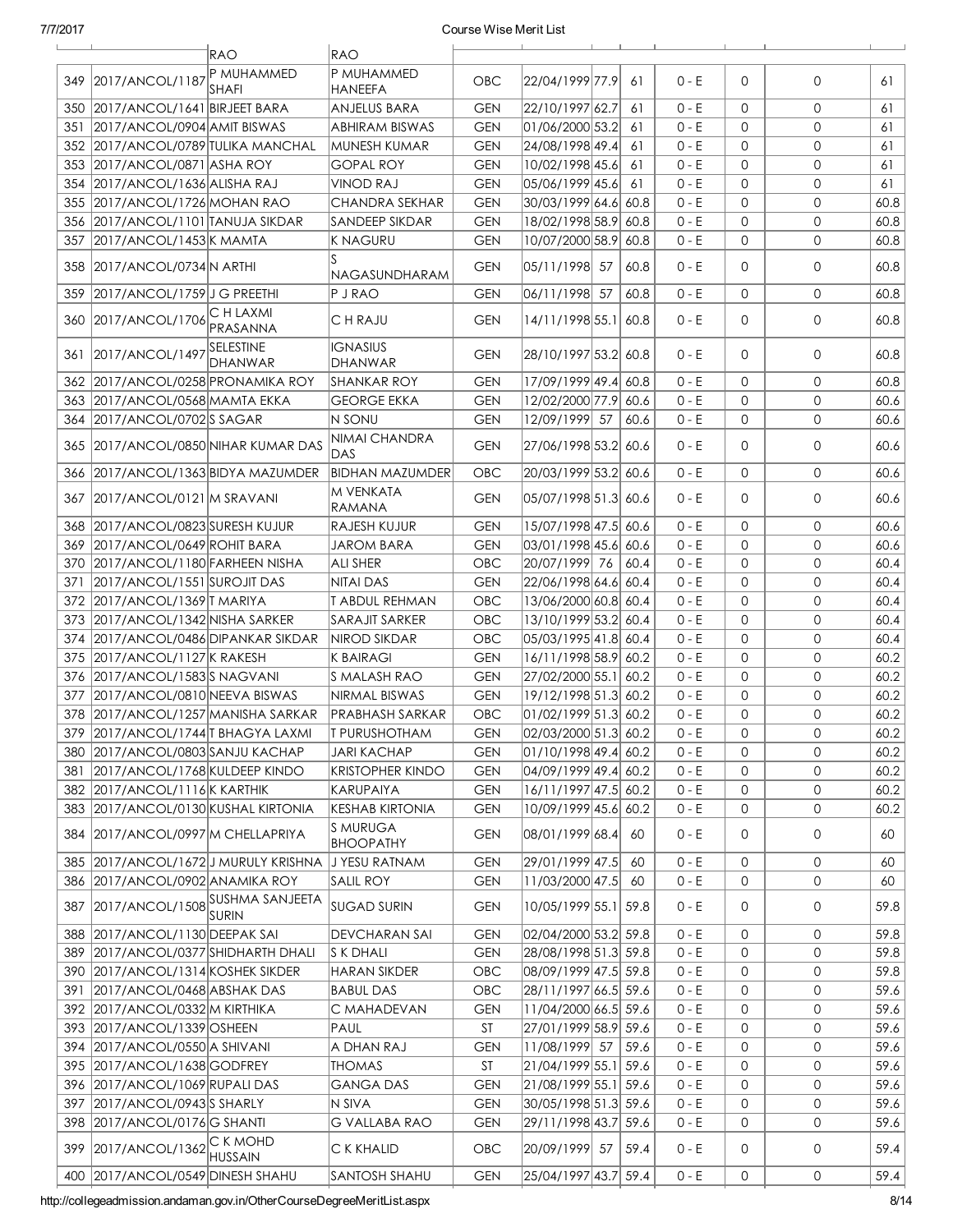| $\mathbf{O}$<br>402 2017/ANCOL/1318 JUHI MAJHI<br>OBC<br>28/11/1997 47.5 59.38<br>$0 - E$<br>$\mathbf 0$<br>JOYDEV MAJHI<br>$\mathbf{O}$<br>403 2017/ANCOL/1355 RUPA MONDAL<br><b>ARUN MONDAL</b><br>05/07/1998 51.3 59.2<br>$0 - E$<br>$\Omega$<br>GEN<br><b>LATE AMAL</b><br>ANKIT<br>404 2017/ANCOL/0886<br>$\mathbf{O}$<br><b>GEN</b><br>22/03/2000 51.3 59.2<br>$0 - E$<br>$\Omega$<br><b>CHAKRABORTY</b><br><b>CHAKRABORTY</b><br>10/04/1999 51.3<br>$0 - E$<br>$\mathbf{0}$<br>$\mathbf{O}$<br>59<br>405 2017/ANCOL/0170 A J ALBERT<br><b>ALBERTUS</b><br>ST<br>59<br>$0 - E$<br>$\mathbf 0$<br>59<br>406 2017/ANCOL/0855 VICTORIYA RANI<br><b>GEN</b><br> 06/09/1998 49.4 <br>59<br>$\mathbf{0}$<br>IR GHANASEKAR<br>$\mathbf 0$<br>59<br>2017/ANCOL/1332 AMRITHA BAI<br> 01/04/1999 49.4 <br>59<br>$0 - E$<br>$\mathbf{0}$<br>407<br>MITTU RAM<br><b>GEN</b><br>$\mathbf{O}$<br>408 2017/ANCOL/0271 PAYAL GHARAMI<br><b>RANJIT GHARAMI</b><br>15/08/1999 66.5 58.8<br>$0 - E$<br>$\mathbf{0}$<br>58.8<br><b>GEN</b><br>CHITTARANJAN<br>19/08/1998 62.7<br>$\mathbf{O}$<br>58.8<br>409 2017/ANCOL/0532 SANJEEVE OJHA<br><b>GEN</b><br>58.8<br>$0 - E$<br>$\Omega$<br><b>OJHA</b><br>410 2017/ANCOL/0417 P ROJA<br>P LOKHNATHAN<br>16/05/2000 62.7 58.8<br>$\Omega$<br>$\mathbf{O}$<br>58.8<br><b>GEN</b><br>$0 - E$<br>58.8<br>2017/ANCOL/0899 RUMI BISWAS<br>15/01/2000 57<br>58.8<br>$0 - E$<br>$\mathbf{0}$<br>$\mathbf{O}$<br>411<br>NILU BISWAS<br><b>GEN</b><br>412 2017/ANCOL/0111 K SHARAFUN NISHA K ABDUL MANAF<br>18/01/1999 55.1 58.8<br>$\mathbf{0}$<br>$\mathbf{O}$<br>58.8<br><b>GEN</b><br>0 - E<br>413 2017/ANCOL/1233 CHANDA MONDAL HARIDAS MONDAL<br>23/07/1999 49.4 58.8<br>$0 - E$<br>$\Omega$<br>$\mathbf{O}$<br>58.8<br><b>OBC</b><br>$\Omega$<br>58.8<br>414 2017/ANCOL/0856 PRITI ROY<br><b>SATISH ROY</b><br>02/08/1999 45.6 58.8<br>$0 - E$<br>$\mathbf{O}$<br><b>OBC</b><br>02/09/1999 43.7 58.8<br>$\mathbf{0}$<br>415 2017/ANCOL/0113 R PRIYADARSHINI<br>$\mathbf{O}$<br>58.8<br><b>T RATHINAM</b><br><b>GEN</b><br>0 - E<br>$\Omega$<br>416 2017/ANCOL/1719 PARAMESHWARAN THEYSINGU<br>19/06/2000 41.8 58.8<br>$0 - E$<br>$\mathbf{O}$<br><b>GEN</b><br>09/04/1995 62.7 58.6<br>$\Omega$<br>58.6<br>417<br>2017/ANCOL/1073 QUEENIE SALONA<br><b>ST</b><br>$0 - E$<br>$\mathbf{O}$<br>BENHUR<br>$\Omega$<br>418 2017/ANCOL/0369 SANDIP DAS<br><b>SHAKTI DAS</b><br><b>GEN</b><br>24/05/1997 51.3 58.6<br>$0 - E$<br>$\mathbf{O}$<br>58.6<br>58.6<br>419<br>2017/ANCOL/1448 DHANARAJ K<br><b>K KANNAN</b><br><b>GEN</b><br>06/04/1996 49.4 58.6<br>$0 - E$<br>$\mathbf{0}$<br>$\mathbf{O}$<br>2017/ANCOL/0637 MAMITA BISWAS<br>20/07/2000 57<br>58.4<br>$0 - E$<br>$\mathbf{0}$<br>$\mathbf{O}$<br>58.4<br>420<br>LAXMAN BISWAS<br><b>GEN</b><br>2017/ANCOL/1732 REBECCA<br>10/05/1995 53.2 58.4<br>$0 - E$<br>$\mathbf{0}$<br>$\mathbf{O}$<br>58.4<br>421<br><b>MICHAEL</b><br>ST<br>422 2017/ANCOL/0778 K SRI PRIYA<br>P KUMAR<br><b>GEN</b><br>27/03/1999 53.2 58.4<br>$0 - E$<br>$\mathbf{0}$<br>$\mathbf{O}$<br>58.4<br>10/11/1999 53.2 58.4<br>423 2017/ANCOL/1594 PAYAL SIKDER<br>$0 - E$<br>$\mathbf{0}$<br>$\mathbf{O}$<br>58.4<br><b>UPNANADA SIKDER</b><br><b>GEN</b><br>$\mathbf 0$<br>424 2017/ANCOL/0611 DIPTI TIRKEY<br>13/08/1999 45.6 58.4<br>$0 - E$<br>$\mathbf{0}$<br>58.4<br><b>ANSALAM TIRKEY</b><br><b>GEN</b><br>3<br>425 2017/ANCOL/1230 S ADARSH<br>K SATEESH KUMAR<br>19/01/1999 53.2 55.4<br>$0 - E$<br>$\mathbf{0}$<br>58.4<br><b>GEN</b><br>CH<br>$\mathbf{0}$<br>58.2<br>426 2017/ANCOL/0973 C H KIRAN KUMAR<br><b>GEN</b><br>10/06/1999  76<br>58.2<br>$0 - E$<br>$\Omega$<br>SURYANARAYANA<br>€₩<br>58.2<br>2017/ANCOL/0974 C H KIRAN KUMAR<br>10/06/1999 76<br>58.2<br>θ<br>427<br><b>GEN</b><br>$0 - E$<br>θ.<br><b>SURYANARAYANA</b><br>$\mathbf{O}$<br>58.2<br>2017/ANCOL/0204 G RESHMA DEVI<br><b>GEN</b><br>04/10/2000 57<br>58.2<br>$0 - E$<br>0<br>428<br>IK GUNASEKARAN<br>58.2<br>429 2017/ANCOL/0210 SANMUGANATHAN<br>09/01/1999 51.3  58.2<br>$0 - E$<br>$\Omega$<br>0<br>NAGARATHINAM<br><b>GEN</b><br>$\mathbf{O}$<br>430 2017/ANCOL/1549 B RAVI SHANKER<br>25/05/1998 70.3<br>$0 - E$<br>$\mathbf{0}$<br>58<br>B GURUMURTHY<br><b>GEN</b><br>58<br>431 2017/ANCOL/1298 U INDU<br>U KESHAV RAO<br>15/03/2000 66.5<br>58<br>$0 - E$<br>$\mathbf{0}$<br>0<br>58<br><b>GEN</b><br>432 2017/ANCOL/0413 SILPA BARWA<br>20/06/1998 60.8<br>$0 - E$<br><b>ARMITH BARWA</b><br>58<br>$\mathbf{0}$<br>0<br>58<br><b>GEN</b><br>433 2017/ANCOL/1408 G SHWETA RAO<br>G MADHAV RAO<br>02/01/2000 60.8 58<br><b>GEN</b><br>$0 - E$<br>$\circ$<br>$\mathbf 0$<br>58<br>434 2017/ANCOL/1575 ASWIN SORENG<br>$\mathbf{O}$<br>07/11/2000 55.1<br>$0 - E$<br>0<br>58<br><b>LIBIN SORENG</b><br><b>GEN</b><br>58<br>435 2017/ANCOL/1545 MOHAMMED<br>0<br>YOUSUF MOOSA<br>21/01/1998 53.2<br>0 - E<br>0<br>58<br>ST<br>58<br><b>ISMAIL ALI</b><br>2017/ANCOL/1395 KRITI DEVI<br>OBC<br>02/02/1998 47.5<br>$0 - E$<br>$\mathbf{0}$<br>$\mathbf{O}$<br>58<br>436<br><b>PREM LALL</b><br>58<br> 07/01/1999 45.6 <br>58<br>$0 - E$<br>$\mathbf{O}$<br>58<br>437<br>2017/ANCOL/0779 A MEGHA<br>ARUMUGAM<br><b>GEN</b><br>0<br>438 2017/ANCOL/0454 ABDUL SAMAD<br>14/01/2000 77.9 57.8<br>$0 - E$<br>0<br><b>ABDUL MAJEED</b><br><b>GEN</b><br>0<br>439 2017/ANCOL/1383 M ADINA MILAGI<br>24/01/1994 64.6 57.8<br>$0 - E$<br>$\mathbf 0$<br>$\mathbf{O}$<br><b>GEN</b><br>V MANIMUTHU<br>04/02/1995 62.7 57.8<br>$0 - E$<br>$\mathbf{0}$<br>$\mathbf{O}$<br>440 2017/ANCOL/0312 CANUTE PINTO<br><b>JOY PINTO</b><br><b>GEN</b><br>2017/ANCOL/1207 VINITH KUMAR<br>22/09/1999 58.9 57.8<br>$0 - E$<br>$\mathbf 0$<br>0<br>441<br>$P$ S MANOJ<br><b>GEN</b><br>10/06/1999 57<br>$\mathbf{0}$<br>0<br>442 2017/ANCOL/0202 SUSHMITA MISTRY<br><b>RABIN MISTRY</b><br>OBC<br>57.8<br>0 - E<br>06/10/1997 47.5 57.8<br>$\mathbf{0}$<br>0<br>443 2017/ANCOL/0842 FAIZAN AHMED<br>SHAKEEL AHMED<br><b>GEN</b><br>0 - E<br>$\mathbf{0}$<br>0<br>444 2017/ANCOL/1435 ITI MONDAL<br><b>ANIL MONDAL</b><br>OBC<br>12/10/1998 45.6 57.8<br>$0 - E$<br>02/01/2000 43.7 57.8<br>0<br>0<br>445 2017/ANCOL/1244 R RAJESTRI<br>RAJARAJAN<br><b>GEN</b><br>$0 - E$<br>AKASH KUMAR<br>446 2017/ANCOL/0867<br>17/08/2000 43.7 57.8<br>$\mathsf{O}$<br>57.8<br>NALINI HALDER<br><b>GEN</b><br>0 - E<br>0<br><b>HALDER</b><br>AKASH KUMAR<br>NALINI HALDER<br><del>17/08/2000</del> 43.7 57.8<br>θ<br>57.8<br>447  <br>2017/ANCOL/0868<br><b>GEN</b><br>θ<br>$0 - E$<br><b>HALDER</b><br>$\mathfrak 3$<br>11/11/2000 64.6 54.8<br>0<br>57.8<br>448 2017/ANCOL/1285 B LOHIT RAJ<br><b>B GANAPATI</b><br><b>GEN</b><br>0 - E<br>449 2017/ANCOL/1110 PRIYANKA SINGH<br>17/02/2000 64.6 57.6<br>$0 - E$<br>57.6<br>PANKAJ SINGH<br><b>GEN</b><br>0<br>0<br>28/03/1996 55.1 57.6<br>57.6<br>450 2017/ANCOL/1199 MALA<br>MANUEL<br>ST<br>0 - E<br>0<br>0<br>13/08/1998 53.2 57.6<br>57.6<br>451 2017/ANCOL/0411   M A SAJID<br>RAFIULLAH<br><b>GEN</b><br>$0 - E$<br>0<br>0<br>09/05/1999 64.6 57.4<br>452 2017/ANCOL/1032 RENUKA BAI<br><b>SUMARU RAM</b><br><b>GEN</b><br>$0 - E$<br>0<br>0<br>57.4<br><b>GANESH CHANDER</b><br>24/11/1999 62.7 57.4<br>57.4<br>453 2017/ANCOL/1618 G AARTI<br><b>OBC</b><br>0 - E<br>0<br>$\circ$ | 401 2017/ANCOL/0194 P SAMEERA BANU | <b>P RASHEED</b> | <b>GEN</b> | 12/10/1999 39.9 59.4 |  | $0 - E$ | $\mathbf{0}$ | 0 | 59.4  |
|------------------------------------------------------------------------------------------------------------------------------------------------------------------------------------------------------------------------------------------------------------------------------------------------------------------------------------------------------------------------------------------------------------------------------------------------------------------------------------------------------------------------------------------------------------------------------------------------------------------------------------------------------------------------------------------------------------------------------------------------------------------------------------------------------------------------------------------------------------------------------------------------------------------------------------------------------------------------------------------------------------------------------------------------------------------------------------------------------------------------------------------------------------------------------------------------------------------------------------------------------------------------------------------------------------------------------------------------------------------------------------------------------------------------------------------------------------------------------------------------------------------------------------------------------------------------------------------------------------------------------------------------------------------------------------------------------------------------------------------------------------------------------------------------------------------------------------------------------------------------------------------------------------------------------------------------------------------------------------------------------------------------------------------------------------------------------------------------------------------------------------------------------------------------------------------------------------------------------------------------------------------------------------------------------------------------------------------------------------------------------------------------------------------------------------------------------------------------------------------------------------------------------------------------------------------------------------------------------------------------------------------------------------------------------------------------------------------------------------------------------------------------------------------------------------------------------------------------------------------------------------------------------------------------------------------------------------------------------------------------------------------------------------------------------------------------------------------------------------------------------------------------------------------------------------------------------------------------------------------------------------------------------------------------------------------------------------------------------------------------------------------------------------------------------------------------------------------------------------------------------------------------------------------------------------------------------------------------------------------------------------------------------------------------------------------------------------------------------------------------------------------------------------------------------------------------------------------------------------------------------------------------------------------------------------------------------------------------------------------------------------------------------------------------------------------------------------------------------------------------------------------------------------------------------------------------------------------------------------------------------------------------------------------------------------------------------------------------------------------------------------------------------------------------------------------------------------------------------------------------------------------------------------------------------------------------------------------------------------------------------------------------------------------------------------------------------------------------------------------------------------------------------------------------------------------------------------------------------------------------------------------------------------------------------------------------------------------------------------------------------------------------------------------------------------------------------------------------------------------------------------------------------------------------------------------------------------------------------------------------------------------------------------------------------------------------------------------------------------------------------------------------------------------------------------------------------------------------------------------------------------------------------------------------------------------------------------------------------------------------------------------------------------------------------------------------------------------------------------------------------------------------------------------------------------------------------------------------------------------------------------------------------------------------------------------------------------------------------------------------------------------------------------------------------------------------------------------------------------------------------------------------------------------------------------------------------------------------------------------------------------------------------------------------------------------------------------------------------------------------------------------------------------------------------------------------------------------------------------------------------------------------------------------------------------------------------------------------------------------------------------------------------------------------------------------------------------------------------------------------------------------------------------------------------------------------------------------------------------------------------------------------------------------------------------------------------------------------------------------------------------------------------------------------------------------------------------------------------------------------------------------------------------------------------------------------------------------------------------------------------------------|------------------------------------|------------------|------------|----------------------|--|---------|--------------|---|-------|
|                                                                                                                                                                                                                                                                                                                                                                                                                                                                                                                                                                                                                                                                                                                                                                                                                                                                                                                                                                                                                                                                                                                                                                                                                                                                                                                                                                                                                                                                                                                                                                                                                                                                                                                                                                                                                                                                                                                                                                                                                                                                                                                                                                                                                                                                                                                                                                                                                                                                                                                                                                                                                                                                                                                                                                                                                                                                                                                                                                                                                                                                                                                                                                                                                                                                                                                                                                                                                                                                                                                                                                                                                                                                                                                                                                                                                                                                                                                                                                                                                                                                                                                                                                                                                                                                                                                                                                                                                                                                                                                                                                                                                                                                                                                                                                                                                                                                                                                                                                                                                                                                                                                                                                                                                                                                                                                                                                                                                                                                                                                                                                                                                                                                                                                                                                                                                                                                                                                                                                                                                                                                                                                                                                                                                                                                                                                                                                                                                                                                                                                                                                                                                                                                                                                                                                                                                                                                                                                                                                                                                                                                                                                                                                                                                                                                  |                                    |                  |            |                      |  |         |              |   | 59.38 |
|                                                                                                                                                                                                                                                                                                                                                                                                                                                                                                                                                                                                                                                                                                                                                                                                                                                                                                                                                                                                                                                                                                                                                                                                                                                                                                                                                                                                                                                                                                                                                                                                                                                                                                                                                                                                                                                                                                                                                                                                                                                                                                                                                                                                                                                                                                                                                                                                                                                                                                                                                                                                                                                                                                                                                                                                                                                                                                                                                                                                                                                                                                                                                                                                                                                                                                                                                                                                                                                                                                                                                                                                                                                                                                                                                                                                                                                                                                                                                                                                                                                                                                                                                                                                                                                                                                                                                                                                                                                                                                                                                                                                                                                                                                                                                                                                                                                                                                                                                                                                                                                                                                                                                                                                                                                                                                                                                                                                                                                                                                                                                                                                                                                                                                                                                                                                                                                                                                                                                                                                                                                                                                                                                                                                                                                                                                                                                                                                                                                                                                                                                                                                                                                                                                                                                                                                                                                                                                                                                                                                                                                                                                                                                                                                                                                                  |                                    |                  |            |                      |  |         |              |   | 59.2  |
|                                                                                                                                                                                                                                                                                                                                                                                                                                                                                                                                                                                                                                                                                                                                                                                                                                                                                                                                                                                                                                                                                                                                                                                                                                                                                                                                                                                                                                                                                                                                                                                                                                                                                                                                                                                                                                                                                                                                                                                                                                                                                                                                                                                                                                                                                                                                                                                                                                                                                                                                                                                                                                                                                                                                                                                                                                                                                                                                                                                                                                                                                                                                                                                                                                                                                                                                                                                                                                                                                                                                                                                                                                                                                                                                                                                                                                                                                                                                                                                                                                                                                                                                                                                                                                                                                                                                                                                                                                                                                                                                                                                                                                                                                                                                                                                                                                                                                                                                                                                                                                                                                                                                                                                                                                                                                                                                                                                                                                                                                                                                                                                                                                                                                                                                                                                                                                                                                                                                                                                                                                                                                                                                                                                                                                                                                                                                                                                                                                                                                                                                                                                                                                                                                                                                                                                                                                                                                                                                                                                                                                                                                                                                                                                                                                                                  |                                    |                  |            |                      |  |         |              |   | 59.2  |
|                                                                                                                                                                                                                                                                                                                                                                                                                                                                                                                                                                                                                                                                                                                                                                                                                                                                                                                                                                                                                                                                                                                                                                                                                                                                                                                                                                                                                                                                                                                                                                                                                                                                                                                                                                                                                                                                                                                                                                                                                                                                                                                                                                                                                                                                                                                                                                                                                                                                                                                                                                                                                                                                                                                                                                                                                                                                                                                                                                                                                                                                                                                                                                                                                                                                                                                                                                                                                                                                                                                                                                                                                                                                                                                                                                                                                                                                                                                                                                                                                                                                                                                                                                                                                                                                                                                                                                                                                                                                                                                                                                                                                                                                                                                                                                                                                                                                                                                                                                                                                                                                                                                                                                                                                                                                                                                                                                                                                                                                                                                                                                                                                                                                                                                                                                                                                                                                                                                                                                                                                                                                                                                                                                                                                                                                                                                                                                                                                                                                                                                                                                                                                                                                                                                                                                                                                                                                                                                                                                                                                                                                                                                                                                                                                                                                  |                                    |                  |            |                      |  |         |              |   |       |
|                                                                                                                                                                                                                                                                                                                                                                                                                                                                                                                                                                                                                                                                                                                                                                                                                                                                                                                                                                                                                                                                                                                                                                                                                                                                                                                                                                                                                                                                                                                                                                                                                                                                                                                                                                                                                                                                                                                                                                                                                                                                                                                                                                                                                                                                                                                                                                                                                                                                                                                                                                                                                                                                                                                                                                                                                                                                                                                                                                                                                                                                                                                                                                                                                                                                                                                                                                                                                                                                                                                                                                                                                                                                                                                                                                                                                                                                                                                                                                                                                                                                                                                                                                                                                                                                                                                                                                                                                                                                                                                                                                                                                                                                                                                                                                                                                                                                                                                                                                                                                                                                                                                                                                                                                                                                                                                                                                                                                                                                                                                                                                                                                                                                                                                                                                                                                                                                                                                                                                                                                                                                                                                                                                                                                                                                                                                                                                                                                                                                                                                                                                                                                                                                                                                                                                                                                                                                                                                                                                                                                                                                                                                                                                                                                                                                  |                                    |                  |            |                      |  |         |              |   |       |
|                                                                                                                                                                                                                                                                                                                                                                                                                                                                                                                                                                                                                                                                                                                                                                                                                                                                                                                                                                                                                                                                                                                                                                                                                                                                                                                                                                                                                                                                                                                                                                                                                                                                                                                                                                                                                                                                                                                                                                                                                                                                                                                                                                                                                                                                                                                                                                                                                                                                                                                                                                                                                                                                                                                                                                                                                                                                                                                                                                                                                                                                                                                                                                                                                                                                                                                                                                                                                                                                                                                                                                                                                                                                                                                                                                                                                                                                                                                                                                                                                                                                                                                                                                                                                                                                                                                                                                                                                                                                                                                                                                                                                                                                                                                                                                                                                                                                                                                                                                                                                                                                                                                                                                                                                                                                                                                                                                                                                                                                                                                                                                                                                                                                                                                                                                                                                                                                                                                                                                                                                                                                                                                                                                                                                                                                                                                                                                                                                                                                                                                                                                                                                                                                                                                                                                                                                                                                                                                                                                                                                                                                                                                                                                                                                                                                  |                                    |                  |            |                      |  |         |              |   |       |
|                                                                                                                                                                                                                                                                                                                                                                                                                                                                                                                                                                                                                                                                                                                                                                                                                                                                                                                                                                                                                                                                                                                                                                                                                                                                                                                                                                                                                                                                                                                                                                                                                                                                                                                                                                                                                                                                                                                                                                                                                                                                                                                                                                                                                                                                                                                                                                                                                                                                                                                                                                                                                                                                                                                                                                                                                                                                                                                                                                                                                                                                                                                                                                                                                                                                                                                                                                                                                                                                                                                                                                                                                                                                                                                                                                                                                                                                                                                                                                                                                                                                                                                                                                                                                                                                                                                                                                                                                                                                                                                                                                                                                                                                                                                                                                                                                                                                                                                                                                                                                                                                                                                                                                                                                                                                                                                                                                                                                                                                                                                                                                                                                                                                                                                                                                                                                                                                                                                                                                                                                                                                                                                                                                                                                                                                                                                                                                                                                                                                                                                                                                                                                                                                                                                                                                                                                                                                                                                                                                                                                                                                                                                                                                                                                                                                  |                                    |                  |            |                      |  |         |              |   |       |
|                                                                                                                                                                                                                                                                                                                                                                                                                                                                                                                                                                                                                                                                                                                                                                                                                                                                                                                                                                                                                                                                                                                                                                                                                                                                                                                                                                                                                                                                                                                                                                                                                                                                                                                                                                                                                                                                                                                                                                                                                                                                                                                                                                                                                                                                                                                                                                                                                                                                                                                                                                                                                                                                                                                                                                                                                                                                                                                                                                                                                                                                                                                                                                                                                                                                                                                                                                                                                                                                                                                                                                                                                                                                                                                                                                                                                                                                                                                                                                                                                                                                                                                                                                                                                                                                                                                                                                                                                                                                                                                                                                                                                                                                                                                                                                                                                                                                                                                                                                                                                                                                                                                                                                                                                                                                                                                                                                                                                                                                                                                                                                                                                                                                                                                                                                                                                                                                                                                                                                                                                                                                                                                                                                                                                                                                                                                                                                                                                                                                                                                                                                                                                                                                                                                                                                                                                                                                                                                                                                                                                                                                                                                                                                                                                                                                  |                                    |                  |            |                      |  |         |              |   |       |
|                                                                                                                                                                                                                                                                                                                                                                                                                                                                                                                                                                                                                                                                                                                                                                                                                                                                                                                                                                                                                                                                                                                                                                                                                                                                                                                                                                                                                                                                                                                                                                                                                                                                                                                                                                                                                                                                                                                                                                                                                                                                                                                                                                                                                                                                                                                                                                                                                                                                                                                                                                                                                                                                                                                                                                                                                                                                                                                                                                                                                                                                                                                                                                                                                                                                                                                                                                                                                                                                                                                                                                                                                                                                                                                                                                                                                                                                                                                                                                                                                                                                                                                                                                                                                                                                                                                                                                                                                                                                                                                                                                                                                                                                                                                                                                                                                                                                                                                                                                                                                                                                                                                                                                                                                                                                                                                                                                                                                                                                                                                                                                                                                                                                                                                                                                                                                                                                                                                                                                                                                                                                                                                                                                                                                                                                                                                                                                                                                                                                                                                                                                                                                                                                                                                                                                                                                                                                                                                                                                                                                                                                                                                                                                                                                                                                  |                                    |                  |            |                      |  |         |              |   |       |
|                                                                                                                                                                                                                                                                                                                                                                                                                                                                                                                                                                                                                                                                                                                                                                                                                                                                                                                                                                                                                                                                                                                                                                                                                                                                                                                                                                                                                                                                                                                                                                                                                                                                                                                                                                                                                                                                                                                                                                                                                                                                                                                                                                                                                                                                                                                                                                                                                                                                                                                                                                                                                                                                                                                                                                                                                                                                                                                                                                                                                                                                                                                                                                                                                                                                                                                                                                                                                                                                                                                                                                                                                                                                                                                                                                                                                                                                                                                                                                                                                                                                                                                                                                                                                                                                                                                                                                                                                                                                                                                                                                                                                                                                                                                                                                                                                                                                                                                                                                                                                                                                                                                                                                                                                                                                                                                                                                                                                                                                                                                                                                                                                                                                                                                                                                                                                                                                                                                                                                                                                                                                                                                                                                                                                                                                                                                                                                                                                                                                                                                                                                                                                                                                                                                                                                                                                                                                                                                                                                                                                                                                                                                                                                                                                                                                  |                                    |                  |            |                      |  |         |              |   |       |
|                                                                                                                                                                                                                                                                                                                                                                                                                                                                                                                                                                                                                                                                                                                                                                                                                                                                                                                                                                                                                                                                                                                                                                                                                                                                                                                                                                                                                                                                                                                                                                                                                                                                                                                                                                                                                                                                                                                                                                                                                                                                                                                                                                                                                                                                                                                                                                                                                                                                                                                                                                                                                                                                                                                                                                                                                                                                                                                                                                                                                                                                                                                                                                                                                                                                                                                                                                                                                                                                                                                                                                                                                                                                                                                                                                                                                                                                                                                                                                                                                                                                                                                                                                                                                                                                                                                                                                                                                                                                                                                                                                                                                                                                                                                                                                                                                                                                                                                                                                                                                                                                                                                                                                                                                                                                                                                                                                                                                                                                                                                                                                                                                                                                                                                                                                                                                                                                                                                                                                                                                                                                                                                                                                                                                                                                                                                                                                                                                                                                                                                                                                                                                                                                                                                                                                                                                                                                                                                                                                                                                                                                                                                                                                                                                                                                  |                                    |                  |            |                      |  |         |              |   |       |
|                                                                                                                                                                                                                                                                                                                                                                                                                                                                                                                                                                                                                                                                                                                                                                                                                                                                                                                                                                                                                                                                                                                                                                                                                                                                                                                                                                                                                                                                                                                                                                                                                                                                                                                                                                                                                                                                                                                                                                                                                                                                                                                                                                                                                                                                                                                                                                                                                                                                                                                                                                                                                                                                                                                                                                                                                                                                                                                                                                                                                                                                                                                                                                                                                                                                                                                                                                                                                                                                                                                                                                                                                                                                                                                                                                                                                                                                                                                                                                                                                                                                                                                                                                                                                                                                                                                                                                                                                                                                                                                                                                                                                                                                                                                                                                                                                                                                                                                                                                                                                                                                                                                                                                                                                                                                                                                                                                                                                                                                                                                                                                                                                                                                                                                                                                                                                                                                                                                                                                                                                                                                                                                                                                                                                                                                                                                                                                                                                                                                                                                                                                                                                                                                                                                                                                                                                                                                                                                                                                                                                                                                                                                                                                                                                                                                  |                                    |                  |            |                      |  |         |              |   |       |
|                                                                                                                                                                                                                                                                                                                                                                                                                                                                                                                                                                                                                                                                                                                                                                                                                                                                                                                                                                                                                                                                                                                                                                                                                                                                                                                                                                                                                                                                                                                                                                                                                                                                                                                                                                                                                                                                                                                                                                                                                                                                                                                                                                                                                                                                                                                                                                                                                                                                                                                                                                                                                                                                                                                                                                                                                                                                                                                                                                                                                                                                                                                                                                                                                                                                                                                                                                                                                                                                                                                                                                                                                                                                                                                                                                                                                                                                                                                                                                                                                                                                                                                                                                                                                                                                                                                                                                                                                                                                                                                                                                                                                                                                                                                                                                                                                                                                                                                                                                                                                                                                                                                                                                                                                                                                                                                                                                                                                                                                                                                                                                                                                                                                                                                                                                                                                                                                                                                                                                                                                                                                                                                                                                                                                                                                                                                                                                                                                                                                                                                                                                                                                                                                                                                                                                                                                                                                                                                                                                                                                                                                                                                                                                                                                                                                  |                                    |                  |            |                      |  |         |              |   |       |
|                                                                                                                                                                                                                                                                                                                                                                                                                                                                                                                                                                                                                                                                                                                                                                                                                                                                                                                                                                                                                                                                                                                                                                                                                                                                                                                                                                                                                                                                                                                                                                                                                                                                                                                                                                                                                                                                                                                                                                                                                                                                                                                                                                                                                                                                                                                                                                                                                                                                                                                                                                                                                                                                                                                                                                                                                                                                                                                                                                                                                                                                                                                                                                                                                                                                                                                                                                                                                                                                                                                                                                                                                                                                                                                                                                                                                                                                                                                                                                                                                                                                                                                                                                                                                                                                                                                                                                                                                                                                                                                                                                                                                                                                                                                                                                                                                                                                                                                                                                                                                                                                                                                                                                                                                                                                                                                                                                                                                                                                                                                                                                                                                                                                                                                                                                                                                                                                                                                                                                                                                                                                                                                                                                                                                                                                                                                                                                                                                                                                                                                                                                                                                                                                                                                                                                                                                                                                                                                                                                                                                                                                                                                                                                                                                                                                  |                                    |                  |            |                      |  |         |              |   |       |
|                                                                                                                                                                                                                                                                                                                                                                                                                                                                                                                                                                                                                                                                                                                                                                                                                                                                                                                                                                                                                                                                                                                                                                                                                                                                                                                                                                                                                                                                                                                                                                                                                                                                                                                                                                                                                                                                                                                                                                                                                                                                                                                                                                                                                                                                                                                                                                                                                                                                                                                                                                                                                                                                                                                                                                                                                                                                                                                                                                                                                                                                                                                                                                                                                                                                                                                                                                                                                                                                                                                                                                                                                                                                                                                                                                                                                                                                                                                                                                                                                                                                                                                                                                                                                                                                                                                                                                                                                                                                                                                                                                                                                                                                                                                                                                                                                                                                                                                                                                                                                                                                                                                                                                                                                                                                                                                                                                                                                                                                                                                                                                                                                                                                                                                                                                                                                                                                                                                                                                                                                                                                                                                                                                                                                                                                                                                                                                                                                                                                                                                                                                                                                                                                                                                                                                                                                                                                                                                                                                                                                                                                                                                                                                                                                                                                  |                                    |                  |            |                      |  |         |              |   | 58.8  |
|                                                                                                                                                                                                                                                                                                                                                                                                                                                                                                                                                                                                                                                                                                                                                                                                                                                                                                                                                                                                                                                                                                                                                                                                                                                                                                                                                                                                                                                                                                                                                                                                                                                                                                                                                                                                                                                                                                                                                                                                                                                                                                                                                                                                                                                                                                                                                                                                                                                                                                                                                                                                                                                                                                                                                                                                                                                                                                                                                                                                                                                                                                                                                                                                                                                                                                                                                                                                                                                                                                                                                                                                                                                                                                                                                                                                                                                                                                                                                                                                                                                                                                                                                                                                                                                                                                                                                                                                                                                                                                                                                                                                                                                                                                                                                                                                                                                                                                                                                                                                                                                                                                                                                                                                                                                                                                                                                                                                                                                                                                                                                                                                                                                                                                                                                                                                                                                                                                                                                                                                                                                                                                                                                                                                                                                                                                                                                                                                                                                                                                                                                                                                                                                                                                                                                                                                                                                                                                                                                                                                                                                                                                                                                                                                                                                                  |                                    |                  |            |                      |  |         |              |   |       |
|                                                                                                                                                                                                                                                                                                                                                                                                                                                                                                                                                                                                                                                                                                                                                                                                                                                                                                                                                                                                                                                                                                                                                                                                                                                                                                                                                                                                                                                                                                                                                                                                                                                                                                                                                                                                                                                                                                                                                                                                                                                                                                                                                                                                                                                                                                                                                                                                                                                                                                                                                                                                                                                                                                                                                                                                                                                                                                                                                                                                                                                                                                                                                                                                                                                                                                                                                                                                                                                                                                                                                                                                                                                                                                                                                                                                                                                                                                                                                                                                                                                                                                                                                                                                                                                                                                                                                                                                                                                                                                                                                                                                                                                                                                                                                                                                                                                                                                                                                                                                                                                                                                                                                                                                                                                                                                                                                                                                                                                                                                                                                                                                                                                                                                                                                                                                                                                                                                                                                                                                                                                                                                                                                                                                                                                                                                                                                                                                                                                                                                                                                                                                                                                                                                                                                                                                                                                                                                                                                                                                                                                                                                                                                                                                                                                                  |                                    |                  |            |                      |  |         |              |   |       |
|                                                                                                                                                                                                                                                                                                                                                                                                                                                                                                                                                                                                                                                                                                                                                                                                                                                                                                                                                                                                                                                                                                                                                                                                                                                                                                                                                                                                                                                                                                                                                                                                                                                                                                                                                                                                                                                                                                                                                                                                                                                                                                                                                                                                                                                                                                                                                                                                                                                                                                                                                                                                                                                                                                                                                                                                                                                                                                                                                                                                                                                                                                                                                                                                                                                                                                                                                                                                                                                                                                                                                                                                                                                                                                                                                                                                                                                                                                                                                                                                                                                                                                                                                                                                                                                                                                                                                                                                                                                                                                                                                                                                                                                                                                                                                                                                                                                                                                                                                                                                                                                                                                                                                                                                                                                                                                                                                                                                                                                                                                                                                                                                                                                                                                                                                                                                                                                                                                                                                                                                                                                                                                                                                                                                                                                                                                                                                                                                                                                                                                                                                                                                                                                                                                                                                                                                                                                                                                                                                                                                                                                                                                                                                                                                                                                                  |                                    |                  |            |                      |  |         |              |   |       |
|                                                                                                                                                                                                                                                                                                                                                                                                                                                                                                                                                                                                                                                                                                                                                                                                                                                                                                                                                                                                                                                                                                                                                                                                                                                                                                                                                                                                                                                                                                                                                                                                                                                                                                                                                                                                                                                                                                                                                                                                                                                                                                                                                                                                                                                                                                                                                                                                                                                                                                                                                                                                                                                                                                                                                                                                                                                                                                                                                                                                                                                                                                                                                                                                                                                                                                                                                                                                                                                                                                                                                                                                                                                                                                                                                                                                                                                                                                                                                                                                                                                                                                                                                                                                                                                                                                                                                                                                                                                                                                                                                                                                                                                                                                                                                                                                                                                                                                                                                                                                                                                                                                                                                                                                                                                                                                                                                                                                                                                                                                                                                                                                                                                                                                                                                                                                                                                                                                                                                                                                                                                                                                                                                                                                                                                                                                                                                                                                                                                                                                                                                                                                                                                                                                                                                                                                                                                                                                                                                                                                                                                                                                                                                                                                                                                                  |                                    |                  |            |                      |  |         |              |   |       |
|                                                                                                                                                                                                                                                                                                                                                                                                                                                                                                                                                                                                                                                                                                                                                                                                                                                                                                                                                                                                                                                                                                                                                                                                                                                                                                                                                                                                                                                                                                                                                                                                                                                                                                                                                                                                                                                                                                                                                                                                                                                                                                                                                                                                                                                                                                                                                                                                                                                                                                                                                                                                                                                                                                                                                                                                                                                                                                                                                                                                                                                                                                                                                                                                                                                                                                                                                                                                                                                                                                                                                                                                                                                                                                                                                                                                                                                                                                                                                                                                                                                                                                                                                                                                                                                                                                                                                                                                                                                                                                                                                                                                                                                                                                                                                                                                                                                                                                                                                                                                                                                                                                                                                                                                                                                                                                                                                                                                                                                                                                                                                                                                                                                                                                                                                                                                                                                                                                                                                                                                                                                                                                                                                                                                                                                                                                                                                                                                                                                                                                                                                                                                                                                                                                                                                                                                                                                                                                                                                                                                                                                                                                                                                                                                                                                                  |                                    |                  |            |                      |  |         |              |   |       |
|                                                                                                                                                                                                                                                                                                                                                                                                                                                                                                                                                                                                                                                                                                                                                                                                                                                                                                                                                                                                                                                                                                                                                                                                                                                                                                                                                                                                                                                                                                                                                                                                                                                                                                                                                                                                                                                                                                                                                                                                                                                                                                                                                                                                                                                                                                                                                                                                                                                                                                                                                                                                                                                                                                                                                                                                                                                                                                                                                                                                                                                                                                                                                                                                                                                                                                                                                                                                                                                                                                                                                                                                                                                                                                                                                                                                                                                                                                                                                                                                                                                                                                                                                                                                                                                                                                                                                                                                                                                                                                                                                                                                                                                                                                                                                                                                                                                                                                                                                                                                                                                                                                                                                                                                                                                                                                                                                                                                                                                                                                                                                                                                                                                                                                                                                                                                                                                                                                                                                                                                                                                                                                                                                                                                                                                                                                                                                                                                                                                                                                                                                                                                                                                                                                                                                                                                                                                                                                                                                                                                                                                                                                                                                                                                                                                                  |                                    |                  |            |                      |  |         |              |   |       |
|                                                                                                                                                                                                                                                                                                                                                                                                                                                                                                                                                                                                                                                                                                                                                                                                                                                                                                                                                                                                                                                                                                                                                                                                                                                                                                                                                                                                                                                                                                                                                                                                                                                                                                                                                                                                                                                                                                                                                                                                                                                                                                                                                                                                                                                                                                                                                                                                                                                                                                                                                                                                                                                                                                                                                                                                                                                                                                                                                                                                                                                                                                                                                                                                                                                                                                                                                                                                                                                                                                                                                                                                                                                                                                                                                                                                                                                                                                                                                                                                                                                                                                                                                                                                                                                                                                                                                                                                                                                                                                                                                                                                                                                                                                                                                                                                                                                                                                                                                                                                                                                                                                                                                                                                                                                                                                                                                                                                                                                                                                                                                                                                                                                                                                                                                                                                                                                                                                                                                                                                                                                                                                                                                                                                                                                                                                                                                                                                                                                                                                                                                                                                                                                                                                                                                                                                                                                                                                                                                                                                                                                                                                                                                                                                                                                                  |                                    |                  |            |                      |  |         |              |   |       |
|                                                                                                                                                                                                                                                                                                                                                                                                                                                                                                                                                                                                                                                                                                                                                                                                                                                                                                                                                                                                                                                                                                                                                                                                                                                                                                                                                                                                                                                                                                                                                                                                                                                                                                                                                                                                                                                                                                                                                                                                                                                                                                                                                                                                                                                                                                                                                                                                                                                                                                                                                                                                                                                                                                                                                                                                                                                                                                                                                                                                                                                                                                                                                                                                                                                                                                                                                                                                                                                                                                                                                                                                                                                                                                                                                                                                                                                                                                                                                                                                                                                                                                                                                                                                                                                                                                                                                                                                                                                                                                                                                                                                                                                                                                                                                                                                                                                                                                                                                                                                                                                                                                                                                                                                                                                                                                                                                                                                                                                                                                                                                                                                                                                                                                                                                                                                                                                                                                                                                                                                                                                                                                                                                                                                                                                                                                                                                                                                                                                                                                                                                                                                                                                                                                                                                                                                                                                                                                                                                                                                                                                                                                                                                                                                                                                                  |                                    |                  |            |                      |  |         |              |   |       |
|                                                                                                                                                                                                                                                                                                                                                                                                                                                                                                                                                                                                                                                                                                                                                                                                                                                                                                                                                                                                                                                                                                                                                                                                                                                                                                                                                                                                                                                                                                                                                                                                                                                                                                                                                                                                                                                                                                                                                                                                                                                                                                                                                                                                                                                                                                                                                                                                                                                                                                                                                                                                                                                                                                                                                                                                                                                                                                                                                                                                                                                                                                                                                                                                                                                                                                                                                                                                                                                                                                                                                                                                                                                                                                                                                                                                                                                                                                                                                                                                                                                                                                                                                                                                                                                                                                                                                                                                                                                                                                                                                                                                                                                                                                                                                                                                                                                                                                                                                                                                                                                                                                                                                                                                                                                                                                                                                                                                                                                                                                                                                                                                                                                                                                                                                                                                                                                                                                                                                                                                                                                                                                                                                                                                                                                                                                                                                                                                                                                                                                                                                                                                                                                                                                                                                                                                                                                                                                                                                                                                                                                                                                                                                                                                                                                                  |                                    |                  |            |                      |  |         |              |   |       |
|                                                                                                                                                                                                                                                                                                                                                                                                                                                                                                                                                                                                                                                                                                                                                                                                                                                                                                                                                                                                                                                                                                                                                                                                                                                                                                                                                                                                                                                                                                                                                                                                                                                                                                                                                                                                                                                                                                                                                                                                                                                                                                                                                                                                                                                                                                                                                                                                                                                                                                                                                                                                                                                                                                                                                                                                                                                                                                                                                                                                                                                                                                                                                                                                                                                                                                                                                                                                                                                                                                                                                                                                                                                                                                                                                                                                                                                                                                                                                                                                                                                                                                                                                                                                                                                                                                                                                                                                                                                                                                                                                                                                                                                                                                                                                                                                                                                                                                                                                                                                                                                                                                                                                                                                                                                                                                                                                                                                                                                                                                                                                                                                                                                                                                                                                                                                                                                                                                                                                                                                                                                                                                                                                                                                                                                                                                                                                                                                                                                                                                                                                                                                                                                                                                                                                                                                                                                                                                                                                                                                                                                                                                                                                                                                                                                                  |                                    |                  |            |                      |  |         |              |   |       |
|                                                                                                                                                                                                                                                                                                                                                                                                                                                                                                                                                                                                                                                                                                                                                                                                                                                                                                                                                                                                                                                                                                                                                                                                                                                                                                                                                                                                                                                                                                                                                                                                                                                                                                                                                                                                                                                                                                                                                                                                                                                                                                                                                                                                                                                                                                                                                                                                                                                                                                                                                                                                                                                                                                                                                                                                                                                                                                                                                                                                                                                                                                                                                                                                                                                                                                                                                                                                                                                                                                                                                                                                                                                                                                                                                                                                                                                                                                                                                                                                                                                                                                                                                                                                                                                                                                                                                                                                                                                                                                                                                                                                                                                                                                                                                                                                                                                                                                                                                                                                                                                                                                                                                                                                                                                                                                                                                                                                                                                                                                                                                                                                                                                                                                                                                                                                                                                                                                                                                                                                                                                                                                                                                                                                                                                                                                                                                                                                                                                                                                                                                                                                                                                                                                                                                                                                                                                                                                                                                                                                                                                                                                                                                                                                                                                                  |                                    |                  |            |                      |  |         |              |   |       |
|                                                                                                                                                                                                                                                                                                                                                                                                                                                                                                                                                                                                                                                                                                                                                                                                                                                                                                                                                                                                                                                                                                                                                                                                                                                                                                                                                                                                                                                                                                                                                                                                                                                                                                                                                                                                                                                                                                                                                                                                                                                                                                                                                                                                                                                                                                                                                                                                                                                                                                                                                                                                                                                                                                                                                                                                                                                                                                                                                                                                                                                                                                                                                                                                                                                                                                                                                                                                                                                                                                                                                                                                                                                                                                                                                                                                                                                                                                                                                                                                                                                                                                                                                                                                                                                                                                                                                                                                                                                                                                                                                                                                                                                                                                                                                                                                                                                                                                                                                                                                                                                                                                                                                                                                                                                                                                                                                                                                                                                                                                                                                                                                                                                                                                                                                                                                                                                                                                                                                                                                                                                                                                                                                                                                                                                                                                                                                                                                                                                                                                                                                                                                                                                                                                                                                                                                                                                                                                                                                                                                                                                                                                                                                                                                                                                                  |                                    |                  |            |                      |  |         |              |   |       |
|                                                                                                                                                                                                                                                                                                                                                                                                                                                                                                                                                                                                                                                                                                                                                                                                                                                                                                                                                                                                                                                                                                                                                                                                                                                                                                                                                                                                                                                                                                                                                                                                                                                                                                                                                                                                                                                                                                                                                                                                                                                                                                                                                                                                                                                                                                                                                                                                                                                                                                                                                                                                                                                                                                                                                                                                                                                                                                                                                                                                                                                                                                                                                                                                                                                                                                                                                                                                                                                                                                                                                                                                                                                                                                                                                                                                                                                                                                                                                                                                                                                                                                                                                                                                                                                                                                                                                                                                                                                                                                                                                                                                                                                                                                                                                                                                                                                                                                                                                                                                                                                                                                                                                                                                                                                                                                                                                                                                                                                                                                                                                                                                                                                                                                                                                                                                                                                                                                                                                                                                                                                                                                                                                                                                                                                                                                                                                                                                                                                                                                                                                                                                                                                                                                                                                                                                                                                                                                                                                                                                                                                                                                                                                                                                                                                                  |                                    |                  |            |                      |  |         |              |   |       |
|                                                                                                                                                                                                                                                                                                                                                                                                                                                                                                                                                                                                                                                                                                                                                                                                                                                                                                                                                                                                                                                                                                                                                                                                                                                                                                                                                                                                                                                                                                                                                                                                                                                                                                                                                                                                                                                                                                                                                                                                                                                                                                                                                                                                                                                                                                                                                                                                                                                                                                                                                                                                                                                                                                                                                                                                                                                                                                                                                                                                                                                                                                                                                                                                                                                                                                                                                                                                                                                                                                                                                                                                                                                                                                                                                                                                                                                                                                                                                                                                                                                                                                                                                                                                                                                                                                                                                                                                                                                                                                                                                                                                                                                                                                                                                                                                                                                                                                                                                                                                                                                                                                                                                                                                                                                                                                                                                                                                                                                                                                                                                                                                                                                                                                                                                                                                                                                                                                                                                                                                                                                                                                                                                                                                                                                                                                                                                                                                                                                                                                                                                                                                                                                                                                                                                                                                                                                                                                                                                                                                                                                                                                                                                                                                                                                                  |                                    |                  |            |                      |  |         |              |   |       |
|                                                                                                                                                                                                                                                                                                                                                                                                                                                                                                                                                                                                                                                                                                                                                                                                                                                                                                                                                                                                                                                                                                                                                                                                                                                                                                                                                                                                                                                                                                                                                                                                                                                                                                                                                                                                                                                                                                                                                                                                                                                                                                                                                                                                                                                                                                                                                                                                                                                                                                                                                                                                                                                                                                                                                                                                                                                                                                                                                                                                                                                                                                                                                                                                                                                                                                                                                                                                                                                                                                                                                                                                                                                                                                                                                                                                                                                                                                                                                                                                                                                                                                                                                                                                                                                                                                                                                                                                                                                                                                                                                                                                                                                                                                                                                                                                                                                                                                                                                                                                                                                                                                                                                                                                                                                                                                                                                                                                                                                                                                                                                                                                                                                                                                                                                                                                                                                                                                                                                                                                                                                                                                                                                                                                                                                                                                                                                                                                                                                                                                                                                                                                                                                                                                                                                                                                                                                                                                                                                                                                                                                                                                                                                                                                                                                                  |                                    |                  |            |                      |  |         |              |   |       |
|                                                                                                                                                                                                                                                                                                                                                                                                                                                                                                                                                                                                                                                                                                                                                                                                                                                                                                                                                                                                                                                                                                                                                                                                                                                                                                                                                                                                                                                                                                                                                                                                                                                                                                                                                                                                                                                                                                                                                                                                                                                                                                                                                                                                                                                                                                                                                                                                                                                                                                                                                                                                                                                                                                                                                                                                                                                                                                                                                                                                                                                                                                                                                                                                                                                                                                                                                                                                                                                                                                                                                                                                                                                                                                                                                                                                                                                                                                                                                                                                                                                                                                                                                                                                                                                                                                                                                                                                                                                                                                                                                                                                                                                                                                                                                                                                                                                                                                                                                                                                                                                                                                                                                                                                                                                                                                                                                                                                                                                                                                                                                                                                                                                                                                                                                                                                                                                                                                                                                                                                                                                                                                                                                                                                                                                                                                                                                                                                                                                                                                                                                                                                                                                                                                                                                                                                                                                                                                                                                                                                                                                                                                                                                                                                                                                                  |                                    |                  |            |                      |  |         |              |   |       |
|                                                                                                                                                                                                                                                                                                                                                                                                                                                                                                                                                                                                                                                                                                                                                                                                                                                                                                                                                                                                                                                                                                                                                                                                                                                                                                                                                                                                                                                                                                                                                                                                                                                                                                                                                                                                                                                                                                                                                                                                                                                                                                                                                                                                                                                                                                                                                                                                                                                                                                                                                                                                                                                                                                                                                                                                                                                                                                                                                                                                                                                                                                                                                                                                                                                                                                                                                                                                                                                                                                                                                                                                                                                                                                                                                                                                                                                                                                                                                                                                                                                                                                                                                                                                                                                                                                                                                                                                                                                                                                                                                                                                                                                                                                                                                                                                                                                                                                                                                                                                                                                                                                                                                                                                                                                                                                                                                                                                                                                                                                                                                                                                                                                                                                                                                                                                                                                                                                                                                                                                                                                                                                                                                                                                                                                                                                                                                                                                                                                                                                                                                                                                                                                                                                                                                                                                                                                                                                                                                                                                                                                                                                                                                                                                                                                                  |                                    |                  |            |                      |  |         |              |   |       |
|                                                                                                                                                                                                                                                                                                                                                                                                                                                                                                                                                                                                                                                                                                                                                                                                                                                                                                                                                                                                                                                                                                                                                                                                                                                                                                                                                                                                                                                                                                                                                                                                                                                                                                                                                                                                                                                                                                                                                                                                                                                                                                                                                                                                                                                                                                                                                                                                                                                                                                                                                                                                                                                                                                                                                                                                                                                                                                                                                                                                                                                                                                                                                                                                                                                                                                                                                                                                                                                                                                                                                                                                                                                                                                                                                                                                                                                                                                                                                                                                                                                                                                                                                                                                                                                                                                                                                                                                                                                                                                                                                                                                                                                                                                                                                                                                                                                                                                                                                                                                                                                                                                                                                                                                                                                                                                                                                                                                                                                                                                                                                                                                                                                                                                                                                                                                                                                                                                                                                                                                                                                                                                                                                                                                                                                                                                                                                                                                                                                                                                                                                                                                                                                                                                                                                                                                                                                                                                                                                                                                                                                                                                                                                                                                                                                                  |                                    |                  |            |                      |  |         |              |   |       |
|                                                                                                                                                                                                                                                                                                                                                                                                                                                                                                                                                                                                                                                                                                                                                                                                                                                                                                                                                                                                                                                                                                                                                                                                                                                                                                                                                                                                                                                                                                                                                                                                                                                                                                                                                                                                                                                                                                                                                                                                                                                                                                                                                                                                                                                                                                                                                                                                                                                                                                                                                                                                                                                                                                                                                                                                                                                                                                                                                                                                                                                                                                                                                                                                                                                                                                                                                                                                                                                                                                                                                                                                                                                                                                                                                                                                                                                                                                                                                                                                                                                                                                                                                                                                                                                                                                                                                                                                                                                                                                                                                                                                                                                                                                                                                                                                                                                                                                                                                                                                                                                                                                                                                                                                                                                                                                                                                                                                                                                                                                                                                                                                                                                                                                                                                                                                                                                                                                                                                                                                                                                                                                                                                                                                                                                                                                                                                                                                                                                                                                                                                                                                                                                                                                                                                                                                                                                                                                                                                                                                                                                                                                                                                                                                                                                                  |                                    |                  |            |                      |  |         |              |   |       |
|                                                                                                                                                                                                                                                                                                                                                                                                                                                                                                                                                                                                                                                                                                                                                                                                                                                                                                                                                                                                                                                                                                                                                                                                                                                                                                                                                                                                                                                                                                                                                                                                                                                                                                                                                                                                                                                                                                                                                                                                                                                                                                                                                                                                                                                                                                                                                                                                                                                                                                                                                                                                                                                                                                                                                                                                                                                                                                                                                                                                                                                                                                                                                                                                                                                                                                                                                                                                                                                                                                                                                                                                                                                                                                                                                                                                                                                                                                                                                                                                                                                                                                                                                                                                                                                                                                                                                                                                                                                                                                                                                                                                                                                                                                                                                                                                                                                                                                                                                                                                                                                                                                                                                                                                                                                                                                                                                                                                                                                                                                                                                                                                                                                                                                                                                                                                                                                                                                                                                                                                                                                                                                                                                                                                                                                                                                                                                                                                                                                                                                                                                                                                                                                                                                                                                                                                                                                                                                                                                                                                                                                                                                                                                                                                                                                                  |                                    |                  |            |                      |  |         |              |   |       |
|                                                                                                                                                                                                                                                                                                                                                                                                                                                                                                                                                                                                                                                                                                                                                                                                                                                                                                                                                                                                                                                                                                                                                                                                                                                                                                                                                                                                                                                                                                                                                                                                                                                                                                                                                                                                                                                                                                                                                                                                                                                                                                                                                                                                                                                                                                                                                                                                                                                                                                                                                                                                                                                                                                                                                                                                                                                                                                                                                                                                                                                                                                                                                                                                                                                                                                                                                                                                                                                                                                                                                                                                                                                                                                                                                                                                                                                                                                                                                                                                                                                                                                                                                                                                                                                                                                                                                                                                                                                                                                                                                                                                                                                                                                                                                                                                                                                                                                                                                                                                                                                                                                                                                                                                                                                                                                                                                                                                                                                                                                                                                                                                                                                                                                                                                                                                                                                                                                                                                                                                                                                                                                                                                                                                                                                                                                                                                                                                                                                                                                                                                                                                                                                                                                                                                                                                                                                                                                                                                                                                                                                                                                                                                                                                                                                                  |                                    |                  |            |                      |  |         |              |   |       |
|                                                                                                                                                                                                                                                                                                                                                                                                                                                                                                                                                                                                                                                                                                                                                                                                                                                                                                                                                                                                                                                                                                                                                                                                                                                                                                                                                                                                                                                                                                                                                                                                                                                                                                                                                                                                                                                                                                                                                                                                                                                                                                                                                                                                                                                                                                                                                                                                                                                                                                                                                                                                                                                                                                                                                                                                                                                                                                                                                                                                                                                                                                                                                                                                                                                                                                                                                                                                                                                                                                                                                                                                                                                                                                                                                                                                                                                                                                                                                                                                                                                                                                                                                                                                                                                                                                                                                                                                                                                                                                                                                                                                                                                                                                                                                                                                                                                                                                                                                                                                                                                                                                                                                                                                                                                                                                                                                                                                                                                                                                                                                                                                                                                                                                                                                                                                                                                                                                                                                                                                                                                                                                                                                                                                                                                                                                                                                                                                                                                                                                                                                                                                                                                                                                                                                                                                                                                                                                                                                                                                                                                                                                                                                                                                                                                                  |                                    |                  |            |                      |  |         |              |   |       |
|                                                                                                                                                                                                                                                                                                                                                                                                                                                                                                                                                                                                                                                                                                                                                                                                                                                                                                                                                                                                                                                                                                                                                                                                                                                                                                                                                                                                                                                                                                                                                                                                                                                                                                                                                                                                                                                                                                                                                                                                                                                                                                                                                                                                                                                                                                                                                                                                                                                                                                                                                                                                                                                                                                                                                                                                                                                                                                                                                                                                                                                                                                                                                                                                                                                                                                                                                                                                                                                                                                                                                                                                                                                                                                                                                                                                                                                                                                                                                                                                                                                                                                                                                                                                                                                                                                                                                                                                                                                                                                                                                                                                                                                                                                                                                                                                                                                                                                                                                                                                                                                                                                                                                                                                                                                                                                                                                                                                                                                                                                                                                                                                                                                                                                                                                                                                                                                                                                                                                                                                                                                                                                                                                                                                                                                                                                                                                                                                                                                                                                                                                                                                                                                                                                                                                                                                                                                                                                                                                                                                                                                                                                                                                                                                                                                                  |                                    |                  |            |                      |  |         |              |   | 57.8  |
|                                                                                                                                                                                                                                                                                                                                                                                                                                                                                                                                                                                                                                                                                                                                                                                                                                                                                                                                                                                                                                                                                                                                                                                                                                                                                                                                                                                                                                                                                                                                                                                                                                                                                                                                                                                                                                                                                                                                                                                                                                                                                                                                                                                                                                                                                                                                                                                                                                                                                                                                                                                                                                                                                                                                                                                                                                                                                                                                                                                                                                                                                                                                                                                                                                                                                                                                                                                                                                                                                                                                                                                                                                                                                                                                                                                                                                                                                                                                                                                                                                                                                                                                                                                                                                                                                                                                                                                                                                                                                                                                                                                                                                                                                                                                                                                                                                                                                                                                                                                                                                                                                                                                                                                                                                                                                                                                                                                                                                                                                                                                                                                                                                                                                                                                                                                                                                                                                                                                                                                                                                                                                                                                                                                                                                                                                                                                                                                                                                                                                                                                                                                                                                                                                                                                                                                                                                                                                                                                                                                                                                                                                                                                                                                                                                                                  |                                    |                  |            |                      |  |         |              |   | 57.8  |
|                                                                                                                                                                                                                                                                                                                                                                                                                                                                                                                                                                                                                                                                                                                                                                                                                                                                                                                                                                                                                                                                                                                                                                                                                                                                                                                                                                                                                                                                                                                                                                                                                                                                                                                                                                                                                                                                                                                                                                                                                                                                                                                                                                                                                                                                                                                                                                                                                                                                                                                                                                                                                                                                                                                                                                                                                                                                                                                                                                                                                                                                                                                                                                                                                                                                                                                                                                                                                                                                                                                                                                                                                                                                                                                                                                                                                                                                                                                                                                                                                                                                                                                                                                                                                                                                                                                                                                                                                                                                                                                                                                                                                                                                                                                                                                                                                                                                                                                                                                                                                                                                                                                                                                                                                                                                                                                                                                                                                                                                                                                                                                                                                                                                                                                                                                                                                                                                                                                                                                                                                                                                                                                                                                                                                                                                                                                                                                                                                                                                                                                                                                                                                                                                                                                                                                                                                                                                                                                                                                                                                                                                                                                                                                                                                                                                  |                                    |                  |            |                      |  |         |              |   | 57.8  |
|                                                                                                                                                                                                                                                                                                                                                                                                                                                                                                                                                                                                                                                                                                                                                                                                                                                                                                                                                                                                                                                                                                                                                                                                                                                                                                                                                                                                                                                                                                                                                                                                                                                                                                                                                                                                                                                                                                                                                                                                                                                                                                                                                                                                                                                                                                                                                                                                                                                                                                                                                                                                                                                                                                                                                                                                                                                                                                                                                                                                                                                                                                                                                                                                                                                                                                                                                                                                                                                                                                                                                                                                                                                                                                                                                                                                                                                                                                                                                                                                                                                                                                                                                                                                                                                                                                                                                                                                                                                                                                                                                                                                                                                                                                                                                                                                                                                                                                                                                                                                                                                                                                                                                                                                                                                                                                                                                                                                                                                                                                                                                                                                                                                                                                                                                                                                                                                                                                                                                                                                                                                                                                                                                                                                                                                                                                                                                                                                                                                                                                                                                                                                                                                                                                                                                                                                                                                                                                                                                                                                                                                                                                                                                                                                                                                                  |                                    |                  |            |                      |  |         |              |   | 57.8  |
|                                                                                                                                                                                                                                                                                                                                                                                                                                                                                                                                                                                                                                                                                                                                                                                                                                                                                                                                                                                                                                                                                                                                                                                                                                                                                                                                                                                                                                                                                                                                                                                                                                                                                                                                                                                                                                                                                                                                                                                                                                                                                                                                                                                                                                                                                                                                                                                                                                                                                                                                                                                                                                                                                                                                                                                                                                                                                                                                                                                                                                                                                                                                                                                                                                                                                                                                                                                                                                                                                                                                                                                                                                                                                                                                                                                                                                                                                                                                                                                                                                                                                                                                                                                                                                                                                                                                                                                                                                                                                                                                                                                                                                                                                                                                                                                                                                                                                                                                                                                                                                                                                                                                                                                                                                                                                                                                                                                                                                                                                                                                                                                                                                                                                                                                                                                                                                                                                                                                                                                                                                                                                                                                                                                                                                                                                                                                                                                                                                                                                                                                                                                                                                                                                                                                                                                                                                                                                                                                                                                                                                                                                                                                                                                                                                                                  |                                    |                  |            |                      |  |         |              |   | 57.8  |
|                                                                                                                                                                                                                                                                                                                                                                                                                                                                                                                                                                                                                                                                                                                                                                                                                                                                                                                                                                                                                                                                                                                                                                                                                                                                                                                                                                                                                                                                                                                                                                                                                                                                                                                                                                                                                                                                                                                                                                                                                                                                                                                                                                                                                                                                                                                                                                                                                                                                                                                                                                                                                                                                                                                                                                                                                                                                                                                                                                                                                                                                                                                                                                                                                                                                                                                                                                                                                                                                                                                                                                                                                                                                                                                                                                                                                                                                                                                                                                                                                                                                                                                                                                                                                                                                                                                                                                                                                                                                                                                                                                                                                                                                                                                                                                                                                                                                                                                                                                                                                                                                                                                                                                                                                                                                                                                                                                                                                                                                                                                                                                                                                                                                                                                                                                                                                                                                                                                                                                                                                                                                                                                                                                                                                                                                                                                                                                                                                                                                                                                                                                                                                                                                                                                                                                                                                                                                                                                                                                                                                                                                                                                                                                                                                                                                  |                                    |                  |            |                      |  |         |              |   | 57.8  |
|                                                                                                                                                                                                                                                                                                                                                                                                                                                                                                                                                                                                                                                                                                                                                                                                                                                                                                                                                                                                                                                                                                                                                                                                                                                                                                                                                                                                                                                                                                                                                                                                                                                                                                                                                                                                                                                                                                                                                                                                                                                                                                                                                                                                                                                                                                                                                                                                                                                                                                                                                                                                                                                                                                                                                                                                                                                                                                                                                                                                                                                                                                                                                                                                                                                                                                                                                                                                                                                                                                                                                                                                                                                                                                                                                                                                                                                                                                                                                                                                                                                                                                                                                                                                                                                                                                                                                                                                                                                                                                                                                                                                                                                                                                                                                                                                                                                                                                                                                                                                                                                                                                                                                                                                                                                                                                                                                                                                                                                                                                                                                                                                                                                                                                                                                                                                                                                                                                                                                                                                                                                                                                                                                                                                                                                                                                                                                                                                                                                                                                                                                                                                                                                                                                                                                                                                                                                                                                                                                                                                                                                                                                                                                                                                                                                                  |                                    |                  |            |                      |  |         |              |   | 57.8  |
|                                                                                                                                                                                                                                                                                                                                                                                                                                                                                                                                                                                                                                                                                                                                                                                                                                                                                                                                                                                                                                                                                                                                                                                                                                                                                                                                                                                                                                                                                                                                                                                                                                                                                                                                                                                                                                                                                                                                                                                                                                                                                                                                                                                                                                                                                                                                                                                                                                                                                                                                                                                                                                                                                                                                                                                                                                                                                                                                                                                                                                                                                                                                                                                                                                                                                                                                                                                                                                                                                                                                                                                                                                                                                                                                                                                                                                                                                                                                                                                                                                                                                                                                                                                                                                                                                                                                                                                                                                                                                                                                                                                                                                                                                                                                                                                                                                                                                                                                                                                                                                                                                                                                                                                                                                                                                                                                                                                                                                                                                                                                                                                                                                                                                                                                                                                                                                                                                                                                                                                                                                                                                                                                                                                                                                                                                                                                                                                                                                                                                                                                                                                                                                                                                                                                                                                                                                                                                                                                                                                                                                                                                                                                                                                                                                                                  |                                    |                  |            |                      |  |         |              |   | 57.8  |
|                                                                                                                                                                                                                                                                                                                                                                                                                                                                                                                                                                                                                                                                                                                                                                                                                                                                                                                                                                                                                                                                                                                                                                                                                                                                                                                                                                                                                                                                                                                                                                                                                                                                                                                                                                                                                                                                                                                                                                                                                                                                                                                                                                                                                                                                                                                                                                                                                                                                                                                                                                                                                                                                                                                                                                                                                                                                                                                                                                                                                                                                                                                                                                                                                                                                                                                                                                                                                                                                                                                                                                                                                                                                                                                                                                                                                                                                                                                                                                                                                                                                                                                                                                                                                                                                                                                                                                                                                                                                                                                                                                                                                                                                                                                                                                                                                                                                                                                                                                                                                                                                                                                                                                                                                                                                                                                                                                                                                                                                                                                                                                                                                                                                                                                                                                                                                                                                                                                                                                                                                                                                                                                                                                                                                                                                                                                                                                                                                                                                                                                                                                                                                                                                                                                                                                                                                                                                                                                                                                                                                                                                                                                                                                                                                                                                  |                                    |                  |            |                      |  |         |              |   |       |
|                                                                                                                                                                                                                                                                                                                                                                                                                                                                                                                                                                                                                                                                                                                                                                                                                                                                                                                                                                                                                                                                                                                                                                                                                                                                                                                                                                                                                                                                                                                                                                                                                                                                                                                                                                                                                                                                                                                                                                                                                                                                                                                                                                                                                                                                                                                                                                                                                                                                                                                                                                                                                                                                                                                                                                                                                                                                                                                                                                                                                                                                                                                                                                                                                                                                                                                                                                                                                                                                                                                                                                                                                                                                                                                                                                                                                                                                                                                                                                                                                                                                                                                                                                                                                                                                                                                                                                                                                                                                                                                                                                                                                                                                                                                                                                                                                                                                                                                                                                                                                                                                                                                                                                                                                                                                                                                                                                                                                                                                                                                                                                                                                                                                                                                                                                                                                                                                                                                                                                                                                                                                                                                                                                                                                                                                                                                                                                                                                                                                                                                                                                                                                                                                                                                                                                                                                                                                                                                                                                                                                                                                                                                                                                                                                                                                  |                                    |                  |            |                      |  |         |              |   |       |
|                                                                                                                                                                                                                                                                                                                                                                                                                                                                                                                                                                                                                                                                                                                                                                                                                                                                                                                                                                                                                                                                                                                                                                                                                                                                                                                                                                                                                                                                                                                                                                                                                                                                                                                                                                                                                                                                                                                                                                                                                                                                                                                                                                                                                                                                                                                                                                                                                                                                                                                                                                                                                                                                                                                                                                                                                                                                                                                                                                                                                                                                                                                                                                                                                                                                                                                                                                                                                                                                                                                                                                                                                                                                                                                                                                                                                                                                                                                                                                                                                                                                                                                                                                                                                                                                                                                                                                                                                                                                                                                                                                                                                                                                                                                                                                                                                                                                                                                                                                                                                                                                                                                                                                                                                                                                                                                                                                                                                                                                                                                                                                                                                                                                                                                                                                                                                                                                                                                                                                                                                                                                                                                                                                                                                                                                                                                                                                                                                                                                                                                                                                                                                                                                                                                                                                                                                                                                                                                                                                                                                                                                                                                                                                                                                                                                  |                                    |                  |            |                      |  |         |              |   |       |
|                                                                                                                                                                                                                                                                                                                                                                                                                                                                                                                                                                                                                                                                                                                                                                                                                                                                                                                                                                                                                                                                                                                                                                                                                                                                                                                                                                                                                                                                                                                                                                                                                                                                                                                                                                                                                                                                                                                                                                                                                                                                                                                                                                                                                                                                                                                                                                                                                                                                                                                                                                                                                                                                                                                                                                                                                                                                                                                                                                                                                                                                                                                                                                                                                                                                                                                                                                                                                                                                                                                                                                                                                                                                                                                                                                                                                                                                                                                                                                                                                                                                                                                                                                                                                                                                                                                                                                                                                                                                                                                                                                                                                                                                                                                                                                                                                                                                                                                                                                                                                                                                                                                                                                                                                                                                                                                                                                                                                                                                                                                                                                                                                                                                                                                                                                                                                                                                                                                                                                                                                                                                                                                                                                                                                                                                                                                                                                                                                                                                                                                                                                                                                                                                                                                                                                                                                                                                                                                                                                                                                                                                                                                                                                                                                                                                  |                                    |                  |            |                      |  |         |              |   |       |
|                                                                                                                                                                                                                                                                                                                                                                                                                                                                                                                                                                                                                                                                                                                                                                                                                                                                                                                                                                                                                                                                                                                                                                                                                                                                                                                                                                                                                                                                                                                                                                                                                                                                                                                                                                                                                                                                                                                                                                                                                                                                                                                                                                                                                                                                                                                                                                                                                                                                                                                                                                                                                                                                                                                                                                                                                                                                                                                                                                                                                                                                                                                                                                                                                                                                                                                                                                                                                                                                                                                                                                                                                                                                                                                                                                                                                                                                                                                                                                                                                                                                                                                                                                                                                                                                                                                                                                                                                                                                                                                                                                                                                                                                                                                                                                                                                                                                                                                                                                                                                                                                                                                                                                                                                                                                                                                                                                                                                                                                                                                                                                                                                                                                                                                                                                                                                                                                                                                                                                                                                                                                                                                                                                                                                                                                                                                                                                                                                                                                                                                                                                                                                                                                                                                                                                                                                                                                                                                                                                                                                                                                                                                                                                                                                                                                  |                                    |                  |            |                      |  |         |              |   |       |
|                                                                                                                                                                                                                                                                                                                                                                                                                                                                                                                                                                                                                                                                                                                                                                                                                                                                                                                                                                                                                                                                                                                                                                                                                                                                                                                                                                                                                                                                                                                                                                                                                                                                                                                                                                                                                                                                                                                                                                                                                                                                                                                                                                                                                                                                                                                                                                                                                                                                                                                                                                                                                                                                                                                                                                                                                                                                                                                                                                                                                                                                                                                                                                                                                                                                                                                                                                                                                                                                                                                                                                                                                                                                                                                                                                                                                                                                                                                                                                                                                                                                                                                                                                                                                                                                                                                                                                                                                                                                                                                                                                                                                                                                                                                                                                                                                                                                                                                                                                                                                                                                                                                                                                                                                                                                                                                                                                                                                                                                                                                                                                                                                                                                                                                                                                                                                                                                                                                                                                                                                                                                                                                                                                                                                                                                                                                                                                                                                                                                                                                                                                                                                                                                                                                                                                                                                                                                                                                                                                                                                                                                                                                                                                                                                                                                  |                                    |                  |            |                      |  |         |              |   |       |
|                                                                                                                                                                                                                                                                                                                                                                                                                                                                                                                                                                                                                                                                                                                                                                                                                                                                                                                                                                                                                                                                                                                                                                                                                                                                                                                                                                                                                                                                                                                                                                                                                                                                                                                                                                                                                                                                                                                                                                                                                                                                                                                                                                                                                                                                                                                                                                                                                                                                                                                                                                                                                                                                                                                                                                                                                                                                                                                                                                                                                                                                                                                                                                                                                                                                                                                                                                                                                                                                                                                                                                                                                                                                                                                                                                                                                                                                                                                                                                                                                                                                                                                                                                                                                                                                                                                                                                                                                                                                                                                                                                                                                                                                                                                                                                                                                                                                                                                                                                                                                                                                                                                                                                                                                                                                                                                                                                                                                                                                                                                                                                                                                                                                                                                                                                                                                                                                                                                                                                                                                                                                                                                                                                                                                                                                                                                                                                                                                                                                                                                                                                                                                                                                                                                                                                                                                                                                                                                                                                                                                                                                                                                                                                                                                                                                  |                                    |                  |            |                      |  |         |              |   |       |
|                                                                                                                                                                                                                                                                                                                                                                                                                                                                                                                                                                                                                                                                                                                                                                                                                                                                                                                                                                                                                                                                                                                                                                                                                                                                                                                                                                                                                                                                                                                                                                                                                                                                                                                                                                                                                                                                                                                                                                                                                                                                                                                                                                                                                                                                                                                                                                                                                                                                                                                                                                                                                                                                                                                                                                                                                                                                                                                                                                                                                                                                                                                                                                                                                                                                                                                                                                                                                                                                                                                                                                                                                                                                                                                                                                                                                                                                                                                                                                                                                                                                                                                                                                                                                                                                                                                                                                                                                                                                                                                                                                                                                                                                                                                                                                                                                                                                                                                                                                                                                                                                                                                                                                                                                                                                                                                                                                                                                                                                                                                                                                                                                                                                                                                                                                                                                                                                                                                                                                                                                                                                                                                                                                                                                                                                                                                                                                                                                                                                                                                                                                                                                                                                                                                                                                                                                                                                                                                                                                                                                                                                                                                                                                                                                                                                  |                                    | DAS              |            |                      |  |         |              |   |       |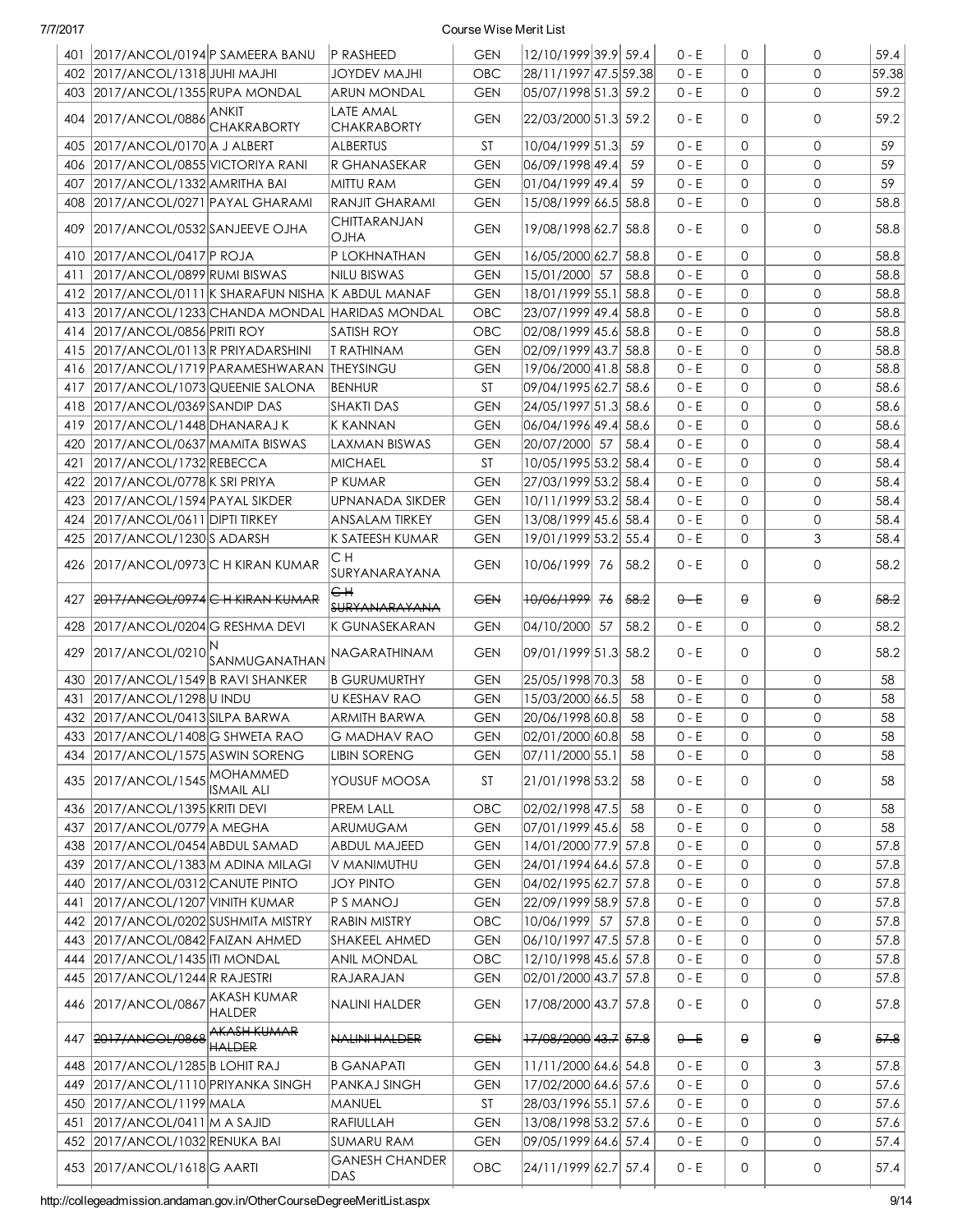|     | 454 2017/ANCOL/0780 SHOBNA DEVI                                             |                                                      | <b>G NAGESWAR RAO</b>                   | <b>GEN</b>               | 02/08/1996 53.2 57.4                  |      | $0 - E$          | 0            | $\mathbf 0$  | 57.4         |
|-----|-----------------------------------------------------------------------------|------------------------------------------------------|-----------------------------------------|--------------------------|---------------------------------------|------|------------------|--------------|--------------|--------------|
|     | 455 2017/ANCOL/0807 P M DIVYA                                               |                                                      | P M DURYODHANA                          | <b>GEN</b>               | 03/12/1997 51.3 57.4                  |      | $0 - E$          | $\Omega$     | $\Omega$     | 57.4         |
|     | 456   2017/ANCOL/0877   PRITOM SANA                                         |                                                      | <b>PRADIP KUMAR</b><br>SANA             | <b>GEN</b>               | 07/05/1999 49.4 57.4                  |      | $0 - E$          | 0            | $\mathbf{0}$ | 57.4         |
| 457 | 2017/ANCOL/0834 SABITA DAS                                                  |                                                      | <b>AMAL DAS</b>                         | <b>GEN</b>               | 20/08/2000 49.4 57.4                  |      | 0 - E            | $\Omega$     | $\mathbf{0}$ | 57.4         |
|     | 458 2017/ANCOL/1564 M PRIYANKA                                              |                                                      | MURUGANANDAM                            | <b>GEN</b>               | 17/12/1998 74.1 57.2                  |      | $0 - E$          | $\Omega$     | $\mathbf{0}$ | 57.2         |
| 459 | 2017/ANCOL/1446 PATRICK                                                     |                                                      | <b>CYCIL</b>                            | ST                       | 23/10/1999 55.1 57.2                  |      | $0 - E$          | $\mathbf{O}$ | $\mathbf{0}$ | 57.2         |
| 460 | 2017/ANCOL/0482 NISHANT SORENG                                              |                                                      | <b>PETER SORENG</b>                     | <b>GEN</b>               | 10/04/1999 53.2 57.2                  |      | $0 - E$          | $\Omega$     | $\mathbf{0}$ | 57.2         |
| 461 |                                                                             | 2017/ANCOL/1562 MANGAYARKARASI                       | <b>S PALANIAPPAN</b>                    | <b>GEN</b>               | 29/04/1997 51.3 57.2                  |      | 0 - E            | $\Omega$     | $\mathbf{0}$ | 57.2         |
|     | 462 2017/ANCOL/1400                                                         | <b>BIMLA KUMARI</b><br><b>SHAHU</b>                  | PUNU SHAHU                              | <b>GEN</b>               | 14/07/1998 45.6 57.2                  |      | $0 - E$          | $\Omega$     | $\mathbf{0}$ | 57.2         |
| 463 | 2017/ANCOL/0141 KARTHIK RAJ                                                 |                                                      | A RAJENDRAN                             | <b>GEN</b>               | 03/12/1998 43.7                       | 57.2 | $0 - E$          | $\mathbf{O}$ | $\mathbf{0}$ | 57.2         |
| 464 | 2017/ANCOL/0117 THASNAT BIBI                                                |                                                      | <b>T ZAINUDEEN</b>                      | <b>GEN</b>               | 27/11/1999 53.2                       | 57   | $0 - E$          | 0            | $\mathbf{O}$ | 57           |
| 465 | 2017/ANCOL/1748 UTPAL ROY                                                   |                                                      | <b>RANJAN ROY</b>                       | <b>GEN</b>               | 19/06/2000 53.2                       | 57   | $0 - E$          | 0            | $\mathbf 0$  | 57           |
|     | 466 2017/ANCOL/1044 NANCY                                                   |                                                      | <b>WILLIAM</b>                          | ST                       | 14/03/1998 49.4                       | 57   | $0 - E$          | 0            | $\mathbf{O}$ | 57           |
| 467 | 2017/ANCOL/0276 D YASHIKA                                                   |                                                      | C DURAI RAJ                             | <b>GEN</b>               | 10/03/1999 49.4                       | 57   | $0 - E$          | $\mathbf{O}$ | $\mathbf 0$  | 57           |
|     | 468 2017/ANCOL/0477 G BABU                                                  |                                                      | <b>G SATYA</b><br>NARAYANA              | <b>GEN</b>               | 29/03/1997 45.6                       | 57   | 0 - E            | 0            | 0            | 57           |
| 469 | 2017/ANCOL/1432 ANKITA DAS                                                  |                                                      | TAPAN DAS                               | OBC                      | 05/04/2000 60.8 56.8                  |      | 0 - E            | $\Omega$     | $\mathbf{0}$ | 56.8         |
| 470 |                                                                             | 2017/ANCOL/1030 ROHIT KUMAR BALA SADANANDA BALA      |                                         | <b>GEN</b>               | 04/05/1998 57                         | 56.8 | $0 - E$          | $\Omega$     | $\mathbf{0}$ | 56.8         |
| 471 | 2017/ANCOL/0574 C K KANNAN                                                  |                                                      | CHINNA KARPAN                           | <b>GEN</b>               | 29/05/1998 55.1 56.8                  |      | $0 - E$          | 0            | $\mathbf{0}$ | 56.8         |
| 472 | 2017/ANCOL/0848 RESHMA EKKA                                                 |                                                      | <b>TELASPHOR EKKA</b>                   | <b>GEN</b>               | $01/12/1998$ 55.1 56.8                |      | $0 - E$          | $\mathsf{O}$ | $\mathbf{0}$ | 56.8         |
| 473 |                                                                             | 2017/ANCOL/0876 HEMANTH SORENG ENEM SORENG           |                                         | <b>GEN</b>               | 05/06/2000 55.1                       | 56.8 | $0 - E$          | 0            | $\mathbf{0}$ | 56.8         |
| 474 | 2017/ANCOL/0601 P DURGA MAHESH                                              |                                                      | P MALAKONDIAH                           | <b>GEN</b>               | 16/01/2000 45.6 56.8                  |      | $0 - E$          | $\mathsf{O}$ | $\mathbf{0}$ | 56.8         |
| 475 | 2017/ANCOL/0196 P DURGA MAHESH                                              |                                                      | <b>P MALAKONDIAH</b>                    | <b>GEN</b>               | 16/01/2000 45.6                       | 56.8 | $0 - E$          | θ            | $\Theta$     | 56.8         |
| 476 | 2017/ANCOL/1070 P DURGA MAHESH                                              |                                                      | <b>P MALAKONDIAH</b>                    | <b>GEN</b>               | 16/01/2000 45.6                       | 56.8 | $0 - E$          | θ            | $\Theta$     | 56.8         |
| 477 | 2017/ANCOL/0561 SUTESH SHIL                                                 |                                                      | NIBASH SHIL                             | <b>GEN</b>               | 07/07/2000 43.7                       | 56.8 | $0 - E$          | 0            | $\mathbf{0}$ | 56.8         |
| 478 | 2017/ANCOL/0594 NASREEN                                                     |                                                      | ABOOBACKER                              | <b>GEN</b>               | 01/06/2000 55.1 56.6                  |      | 0 - E            | 0            | $\mathbf{0}$ | 56.6         |
|     |                                                                             |                                                      | <b>NANI GOPAL</b>                       |                          |                                       |      |                  |              |              |              |
| 479 | 2017/ANCOL/0453 PRATAP                                                      | MAHALDAR                                             | MAHALDAR                                | <b>GEN</b>               | 21/02/2000 53.2 56.6                  |      | 0 - E            | 0            | $\mathbf{0}$ | 56.6         |
| 480 | 2017/ANCOL/0633 LALIT KULLU                                                 |                                                      | MARTIN KULLU                            | <b>GEN</b>               | 11/08/1998 51.3 53.6                  |      | $0 - E$          | $\Omega$     | 3            | 56.6         |
| 481 | 2017/ANCOL/0942 SANWAR REHMAN                                               |                                                      | KHALI KUL REHMAN                        | <b>GEN</b>               | 27/11/1997 49.4 56.4                  |      | $0 - E$          | $\Omega$     | $\mathbf{0}$ | 56.4         |
| 482 | 2017/ANCOL/1074 KARISHMA BISWAS                                             |                                                      | <b>SUKUMAR BISWAS</b>                   | <b>GEN</b>               | 19/08/1998 43.7 56.4                  |      | $0 - E$          | 0            | $\mathsf{O}$ | 56.4         |
| 483 | 2017/ANCOL/1694S ROHINI                                                     |                                                      | K SASHI KUMAR                           | <b>GEN</b>               | 17/03/1999 81.7 56.2                  |      | 0 - E            | 0            | $\mathbf 0$  | 56.2         |
|     | 484 2017/ANCOL/1279 TASLEEM BEGUM                                           |                                                      | <b>TANVEER HASSAN</b>                   | <b>GEN</b>               | 21/07/1999 66.5 56.2                  |      | $0 - E$          | 0            | 0            | 56.2         |
|     |                                                                             | 485 2017/ANCOL/1169 DEVKARAN SINGH K R SINGH         |                                         | <b>GEN</b>               | 14/04/1999 57                         | 56.2 | $0 - E$          | 0            | $\mathbf{O}$ | 56.2         |
|     | 486   2017/ANCOL/1104 HEMA RAJ                                              |                                                      | KRISHNA MOORTHY                         | <b>GEN</b>               | 10/11/1998 53.2 56.2                  |      | 0 - E            | 0            | 0            | 56.2         |
|     | 487 2017/ANCOL/1364 P EZAZ HUSSAIN                                          |                                                      | P ZAKIR HUSSAIN                         | OBC                      | 17/05/1999 53.2 56.2                  |      | $0 - E$          | 0            | 0            | 56.2         |
|     | 488 2017/ANCOL/1178 R UDAYA KUMAR                                           |                                                      | R TEJESWAR RAO                          | <b>GEN</b>               | 22/02/1999 51.3 56.2                  |      | $0 - E$          | 0            | 0            | 56.2         |
|     | 489 2017/ANCOL/0621 KAVITA BISWAS                                           |                                                      | <b>KAMAL BISWAS</b>                     | OBC                      | 17/06/1998 49.4 56.2                  |      | $0 - E$          | 0            | 0            | 56.2         |
|     | 490 2017/ANCOL/1623 RAHUL KRISHNAN                                          |                                                      | RADHA KRISHNAN                          | <b>GEN</b>               | 10/07/1998 49.4 56.2                  |      | $0 - E$          | 0            | 0            | 56.2         |
|     |                                                                             | 491 2017/ANCOL/0349 D ANTONY JHONTY<br><b>RHODES</b> | <b>DOMINIC</b>                          | <b>GEN</b>               | 15/08/1998 47.5 56.2                  |      | 0 - E            | 0            | 0            | 56.2         |
|     | 492 2017/ANCOL/1085 M SANDHIYA                                              |                                                      | <b>M MALAIKAN</b>                       | <b>GEN</b>               | 29/07/1998 55.1                       | -56  | 0 - E            | 0            | 0            | 56           |
|     | 493 2017/ANCOL/0706 VIVEK INDEWAR                                           |                                                      | NIRMAL INDEWAR                          | <b>GEN</b>               | 03/02/2000 55.1                       | -56  | $0 - E$          | 0            | 0            | 56           |
|     | 494 2017/ANCOL/1517 SHAILAJA                                                |                                                      | SALAMON                                 | <b>GEN</b>               | 24/05/1999 51.3                       | -56  | $0 - E$          | 0            | 0            | 56           |
|     | 495 2017/ANCOL/1561 P CHIRANJEEV                                            |                                                      | P THATHIA                               | <b>GEN</b>               | 19/03/1999 47.5 56                    |      | $0 - E$          | 0            | 0            | 56           |
|     | 496 2017/ANCOL/0940 PRASENJEET DAS                                          |                                                      | <b>KIRAN DAS</b>                        | <b>GEN</b>               | 06/10/1995 43.7                       | 56   | $0 - E$          | 0            | $\mathbf 0$  | 56           |
|     | 497   2017/ANCOL/0777   BNAGARAJU                                           |                                                      | <b>B RAM CHANDER</b><br>MURTHY          | <b>GEN</b>               | 12/11/1996 43.7                       | -56  | 0 - E            | 0            | 0            | 56           |
|     | 498 2017/ANCOL/1473 SUJIT DAS                                               |                                                      | NIMAI DAS                               | <b>GEN</b>               | 23/09/1998 53.2 55.8                  |      | $0 - E$          | 0            | 0            | 55.8         |
|     | 499 2017/ANCOL/1489 V MUKUNDA RAO                                           |                                                      | V DURYODHANA                            | <b>GEN</b>               | 05/10/1996 51.3 55.8                  |      | 0 - E            | 0            | 0            | 55.8         |
|     | 500   2017/ANCOL/1315   NAMITA DHALI                                        |                                                      | <b>RABIN DHALI</b>                      | OBC                      | 02/10/2000 51.3 55.8                  |      | $0 - E$          | 0            | 0            | 55.8         |
|     |                                                                             |                                                      |                                         |                          |                                       |      |                  |              |              |              |
|     | 501 2017/ANCOL/0172 NEHA KUMARI                                             |                                                      | LATE ABHAY KUMAR                        | <b>GEN</b>               | 03/10/1999 72.2 55.6                  |      | $0 - E$          | 0            | 0            | 55.6         |
|     | 502 2017/ANCOL/0412 MUTHU LAXMI                                             |                                                      | S MURTHY                                | <b>GEN</b>               | 01/09/1998 68.4 55.6                  |      | $0 - E$          | 0            | 0            | 55.6         |
|     | 503 2017/ANCOL/1700 NIKITA SINGH<br>504   2017/ANCOL/0044   BISHAKA MALLICK |                                                      | <b>SANJAY SINGH</b><br><b>BISWANATH</b> | <b>GEN</b><br><b>GEN</b> | 06/10/2000 57<br>18/11/1999 51.3 55.6 | 55.6 | $0 - E$<br>0 - E | 0<br>0       | 0<br>0       | 55.6<br>55.6 |
|     | 505   2017/ANCOL/1234 ANKUSH LAKRA                                          |                                                      | MALLICK<br><b>BIRSA LAKRA</b>           | <b>GEN</b>               | 20/03/1996 47.5 55.6                  |      | $0 - E$          | 0            | 0            | 55.6         |
|     | 506 2017/ANCOL/1667 R AJITH                                                 |                                                      | P RAMASWAMY                             | <b>GEN</b>               | 06/10/1999 53.2 55.4                  |      | $0 - E$          | 0            | 0            | 55.4         |
|     |                                                                             |                                                      |                                         |                          |                                       |      |                  |              |              |              |

http://collegeadmission.andaman.gov.in/OtherCourseDegreeMeritList.aspx 10/14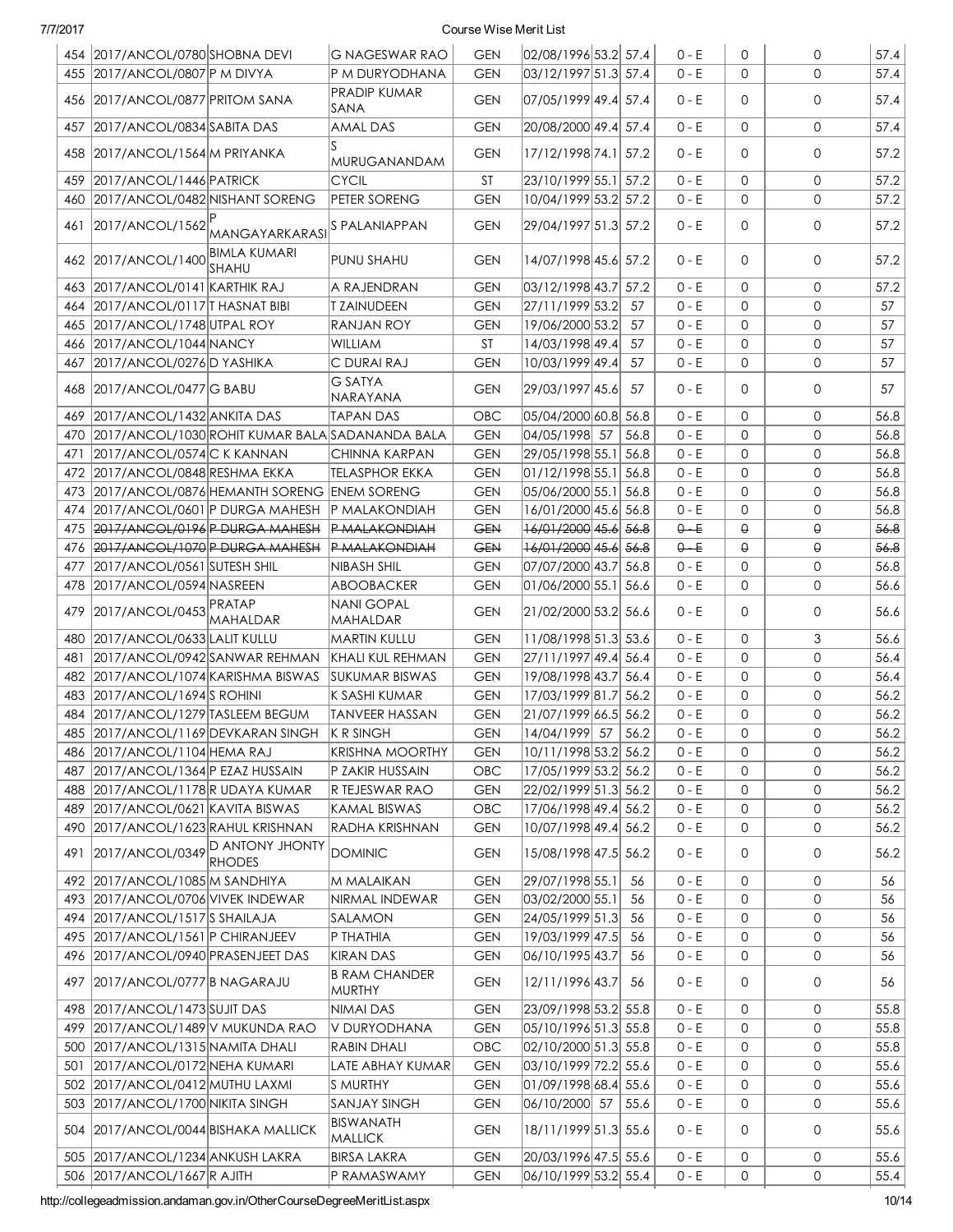|     | 507   2017/ANCOL/1471   PRASHANT SAHA                   |                                                    | SEKHAR SAHA                          | <b>GEN</b>               | 17/11/1999 49.4  55.4                        |      | 0 - E              | 0                   | 0            | 55.4         |
|-----|---------------------------------------------------------|----------------------------------------------------|--------------------------------------|--------------------------|----------------------------------------------|------|--------------------|---------------------|--------------|--------------|
|     | 508 2017/ANCOL/0389 SUBADHARSHNI                        |                                                    | <b>KANAKA</b><br>SABAPATHI           | <b>GEN</b>               | 11/08/2000 47.5 55.4                         |      | $0 - E$            | 0                   | $\mathbf{O}$ | 55.4         |
| 509 | 2017/ANCOL/0918 M MAHESH                                |                                                    | M PAPA RAO                           | <b>GEN</b>               | 12/11/1998 41.8 55.4                         |      | $0 - E$            | 0                   | $\mathbf{0}$ | 55.4         |
|     | 510 2017/ANCOL/1330 CHITTI BABU                         |                                                    | G HEMA RAO                           | <b>GEN</b>               | 29/04/1995 55.1 55.25                        |      | 0 - E              | $\mathbf{O}$        | $\mathbf{0}$ | 55.25        |
|     | 511 2017/ANCOL/1778                                     | <b>CHAKRABORTY</b>                                 | <b>MANICK</b><br><b>CHAKRABORTY</b>  | <b>GEN</b>               | 26/08/2000 64.6 55.2                         |      | 0 - E              | $\mathbf{O}$        | 0            | 55.2         |
|     |                                                         | 512 2017/ANCOL/0416 MOHAMMED SAHIL M ZAINUDEEN     |                                      | <b>GEN</b>               | 17/08/2000 57                                | 55.2 | $0 - E$            | 0                   | 0            | 55.2         |
|     | 513 2017/ANCOL/1485 RITA PAUL                           |                                                    | CHITTARANJAN<br>PAUL                 | <b>GEN</b>               | 17/09/1998 55.1 55.2                         |      | $0 - E$            | $\mathbf{O}$        | $\mathbf{O}$ | 55.2         |
|     | 514 2017/ANCOL/0200 DIPANKAR DAS                        |                                                    | <b>PARESH DAS</b>                    | <b>GEN</b>               | 12/05/1999 53.2 55.2                         |      | $0 - E$            | $\mathbf{O}$        | $\mathsf{O}$ | 55.2         |
|     | 515 2017/ANCOL/0996 SANGITA MAJHI                       |                                                    | <b>SUSHIL MAJHI</b>                  | <b>ST</b>                | 09/11/1997 49.4 55.2                         |      | $0 - E$            | $\mathbf{O}$        | $\mathbf{0}$ | 55.2         |
|     | 516 2017/ANCOL/1129 MAHESH RAM                          |                                                    | NANDLAL RAM                          | <b>GEN</b>               | 23/10/1999 49.4 55.2                         |      | $0 - E$            | $\mathbf{O}$        | $\mathbf{0}$ | 55.2         |
| 517 | 2017/ANCOL/0732 T DEEPA                                 |                                                    | R THANGARAJU                         | <b>GEN</b>               | 07/10/1998 47.5 55.2                         |      | $0 - E$            | 0                   | $\mathbf{0}$ | 55.2         |
|     | 518 2017/ANCOL/0733 T DEEPA                             |                                                    | <b>R THANGARAJU</b>                  | <b>GEN</b>               | 07/10/1998 47.5 55.2                         |      | $0 - E$            | θ                   | θ.           | 55.2         |
|     | 519 2017/ANCOL/1596 P PRIYA DHARSHNI                    |                                                    | V PALANISWAMY                        | <b>GEN</b>               | 29/06/1999 60.8 55                           |      | $0 - E$            | 0                   | $\mathbf{O}$ | 55           |
|     | 520 2017/ANCOL/1741 A NANTHINI                          |                                                    | ANNAMALAI                            | <b>GEN</b>               | 10/11/1999 53.2                              | 55   | $0 - E$            | $\mathbf 0$         | $\mathbf 0$  | 55           |
| 521 | 2017/ANCOL/0493 ANIMASH HALDER                          |                                                    | <b>JAGADISH HALDER</b>               | <b>GEN</b>               | 02/12/1997 51.3                              | 55   | $0 - E$            | $\mathbf 0$         | $\mathbf 0$  | 55           |
|     | 522 2017/ANCOL/1077 STANEY                              |                                                    | <b>FELIX</b>                         | <b>ST</b>                | 09/05/2000 51.3                              | 55   | $0 - E$            | $\mathbf 0$         | 0            | 55           |
|     | 523 2017/ANCOL/1518 C SHAKIRA BIBI                      |                                                    | C ABOO BACKER                        | OBC                      | 18/12/1999 60.8 54.8                         |      | $0 - E$            | $\mathbf 0$         | $\mathbf 0$  | 54.8         |
|     | 524 2017/ANCOL/0967 PRIYA BAIDYA                        |                                                    | <b>SANJIT BAIDYA</b>                 | <b>GEN</b>               | 01/03/2000 55.1 54.8                         |      | $0 - E$            | $\mathbf 0$         | $\mathbf 0$  | 54.8         |
|     | 525 2017/ANCOL/1755 PRIYA BAIDYA                        |                                                    | <b>SANJIT BAIDYA</b>                 | <del>GEN</del>           | 01/03/2000 55.1 54.8                         |      | $0 - E$            | $\theta$            | θ            | 54.8         |
|     | 526 2017/ANCOL/1663 NADIRA BEGUM                        |                                                    | P ABDUL NASIR                        |                          |                                              |      |                    | 0                   | 0            | 54.8         |
|     |                                                         |                                                    |                                      | OBC                      | 03/12/1998 53.2 54.8                         |      | 0 - E              |                     |              |              |
|     | 527   2017/ANCOL/1668 ALOK KANDULNA                     |                                                    | <b>BLACIUS</b><br>KANDULNA           | <b>GEN</b>               | 23/05/1998 62.7 54.6                         |      | $0 - E$            | $\mathbf{O}$        | $\Omega$     | 54.6         |
| 528 | 2017/ANCOL/0983 MANISH BARLA                            |                                                    | <b>VINCENT BARLA</b>                 | <b>GEN</b>               | 22/04/1996 49.4 54.6                         |      | $0 - E$            | $\mathbf{O}$        | $\mathbf{0}$ | 54.6         |
| 529 | 2017/ANCOL/1183 P ASVANI                                |                                                    | P KESAV RAO                          | <b>GEN</b>               | 17/05/1998 49.4 54.6                         |      | $0 - E$            | 0                   | $\mathbf{0}$ | 54.6         |
|     | 530 2017/ANCOL/0600 PRIYANKA                            |                                                    | <b>PRAKASH</b><br>NARAYAN            | <b>GEN</b>               | 10/10/1999 47.5 54.6                         |      | $0 - E$            | 0                   | 0            | 54.6         |
|     | 531 2017/ANCOL/0160 PRIYANKA                            |                                                    | <b>PRAKASH</b><br><b>NARAYAN</b>     | <b>GEN</b>               | <del>10/10/1999</del> 47.5 54.6              |      | $0 - E$            | θ                   | θ            | 54.6         |
|     | 532 2017/ANCOL/0724 RAVI EKKA                           |                                                    | NICODIN EKKA                         | <b>GEN</b>               | 02/05/1999 51.3 54.53                        |      | $0 - E$            | 0                   | 0            | 54.53        |
|     | 533 2017/ANCOL/1397 T ROHIT KUMAR                       |                                                    | <b>TAPPARAO</b>                      | <b>GEN</b>               | 11/06/2000 58.9 54.4                         |      | $0 - E$            | 0                   | 0            | 54.4         |
|     | 534 2017/ANCOL/1510 C MOHAMMED                          | <b>SHAKIR</b>                                      | C ABOO BACKER                        | <b>OBC</b>               | 18/12/1999 57                                | 54.4 | $0 - E$            | $\Omega$            | $\mathbf{O}$ | 54.4         |
|     | 535 2017/ANCOL/1205 VIJAY                               |                                                    | <b>S GANESHAN</b>                    | <b>GEN</b>               | 18/09/1996 49.4 54.4                         |      | $0 - E$            | $\mathbf{O}$        | $\mathsf{O}$ | 54.4         |
|     | 536 2017/ANCOL/1749 M MAHESH                            |                                                    | M HARI KRISHNA                       | <b>GEN</b>               | 01/06/1998 49.4 54.4                         |      | $0 - E$            | $\mathbf 0$         | $\mathsf{O}$ | 54.4         |
|     |                                                         | 537 2017/ANCOL/0144 D PRADEEP KUMAR D RAMAIAH      |                                      | <b>GEN</b>               | 14/02/1998 41.8 51.4                         |      | $0 - E$            | $\mathbf 0$         | 3            | 54.4         |
|     | 538 2017/ANCOL/1261 PAVITRA                             |                                                    | THIYAGARAJAN                         | $\mathsf{GEN}$           | 22/03/1998 62.7 54                           |      | $0 - E$            | $\mathsf{O}\xspace$ | 0            | 54           |
|     |                                                         | 539   2017/ANCOL/1417 K VASANTI KUMARI K VENKATESH |                                      | <b>GEN</b>               | 20/04/1999 62.7                              | 54   | 0 - E              | 0                   | 0            | 54           |
|     | 540 2017/ANCOL/0137 P ABISHEIK                          |                                                    | P PANKAJAKSHAN                       | <b>GEN</b>               | 23/05/1999 60.8                              | 54   | $0 - E$            | 0                   | 0            | 54           |
|     | 541 2017/ANCOL/1633 ARFAT SALAM                         |                                                    | <b>ABDUL SALAM</b>                   | OBC                      | 26/04/1999 55.1                              | 54   | $0 - E$            | 0                   | 0            | 54           |
|     | 542 2017/ANCOL/1634 ARFAT SALAM                         |                                                    | ABDUL SALAM                          | $\Theta$ B $\Theta$      | 26/04/1999 55.1                              | 54   | $0 - E$            | θ                   | θ            | $-54$        |
|     | 543 2017/ANCOL/1538 SDIWAKAR                            |                                                    | SHANMUGAM                            | <b>GEN</b>               | 12/08/1998 47.5                              | 54   | $0 - E$            | 0                   | 0            | 54           |
|     | 544   2017/ANCOL/0885   NUPUR SAHA                      |                                                    | <b>ASHOK KUMAR</b><br><b>SAHA</b>    | <b>GEN</b>               | 04/05/1999 43.7                              | 54   | 0 - E              | 0                   | 0            | 54           |
| 545 | 2017/ANCOL/0103 SHIJIN S KUMAR                          |                                                    | P SUNIL KUMAR                        | <b>GEN</b>               | 05/11/1998 39.9                              | 54   | $0 - E$            | 0                   | 0            | 54           |
|     | 546 2017/ANCOL/1737 ANIL PHILIP                         |                                                    | <b>GOPAL HALDAR</b>                  | <b>GEN</b>               | 06/09/1999 60.8 53.8                         |      | $0 - E$            | 0                   | 0            | 53.8         |
|     | 547 2017/ANCOL/0927 ABHIJEET DAS                        |                                                    | <b>JAGABANDHU DAS</b>                | <b>GEN</b>               | 04/09/1997 53.2 53.8                         |      | $0 - E$            | 0                   | 0            | 53.8         |
|     | 548 2017/ANCOL/1396 B PADMAEATI                         |                                                    | <b>B DAMODHAR</b>                    | <b>GEN</b>               | 28/09/1997 47.5 53.8                         |      | $0 - E$            | 0                   | 0            | 53.8         |
|     | 549 2017/ANCOL/1704 B PADMAWATI                         |                                                    | <b>B DAMODHAR</b>                    | <b>GEN</b>               | 28/09/1997 47.5 53.8                         |      | $0 - E$            | 0                   | 0            | 53.8         |
|     | 550 2017/ANCOL/0095 VINAYAK RAO                         | MURTHY                                             | <b>BHIMESHWAR RAO</b>                | <b>GEN</b>               | 14/10/1999 55.1 53.6                         |      | 0 - E              | 0                   | 0            | 53.6         |
| 551 | 2017/ANCOL/0728 NEHA KUMARI                             |                                                    | <b>KEDAR DAS</b>                     | <b>GEN</b>               | 11/06/1999 53.2 53.6                         |      | 0 - E              | 0                   | 0            | 53.6         |
| 552 | 2017/ANCOL/1604 M PARAMESHWAR                           |                                                    | SOORINARAYAN                         | <b>GEN</b>               | 07/11/1996 47.5 53.6                         |      | 0 - E              | 0                   | 0            | 53.6         |
|     |                                                         | IRAO                                               |                                      |                          |                                              |      |                    |                     |              |              |
|     | 553 2017/ANCOL/0750 PRIYA                               |                                                    | <b>ATHANASIOUS</b>                   | ST                       | 12/06/1998 45.6 53.6                         |      | $0 - E$            | 0                   | 0            | 53.6         |
|     | 554 2017/ANCOL/1162 HRITHIK HUSSAIN                     |                                                    | <b>SHAK MUSSIDH</b>                  | <b>GEN</b>               | 29/06/2000 49.4 53.4                         |      | $0 - E$            | 0                   | 0            | 53.4         |
|     | 555 2017/ANCOL/0353 V CHAKRADHAR<br>556 2017/ANCOL/1390 |                                                    | V SATYA NARAYAN<br>LATE K PEDDI RAJU | <b>GEN</b><br><b>GEN</b> | 02/02/1998 47.5 53.4<br>24/12/1998 47.5 53.4 |      | $0 - E$<br>$0 - E$ | 0<br>0              | 0<br>0       | 53.4<br>53.4 |
|     | 557   2017/ANCOL/0831   PARTHO HALDER                   | LAXMINARAYANA                                      | <b>DIPAK KUMAR</b>                   | <b>GEN</b>               | 22/03/2000 55.1 53.2                         |      | $0 - E$            | 0                   | 0            | 53.2         |
|     |                                                         |                                                    |                                      |                          |                                              |      |                    |                     |              |              |

http://collegeadmission.andaman.gov.in/OtherCourseDegreeMeritList.aspx 11/14

I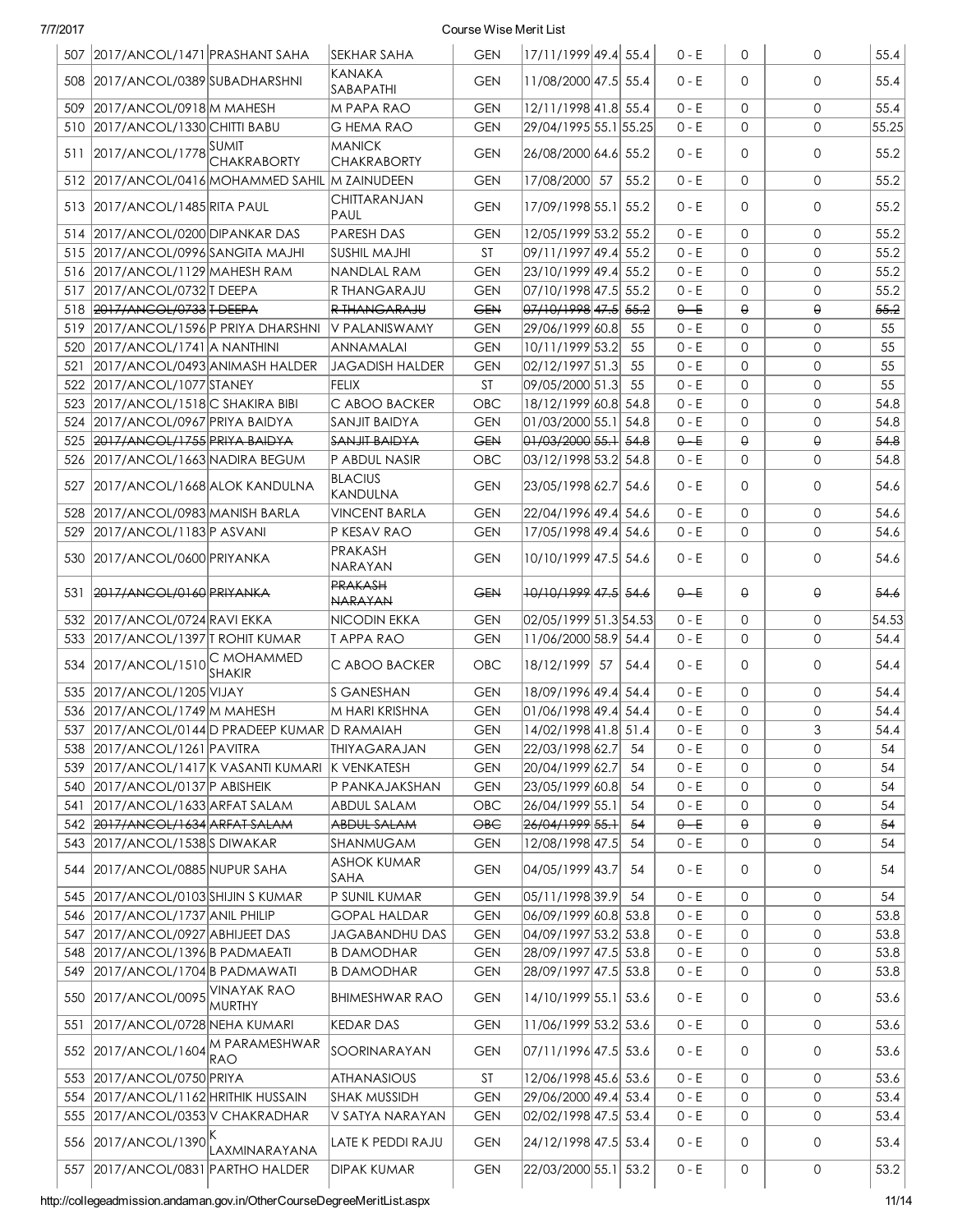|     |                                         |                                                     | <b>HALDER</b>                       |                        |                          |      |         |              |   |       |
|-----|-----------------------------------------|-----------------------------------------------------|-------------------------------------|------------------------|--------------------------|------|---------|--------------|---|-------|
|     | 558 2017/ANCOL/1305 ANAMIKA             | <b>MONDAL</b>                                       | GANESH MONDAL                       | OBC                    | 26/07/1998 53.2 53.2     |      | $0 - E$ | $\Omega$     | 0 | 53.2  |
| 559 |                                         | 2017/ANCOL/1281 MOHAMMED RIYAZ B M UMMER            |                                     | OBC                    | 22/12/1997 49.4 53.2     |      | $0 - E$ | 0            | 0 | 53.2  |
| 560 | 2017/ANCOL/0816 SEEMA HALDAR            |                                                     | <b>ADHIR HALDAR</b>                 | <b>GEN</b>             | 01/06/1999 47.5 53.2     |      | $0 - E$ | $\Omega$     | 0 | 53.2  |
| 561 | 2017/ANCOL/0704 VITUS                   |                                                     | AMIEL                               | ST                     | 05/08/1999 45.6 53.2     |      | 0 - E   | $\mathbf 0$  | 0 | 53.2  |
|     | 562 2017/ANCOL/1710 GABRIEL             |                                                     | <b>EMMANUEL</b>                     | ST                     | 25/12/1995 58.9          | 53   | $0 - E$ | $\mathbf 0$  | 0 | 53    |
|     | 563 2017/ANCOL/0693 C YOGESH RAO        |                                                     | <b>BABU RAO</b>                     | <b>GEN</b>             | 17/06/2000 58.9          | 53   | $0 - E$ | $\mathbf 0$  | 0 | 53    |
|     | 564   2017/ANCOL/0464   SANTOSH KUMAR   |                                                     | <b>JOGA RAO</b>                     | <b>GEN</b>             | 01/09/1996 49.4  52.8    |      | 0 - E   | 0            | 0 | 52.8  |
|     | 565 2017/ANCOL/0146                     | B SOMESHWAR<br>RAO                                  | <b>B VISWANATHAN</b>                | <b>GEN</b>             | 02/12/1997 47.5 52.8     |      | $0 - E$ | 0            | 0 | 52.8  |
|     | 566 2017/ANCOL/0715                     | RAJESH KUMAR<br><b>ROY</b>                          | RANJEET ROY                         | <b>GEN</b>             | 16/04/1999 45.6 52.8     |      | $0 - E$ | $\Omega$     | 0 | 52.8  |
| 567 | 2017/ANCOL/1407 D JAI PRAKASH           |                                                     | MALESHWAR RAO                       | <b>GEN</b>             | 03/06/1999 60.8 49.8     |      | $0 - E$ | 0            | 3 | 52.8  |
|     | 568 2017/ANCOL/1141 A ALLISHA KUMARI    |                                                     | <b>K AJEENDRAN</b>                  | <b>GEN</b>             | 29/04/2000 72.2 52.6     |      | $0 - E$ | $\mathbf 0$  | 0 | 52.6  |
|     | 569 2017/ANCOL/1752 SHILPA BECK         |                                                     | RANJIT BECK                         | <b>GEN</b>             | 06/06/1995 66.5  52.6    |      | $0 - E$ | $\mathbf 0$  | 0 | 52.6  |
|     | 570   2017/ANCOL/0257   T PRAVEEN KUMAR |                                                     | <b>T RAGHUNATH</b><br>SAHU          | <b>GEN</b>             | 13/05/2000 66.5 52.6     |      | $0 - E$ | $\Omega$     | 0 | 52.6  |
| 571 | 2017/ANCOL/0773 G POOJA                 |                                                     | <b>GANDHI KUMAR</b>                 | GEN                    | 19/09/1999 51.3 52.6     |      | $0 - E$ | $\mathbf{0}$ | 0 | 52.6  |
|     | 572 2017/ANCOL/0772 B VIGNESH           |                                                     | M BACKIYA RAJ                       | <b>GEN</b>             | 28/04/1998 47.5 52.6     |      | $0 - E$ | $\mathbf{0}$ | 0 | 52.6  |
| 573 | 2017/ANCOL/1245 DIBAS ROY               |                                                     | <b>DWIJEN ROY</b>                   | <b>GEN</b>             | 25/10/1989 39.9 52.6     |      | $0 - E$ | $\mathbf{0}$ | 0 | 52.6  |
|     | 574   2017/ANCOL/0565   MANISH EKKA     |                                                     | <b>THOMAS EKKA</b>                  | <b>GEN</b>             | 21/12/1997 51.3 49.6     |      | $0 - E$ | $\mathbf{0}$ | 3 | 52.6  |
| 575 | 2017/ANCOL/0152 SUDEEP HALDAR           |                                                     | SHANKAR HALDAR                      | <b>GEN</b>             | 18/09/1998 58.9 52.4     |      | $0 - E$ | 0            | 0 | 52.4  |
|     | 576 2017/ANCOL/1177 S PAVITHRA          |                                                     | <b>G SARAVANAN</b>                  | <b>GEN</b>             | 24/04/2000 53.2 52.4     |      | 0 - E   | $\mathbf{0}$ | 0 | 52.4  |
|     | 577 2017/ANCOL/1767 RAJ KISHOR          |                                                     | RAJ KUMAR<br>PRASAD                 | <b>GEN</b>             | 28/11/1999 47.5 52.4     |      | 0 - E   | 0            | 0 | 52.4  |
|     | 578   2017/ANCOL/0630   PRAKASH M       |                                                     | MANI                                | <b>GEN</b>             | 30/10/1997 45.6 52.4     |      | $0 - E$ | $\mathbf{0}$ | 0 | 52.4  |
| 579 | 2017/ANCOL/1163 SUKRITI ROY             |                                                     | <b>GOVINDO ROY</b>                  | <b>GEN</b>             | 04/08/1997 68.4 52.2     |      | $0 - E$ | $\mathbf 0$  | 0 | 52.2  |
| 580 | 2017/ANCOL/1147 SHAHEEN                 |                                                     | SHAFIUDEEN                          | <b>GEN</b>             | 13/02/2000 62.7 52.2     |      | $0 - E$ | $\mathbf 0$  | 0 | 52.2  |
| 581 | 2017/ANCOL/0984 SANTH PAL RAM           |                                                     | SASTU RAM                           | <b>GEN</b>             | 10/04/1998 60.8 52.2     |      | 0 - E   | $\mathbf 0$  | 0 | 52.2  |
|     | 582 2017/ANCOL/0945 AKASH MONDAL        |                                                     | <b>MANTU MONDAL</b>                 | <b>GEN</b>             | 18/01/2000 55.1 52.2     |      | 0 - E   | $\mathbf 0$  | 0 | 52.2  |
|     | 583 2017/ANCOL/0712 RAHUL MEHER         |                                                     | PRAKASH MEHER                       | <b>GEN</b>             | 28/11/1999 53.2 52.2     |      | $0 - E$ | $\mathbf{0}$ | 0 | 52.2  |
|     | 584 2017/ANCOL/1558 ARINDAM             | <b>MONDAL</b>                                       | <b>GIREN MONDAL</b>                 | <b>GEN</b>             | 12/03/2000 55.1          | 52   | 0 - E   | 0            | 0 | 52    |
| 585 | 2017/ANCOL/1189 ABHISHEK KUJUR          |                                                     | RAJESHWAR KUJUR                     |                        | CGE/EXSM 18/09/1998 53.2 | 52   | 0 - E   | $\mathbf{0}$ | 0 | 52    |
| 586 | 2017/ANCOL/1491   SRADHIKA              |                                                     | SRINIVASAN                          | <b>GEN</b>             | 29/06/1996 43.7          | 52   | 0 - E   | $\mathbf{0}$ | 0 | 52    |
| 587 | 2017/ANCOL/1017 S LAVANAYA              |                                                     | D SELVAM                            | GEN                    | 28/10/1998 51.3 51.89    |      | $0 - E$ | $\mathbf 0$  | 0 | 51.89 |
|     | 588 2017/ANCOL/1273 KENNY               |                                                     | <b>JOHN SYLVANUS</b>                | $\mathsf{ST}\xspace$   | 22/11/1996 58.9 51.8     |      | $0 - E$ | $\mathbf 0$  | 0 | 51.8  |
| 589 | 2017/ANCOL/0838 ANITHA KIRO             |                                                     | <b>WILLIAM KIRO</b>                 | <b>GEN</b>             | 08/04/1999 57            | 51.8 | 0 - E   | 0            | 0 | 51.8  |
| 590 | 2017/ANCOL/0998 M SANGEETHA             |                                                     | M MARIYAPPAN                        | <b>GEN</b>             | 20/09/1997 49.4 51.8     |      | $0 - E$ | 0            | 0 | 51.8  |
| 591 | 2017/ANCOL/1416                         | <b>ANKITH PHILIP</b><br>LAKRA                       | <b>CLEMENT LAKRA</b>                | <b>GEN</b>             | 07/11/1999 45.6 51.8     |      | $0 - E$ | 0            | 0 | 51.8  |
|     | 592 2017/ANCOL/1378 SUNDER LAL          |                                                     | <b>CHRYSOSTOM</b>                   | ST                     | 17/04/1996 62.7 51.6     |      | $0 - E$ | $\mathbf{0}$ | 0 | 51.6  |
|     | 593 2017/ANCOL/0737 FRANKIE JONES       |                                                     | <b>MICHAEL</b>                      | ST                     | 25/03/1999 55.1 51.6     |      | $0 - E$ | $\mathbf 0$  | 0 | 51.6  |
|     | 594 2017/ANCOL/0739 FRANKIE JONES       |                                                     | <b>MICHAEL</b>                      | <b>ST</b>              | 25/03/1999 55.1 51.6     |      | $0 - E$ | θ            | θ | 51.6  |
|     | 595 2017/ANCOL/0740 FRANKIE JONES       |                                                     | <b>MICHAEL</b>                      | $\mathbb{S}\mathbb{T}$ | 25/03/1999 55.1 51.6     |      | $0 - E$ | $\Theta$     | θ | 51.6  |
|     | 596   2017/ANCOL/1617 C H SUSHMA LILY   |                                                     | C H UDAY KUMAR                      | <b>GEN</b>             | 29/12/1998 47.5 51.6     |      | $0 - E$ | 0            | 0 | 51.6  |
| 597 | 2017/ANCOL/1598 RAHUL MAJHI             |                                                     | LAHUR MAJHI                         | GEN                    | 23/02/2000 45.6 51.6     |      | $0 - E$ | 0            | 0 | 51.6  |
|     | 598 2017/ANCOL/0624 SUMAN DEVI          |                                                     | <b>BITA RAM</b>                     | <b>GEN</b>             | 18/02/1999 43.7 51.6     |      | $0 - E$ | 0            | 0 | 51.6  |
|     | 599 2017/ANCOL/1785 HOSIE S             |                                                     | <b>K PAUL</b>                       | ST                     | 20/05/1996 53.2 51.4     |      | $0 - E$ | 0            | 0 | 51.4  |
| 600 | 2017/ANCOL/0305 PUJA SINGH              |                                                     | SURENDER                            | <b>GEN</b>             | 04/01/1999 53.2 51.4     |      | $0 - E$ | 0            | 0 | 51.4  |
|     | 601   2017/ANCOL/1625   SAGAR MONDAL    |                                                     | SUBHANDU<br><b>MONDAL</b>           | <b>GEN</b>             | 01/07/1997 51.3 51.4     |      | $0 - E$ | 0            | 0 | 51.4  |
|     | 602 2017/ANCOL/1630 RAPETI SRAVANI      |                                                     | <b>VENKATA RAO</b>                  | <b>GEN</b>             | 10/07/1999 51.3 51.4     |      | $0 - E$ | 0            | 0 | 51.4  |
|     |                                         | 603   2017/ANCOL/0143   D PRADEEP KUMAR   D RAMAIAH |                                     | <b>GEN</b>             | 14/02/1998 41.8 51.4     |      | $0 - E$ | $\mathbf 0$  | 0 | 51.4  |
|     | 604 2017/ANCOL/1034 V NIZAZ             |                                                     | V MOIDU                             | <b>GEN</b>             | 11/02/2000 60.8 51.2     |      | $0 - E$ | $\mathbf 0$  | 0 | 51.2  |
|     | 605 2017/ANCOL/1662 SEVERINA            |                                                     | <b>THOMAS</b>                       | ST                     | 23/06/1999 53.2 51.2     |      | $0 - E$ | $\mathbf 0$  | 0 | 51.2  |
| 606 | 2017/ANCOL/1240 MIRDULA                 | MAZUMDER                                            | <b>MRITUNJOY</b><br><b>MAZUMDER</b> | OBC                    | 04/06/1999 49.4 51.2     |      | 0 - E   | 0            | 0 | 51.2  |
|     |                                         |                                                     |                                     |                        |                          |      |         |              |   |       |
| 607 | 2017/ANCOL/1188 M SARAN                 |                                                     | M MANOHARAN                         | <b>GEN</b>             | 12/07/1999 49.4 51.2     |      | $0 - E$ | 0            | 0 | 51.2  |
| 608 | 2017/ANCOL/1033 KABERI ROY              |                                                     | <b>ASHOK KUMAR ROY</b>              | <b>GEN</b>             | 18/05/1996 58.9          | 51   | $0 - E$ | $\mathsf{O}$ | 0 | 51    |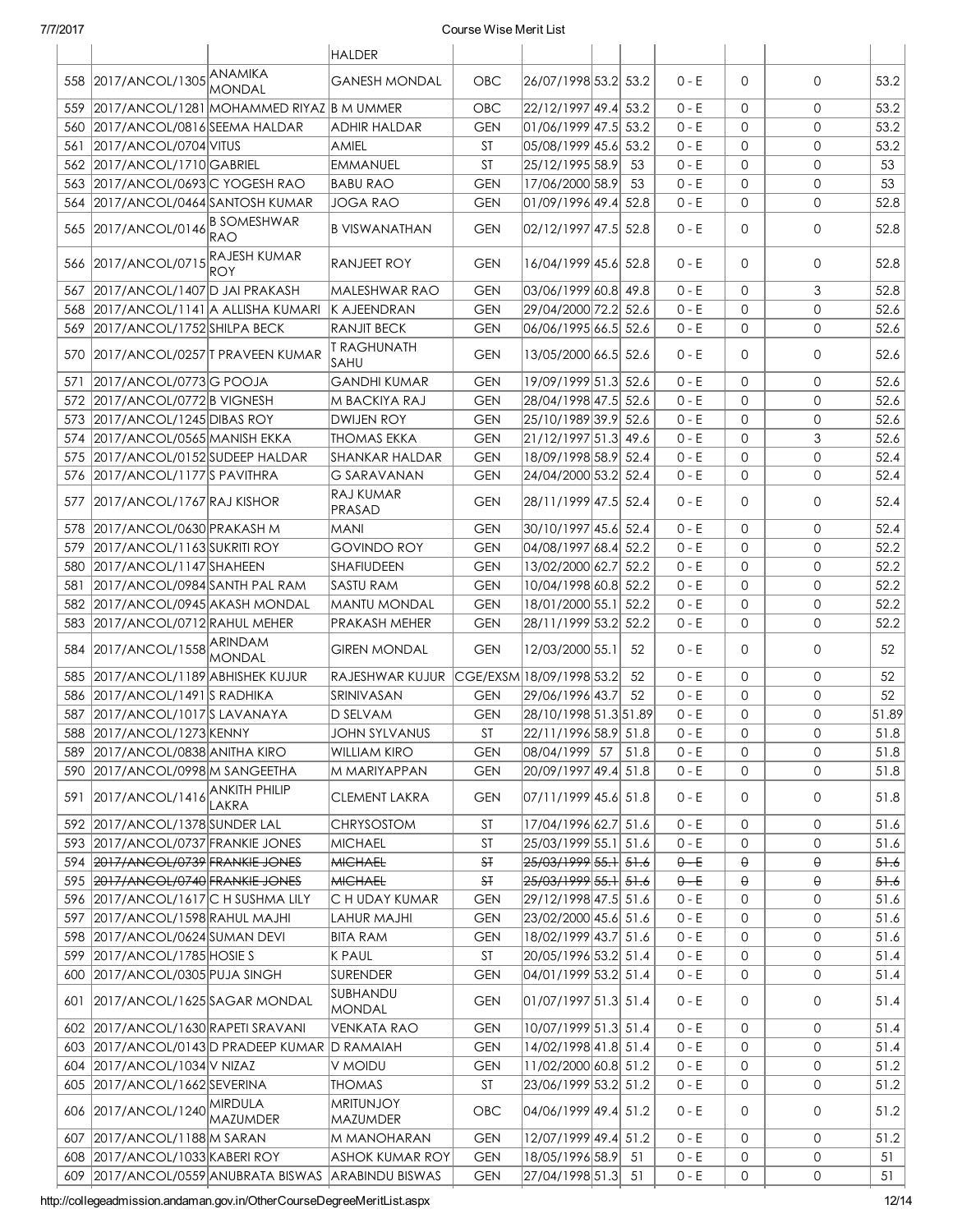|     | 610 2017/ANCOL/1256 K DURGA PRASAD                  |                                   | <b>RAMANA</b>          | <b>GEN</b> | 28/11/1997 45.6                                           | 51   | $0 - E$ | $\Omega$ | $\mathbf 0$  | 51    |
|-----|-----------------------------------------------------|-----------------------------------|------------------------|------------|-----------------------------------------------------------|------|---------|----------|--------------|-------|
|     | 611 2017/ANCOL/1358 SUBRATO MANDAL                  |                                   | SADANANDA<br>MANDAL    | OBC        | 04/03/2000 62.7 50.8                                      |      | $0 - E$ | $\Omega$ | $\mathbf 0$  | 50.8  |
|     | 612 2017/ANCOL/1121 D NARESH                        |                                   | D KESAVA RAO           | <b>GEN</b> | 15/10/1996 57                                             | 50.8 | $0 - E$ | $\Omega$ | $\mathbf{0}$ | 50.8  |
|     | 613 2017/ANCOL/1161D NAVEEN KUMAR                   |                                   | <b>D DILLI RAO</b>     | <b>GEN</b> | 07/12/1999  57                                            | 50.6 | $0 - E$ | $\Omega$ | $\mathbf{0}$ | 50.6  |
|     | 614 2017/ANCOL/1579 A GEETA                         |                                   | A BHIMA RAO            | <b>GEN</b> | 27/03/1995 49.4 50.6                                      |      | $0 - E$ | $\Omega$ | $\mathbf 0$  | 50.6  |
|     | 615 2017/ANCOL/0955 CENDRELLA                       |                                   | LATE IGNATIOUS         | <b>ST</b>  | 18/06/2000 68.4 50.4                                      |      | $0 - E$ | $\Omega$ | $\mathbf 0$  | 50.4  |
|     | 616 2017/ANCOL/1007 G LINGA RAJ                     |                                   | G KRISHNA RAO          | <b>GEN</b> | 17/04/1999 58.9 50.4                                      |      | $0 - E$ | $\Omega$ | $\mathbf 0$  | 50.4  |
|     | 617 2017/ANCOL/1495 C JABIR                         |                                   | C MUSTAFA              | OBC        | 24/06/1999 58.9 50.4                                      |      | $0 - E$ | $\Omega$ | $\mathbf 0$  | 50.4  |
|     | 618 2017/ANCOL/0694 P AMMU                          |                                   | P PALANICHAMY          | <b>GEN</b> | 02/07/2000 47.5 50.4                                      |      | $0 - E$ | $\Omega$ | $\mathbf{0}$ | 50.4  |
|     | 619 2017/ANCOL/1441 R GANGADHAR                     |                                   | R SRINIVAS RAO         | <b>GEN</b> | 03/07/1998 45.6 50.4                                      |      | $0 - E$ | $\Omega$ | $\mathbf{0}$ | 50.4  |
|     | 620 2017/ANCOL/1516 P PRIYA DHARSHNI                |                                   | V PALANI SWAMY         | <b>GEN</b> | 29/06/1999 53.2 50.38                                     |      | $0 - E$ | $\Omega$ | $\mathbf 0$  | 50.38 |
|     | 621 2017/ANCOL/1303 ANJU MONDAL                     |                                   | AROBINDA<br>MONDAL     | <b>GEN</b> | 18/06/1997 55.1 50.2                                      |      | 0 - E   | 0        | $\mathsf{O}$ | 50.2  |
|     | 622 2017/ANCOL/0329 SUJIT MISTRY                    |                                   | <b>SACHIN MISTRY</b>   | <b>GEN</b> | 26/08/2000 53.2 50.2                                      |      | $0 - E$ | $\Omega$ | $\mathbf 0$  | 50.2  |
|     | 623 2017/ANCOL/0415 SUMAN DAS                       |                                   | <b>SAMAR CHANDRA</b>   | OBC        | 04/11/1998 51.3 50.2                                      |      | 0 - E   | $\Omega$ | $\mathbf 0$  | 50.2  |
|     |                                                     |                                   | DAS                    |            |                                                           |      |         |          |              |       |
|     | 624 2017/ANCOL/0788 ANKIT DAS                       |                                   | <b>ATUL DAS</b>        | <b>GEN</b> | 17/01/1999 47.5 50.2                                      |      | $0 - E$ | $\Omega$ | $\mathbf{0}$ | 50.2  |
|     | 625 2017/ANCOL/1585 P BHASKAR RAO                   |                                   | P YARREYYA             | <b>GEN</b> | 23/04/2000 58.9                                           | 50   | $0 - E$ | $\Omega$ | $\mathbf 0$  | 50    |
|     | 626 2017/ANCOL/0449 SHAHID ANWAR                    |                                   | M ABDUL AZIZ           | <b>GEN</b> | 23/11/1998 57                                             | 50   | $0 - E$ | $\Omega$ | $\mathbf 0$  | 50    |
| 627 |                                                     | 2017/ANCOL/0753 PRITHILATA BISWAS | <b>RANJAN BISWAS</b>   | <b>GEN</b> | 05/08/2000 57                                             | 50   | $0 - E$ | $\Omega$ | $\mathbf 0$  | 50    |
|     | 628 2017/ANCOL/0749 A PRABHAKARAN                   |                                   | E ARUMUGAM             | <b>GEN</b> | 20/12/1998 51.3                                           | 50   | $0 - E$ | $\Omega$ | $\mathbf 0$  | 50    |
| 629 | 2017/ANCOL/0852 PROJIT HALDER                       |                                   | PARIMAL HALDER         | <b>GEN</b> | 18/05/1998 49.4                                           | 50   | $0 - E$ | $\Omega$ | $\mathbf 0$  | 50    |
|     | 630 2017/ANCOL/0216 SHIVANI KUJUR                   |                                   | <b>VINCENT KUJUR</b>   | <b>GEN</b> | 19/05/1998 49.4                                           | 50   | $0 - E$ | $\Omega$ | $\mathbf 0$  | 50    |
|     | 631 2017/ANCOL/0713 B THIRUMURTHULU                 |                                   | <b>B RAMANA</b>        | <b>GEN</b> | 28/07/1993 41.8                                           | 50   | $0 - E$ | $\Omega$ | $\mathbf{0}$ | 50    |
|     | 632 2017/ANCOL/0356 NAFEESATHUL                     |                                   | AKBAR ALI              | <b>GEN</b> | 05/08/1998 51.3 49.8                                      |      | $0 - E$ | $\Omega$ | $\mathbf 0$  | 49.8  |
|     | 633   2017/ANCOL/1227   MUKESH                      |                                   | MURUGAN                | <b>GEN</b> | 04/06/1997 49.4 49.8                                      |      | $0 - E$ | $\Omega$ | 0            | 49.8  |
|     | 634 2017/ANCOL/1036 P ANEES                         |                                   | P MAJEED               | <b>GEN</b> | 17/03/1999 43.7 49.8                                      |      | $0 - E$ | $\Omega$ | $\mathbf{0}$ | 49.8  |
|     | 635 2017/ANCOL/0006 SHIVA KUMAR                     | BARAIK                            | SHRIKRISHNA            | <b>GEN</b> | 07/02/2000 68.4 49.6                                      |      | $0 - E$ | $\Omega$ | 0            | 49.6  |
|     | 636 2017/ANCOL/0911 E MANISHA                       |                                   | E CHINNA RAO           | <b>GEN</b> | 14/04/2000 62.7 49.6                                      |      | $0 - E$ | $\Omega$ | $\mathbf 0$  | 49.6  |
|     | 637 2017/ANCOL/0912 E MANISHA                       |                                   | E CHINNA RAO           | <b>GEN</b> | $ 14/04/2000 $ 62.7 $ 49.6 $                              |      | $0 - E$ | $\Theta$ | $\Theta$     | 49.6  |
|     | 638 2017/ANCOL/1782 ABDUL WASEEM                    |                                   | <b>ABDUL SATTAR</b>    | OBC        | 31/03/1996 45.6 49.6                                      |      | 0 - E   | $\Omega$ | 0            | 49.6  |
|     | 639 2017/ANCOL/1394 NAMEETA KUMARI                  | <b>BARLA</b>                      | JOHN BARLA             | <b>GEN</b> | 03/02/1997 53.2 49.4                                      |      | $0 - E$ | $\Omega$ | $\mathbf 0$  | 49.4  |
|     | 640 2017/ANCOL/0030 MOHANRAJ                        |                                   | S DURAIRAJ             | <b>GEN</b> | 06/07/2000 45.6 49.4                                      |      | $0 - E$ | 0        | $\mathbf{0}$ | 49.4  |
|     | 641 2017/ANCOL/1208 AYESHA NAZ                      |                                   | ANWAR HUSSAIN          | OBC        | 22/02/1993 41                                             | 49.4 | $0 - E$ | $\Omega$ | $\mathbf{0}$ | 49.4  |
|     | 642 2017/ANCOL/1204 AYESHA NAZ                      |                                   | ANWAR HUSSAIN          | OBC        | <del>22/02/1993</del>   <del>41</del>                     | 49.4 | $0 - E$ | θ        | $\Theta$     | 49.4  |
|     | 643 2017/ANCOL/0709 G CHENNA                        |                                   | G SATYA.<br>NARAYANA   | <b>GEN</b> | 21/07/1999 47.5 49.2                                      |      | 0 - E   | 0        | $\mathbf 0$  | 49.2  |
|     | 644 2017/ANCOL/0104 P K MUHSINA                     |                                   | P K KUTTY<br>MOHAMMED  | <b>GEN</b> | 16/04/1999 58.9                                           | 49   | 0 - E   | 0        | 0            | 49    |
|     | 645   2017/ANCOL/0742 U KARTHIKHA                   |                                   | P UTHAIYA KUMAR        | <b>GEN</b> | 06/03/1998 45.6                                           | 49   | 0 - E   | 0        | 0            | 49    |
|     | 646 2017/ANCOL/0716 ABHIJIT MONDAL                  |                                   | AJAY MONDAL            | <b>GEN</b> | 21/05/1998 45.6                                           | 49   | $0 - E$ | 0        | 0            | 49    |
|     | 647 2017/ANCOL/1274 P ANISHA BIBI                   |                                   | P MOHAMMED ALI         | <b>GEN</b> | 30/10/1999 53.2 48.8                                      |      | 0 - E   | 0        | 0            | 48.8  |
|     | 648 2017/ANCOL/0948 M MANISHA                       |                                   | M MOHAN RAO            | <b>GEN</b> | 06/01/1999 45.6                                           | 48.8 | $0 - E$ | 0        | 0            | 48.8  |
|     | 649 2017/ANCOL/1619 M MANISHA                       |                                   | <b>M MOHAN RAO</b>     | <b>GEN</b> | 06/01/1999 45.6                                           | 48.8 | $0 - E$ | θ        | $\Theta$     | 48.8  |
|     | 650 2017/ANCOL/1620 M MANISHA                       |                                   | <b>M MOHAN RAO</b>     | <b>GEN</b> | <del>06/01/1999</del>  4 <del>5.6</del>   <del>48.8</del> |      | $0 - E$ | $\Theta$ | $\Theta$     | 48.8  |
| 651 | 2017/ANCOL/0681 AJAY BAROI                          |                                   | <b>BIDDUT BAROI</b>    | <b>GEN</b> | 04/01/1999 58.9  48.6                                     |      | $0 - E$ | 0        | 0            | 48.6  |
|     | 652 2017/ANCOL/1125 FABIAN                          |                                   | HOSEA                  | <b>ST</b>  | 29/05/1996 53.2 48.6                                      |      | 0 - E   | 0        | 0            | 48.6  |
|     | 653 2017/ANCOL/1661 SURESH                          |                                   | RAMSAI MUNDA           | <b>GEN</b> | 03/04/1995 45.6 48.4                                      |      | 0 - E   | 0        | 0            | 48.4  |
|     | 654 2017/ANCOL/1739 MARY                            |                                   | ZEBULON                | <b>ST</b>  | 23/09/1994 55.1 48.2                                      |      | 0 - E   | $\Omega$ | 0            | 48.2  |
|     | 655 2017/ANCOL/1540 M SHIVA                         |                                   | RAMAIAH                | <b>GEN</b> | 28/07/1997 70.3 47.8                                      |      | $0 - E$ | $\Omega$ | 0            | 47.8  |
|     | 656   2017/ANCOL/0723 NIRAJ KUMAR EKKA KRISHNA EKKA |                                   |                        | <b>GEN</b> | 16/01/1999 57   47.8                                      |      | $0 - E$ | 0        | 0            | 47.8  |
|     | 657   2017/ANCOL/1203   KAUSALYA M                  |                                   | S MUTHU KUMAR          | <b>GEN</b> | 30/12/1999 51.3 47.8                                      |      | $0 - E$ | 0        | 0            | 47.8  |
|     | 658 2017/ANCOL/0097 C SHAHINA                       |                                   | C YOUSUF               | OBC        | 12/11/1999 55.1 47.6                                      |      | 0 - E   | 0        | $\mathsf{O}$ | 47.6  |
|     | 659   2017/ANCOL/1431 E GIRIJA KUMARI               |                                   | E POTTAIAH             | <b>GEN</b> | 26/11/1998 51.3 47.6                                      |      | $0 - E$ | 0        | $\mathsf{O}$ | 47.6  |
|     | 660 2017/ANCOL/1677 N ARUN                          |                                   | N SRINU                | <b>GEN</b> | 17/01/2000 58.9 47.4                                      |      | 0 - E   | 0        | 0            | 47.4  |
|     | 661 2017/ANCOL/1427 PRAVEEN                         | <b>CHAKRABORTY</b>                | <b>S N CHAKRABORTY</b> | OBC        | 10/01/1999 53.2 47.4                                      |      | $0 - E$ | 0        | $\mathsf{O}$ | 47.4  |
|     | 662 2017/ANCOL/1688 M ASWAD                         |                                   | M ABDUL KADAR          | <b>GEN</b> | 17/08/2000 41.8 47.4                                      |      | $0 - E$ | 0        | $\circ$      | 47.4  |

http://collegeadmission.andaman.gov.in/OtherCourseDegreeMeritList.aspx 13/14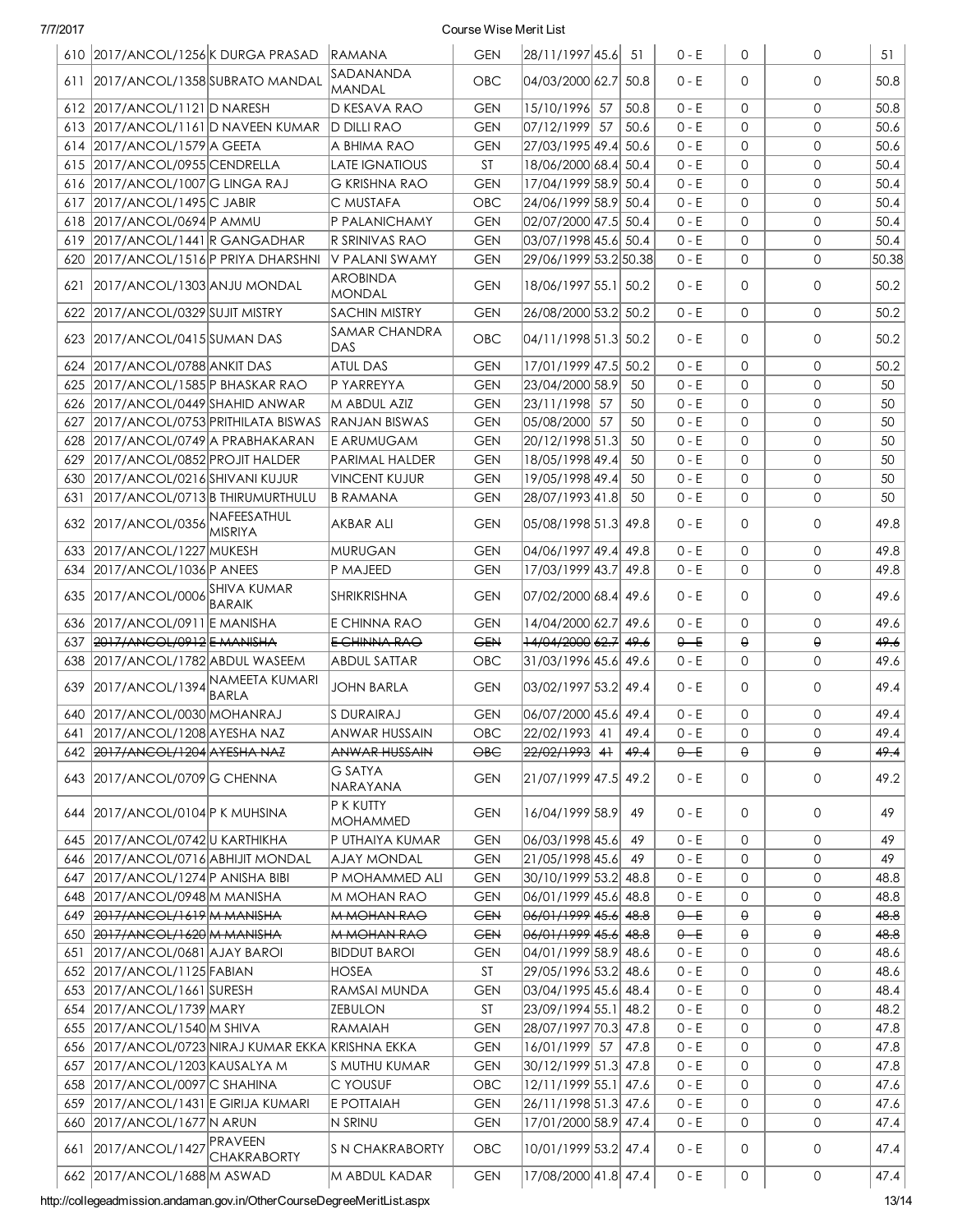|     |                                     | BAADSHAH                                                  |                                    |            |                       |      |         |              |                |       |
|-----|-------------------------------------|-----------------------------------------------------------|------------------------------------|------------|-----------------------|------|---------|--------------|----------------|-------|
| 663 | 2017/ANCOL/0289   ANGEL KETHERIN    |                                                           | IA IRUDAYA RAJ                     | <b>GEN</b> | 15/11/1997 55.1 47.2  |      | $0 - E$ | $\Omega$     | $\Omega$       | 47.2  |
|     | 664 2017/ANCOL/1014 RUKSHAR         |                                                           | <b>HASRAT ALI</b>                  | <b>ST</b>  | 28/03/1993 41.8 47.2  |      | $0 - E$ | $\Omega$     | 0              | 47.2  |
|     | 665 2017/ANCOL/1712 ALLAUDDIN       |                                                           | R ALLEN                            | <b>ST</b>  | 26/07/1994 55.1       | 47   | $0 - E$ | $\mathbf{0}$ | $\Omega$       | 47    |
|     | 666 2017/ANCOL/0522 SAMPARTI SURESH |                                                           | <b>SRIRAM</b>                      | <b>GEN</b> | 03/08/1996 55.1       | 47   | $0 - E$ | $\mathbf{O}$ | $\mathsf{O}$   | 47    |
| 667 | 2017/ANCOL/1290 PRIYA               |                                                           | DHANDAYUDAPANI                     | <b>GEN</b> | 23/07/2000 43.7       | 47   | $0 - E$ | $\mathbf{O}$ | $\mathsf{O}$   | 47    |
| 668 | 2017/ANCOL/1426 D RAMIYA            |                                                           | D JOGA RAO                         | <b>GEN</b> | 04/12/1999 58.9 46.8  |      | $0 - E$ | $\mathbf{O}$ | $\mathsf{O}$   | 46.8  |
| 669 | 2017/ANCOL/0892 SANJOY BURMAN       |                                                           | <b>SURESH BURMAN</b>               | <b>GEN</b> | 30/06/1998 39.9 46.8  |      | $0 - E$ | $\mathbf{O}$ | $\mathbf{O}$   | 46.8  |
| 670 | 2017/ANCOL/1657 RAHUL KINDO         |                                                           | <b>MANUEL KINDO</b>                | <b>GEN</b> | 15/03/2000 51.3 46.6  |      | $0 - E$ | $\mathbf{0}$ | $\mathbf{O}$   | 46.6  |
| 671 |                                     | 2017/ANCOL/1329 SHYAMAL MONDAL                            | <b>SHYAMPADA</b><br><b>MONDAL</b>  | <b>GEN</b> | 05/09/1999 51.3 46.4  |      | $0 - E$ | $\mathbf{O}$ | 0              | 46.4  |
|     |                                     | 672 2017/ANCOL/1654 PRADEEP MONDAL                        | <b>DINOBANDHU</b><br><b>MONDAL</b> | <b>GEN</b> | 25/05/1996 62.7 46.2  |      | $0 - E$ | $\Omega$     | 0              | 46.2  |
|     | 673 2017/ANCOL/1311 POLLINA BALLABH |                                                           | APURBA BALLABH                     | <b>GEN</b> | 06/08/1999 55.1 46.2  |      | $0 - E$ | $\mathbf{0}$ | $\mathbf{O}$   | 46.2  |
|     | 674 2017/ANCOL/0765 K ABDUL ASHIF   |                                                           | <b>K YOUSUF</b>                    | <b>GEN</b> | 22/10/1999 51.3 46.2  |      | $0 - E$ | $\mathbf{0}$ | $\overline{0}$ | 46.2  |
|     | 675 2017/ANCOL/0751 RISHAB          |                                                           | <b>SURESH CHANDER</b>              | <b>GEN</b> | 05/09/1999 49.4 45.6  |      | $0 - E$ | $\mathbf{O}$ | 0              | 45.6  |
| 676 | 2017/ANCOL/0836 PEEJUSH             | <b>CHOWDHURY</b>                                          | <b>GOVINDA</b><br><b>CHOWDHURY</b> | <b>GEN</b> | 12/03/2000 45.6 45.6  |      | $0 - E$ | $\mathbf{0}$ | 0              | 45.6  |
| 677 | 2017/ANCOL/0553 RUKSHAR             |                                                           | <b>HASRAT ALI</b>                  | <b>ST</b>  | 28/03/1993 41.8 45.6  |      | $0 - E$ | $\Omega$     | $\Omega$       | 45.6  |
|     | 678   2017/ANCOL/1251 G PUSHPANJALI |                                                           | <b>VENKATESWAR RAO</b>             | <b>GEN</b> | 12/05/1999 64.6 45.4  |      | $0 - E$ | $\Omega$     | $\mathbf{O}$   | 45.4  |
| 679 | 2017/ANCOL/1269 BABLU DAS           |                                                           | KRISHNA DAS                        | OBC        | 03/04/1994 50.8 45.4  |      | $0 - E$ | $\Omega$     | $\mathbf{O}$   | 45.4  |
|     |                                     | 680 2017/ANCOL/1772 JOGESHWARI ALIAS<br><b>RITU SINGH</b> | <b>ANOTH RAM</b>                   | <b>OBC</b> | 25/09/1999 58.9 45.2  |      | $0 - E$ | $\Omega$     | 0              | 45.2  |
| 681 | 2017/ANCOL/1463 MOHAMMED            | <b>FAROOQ</b>                                             | M ABDUL MANAF                      | <b>OBC</b> | 13/02/1999 51.3 45.2  |      | $0 - E$ | $\Omega$     | 0              | 45.2  |
| 682 |                                     | 2017/ANCOL/1089 GODFREY LAMBERT GABRIEL                   |                                    | <b>ST</b>  | 23/09/1999 45.6 45.2  |      | $0 - E$ | $\Omega$     | $\Omega$       | 45.2  |
| 683 | 2017/ANCOL/1276 SUTRISHNA ROY       |                                                           | <b>SAMIR ROY</b>                   | <b>OBC</b> | 16/06/2001 51.3       | 45   | $0 - E$ | $\Omega$     | $\Omega$       | 45    |
| 684 | 2017/ANCOL/0606 T GURUNADH          |                                                           | IT DEVENDRA RAO                    | <b>GEN</b> | 16/02/1999 47.5       | 45   | $0 - E$ | $\Omega$     | $\mathbf{O}$   | 45    |
| 685 | 2017/ANCOL/0684 ANUP MONDAL         |                                                           | <b>ASHOK MONDAL</b>                | <b>GEN</b> | 01/09/1998 45.6       | 45   | $0 - E$ | $\Omega$     | $\mathbf{O}$   | 45    |
| 686 | 2017/ANCOL/0297 PUSPA LATHA         |                                                           | SRNIVSLU                           | <b>GEN</b> | 04/09/1997 57         | 44.8 | $0 - E$ | $\Omega$     | $\mathsf{O}$   | 44.8  |
| 687 | 2017/ANCOL/1359 B NANITHA           |                                                           | <b>B GAVARAIAH</b>                 | <b>GEN</b> | 09/11/1999 55.1       | 44.8 | $0 - E$ | $\mathbf{0}$ | $\mathbf{O}$   | 44.8  |
| 688 | 2017/ANCOL/1316LEOPOLT VIMAL        |                                                           | <b>ALBERT</b>                      | ST         | 21/05/1999 57         | 44.6 | $0 - E$ | $\mathbf{O}$ | 0              | 44.6  |
| 689 | 2017/ANCOL/0321 PUSPA               |                                                           | S KRISHNA RAO                      | <b>GEN</b> | 07/03/1996 55.1       | 44.6 | $0 - E$ | $\mathbf{O}$ | $\mathsf{O}$   | 44.6  |
|     | 690 2017/ANCOL/1609 LEANDER SANJU   |                                                           | <b>AUGUSTINE</b>                   | <b>ST</b>  | 27/09/1997 53.2 44.2  |      | $0 - E$ | $\mathbf{0}$ | $\mathbf{O}$   | 44.2  |
| 691 | 2017/ANCOL/0627 M KARTHIK           |                                                           | V MUTHU                            | <b>GEN</b> | 25/11/1999 45.6 43.21 |      | $0 - E$ | $\mathbf{0}$ | 0              | 43.21 |
|     | 692 2017/ANCOL/0514 G MANOJ DAVID   |                                                           | <b>G PREMANANDAM</b>               | <b>GEN</b> | 20/05/1998 41.8 42.4  |      | $0 - E$ | $\Omega$     | $\Omega$       | 42.4  |
|     | 693 2017/ANCOL/1602 ADITYA RAM      |                                                           | <b>HER JEEVAN RAM</b>              | <b>OBC</b> | 27/11/1996 55.1       | 42   | $0 - E$ | $\Omega$     | $\Omega$       | 42    |
|     | 694 2017/ANCOL/1406 RUBINA BIBI     |                                                           | <b>K SULAIMAN</b>                  | <b>GEN</b> | 28/02/1999 53.2 41.2  |      | $0 - E$ | $\mathbf{O}$ | 0              | 41.2  |
|     | 695 2017/ANCOL/0762 ABDUL SALAM     |                                                           | <b>FAIZUDDIN</b>                   | <b>GEN</b> | 02/07/1998 49.4 37.6  |      | $0 - E$ | $\Omega$     | $\Omega$       | 37.6  |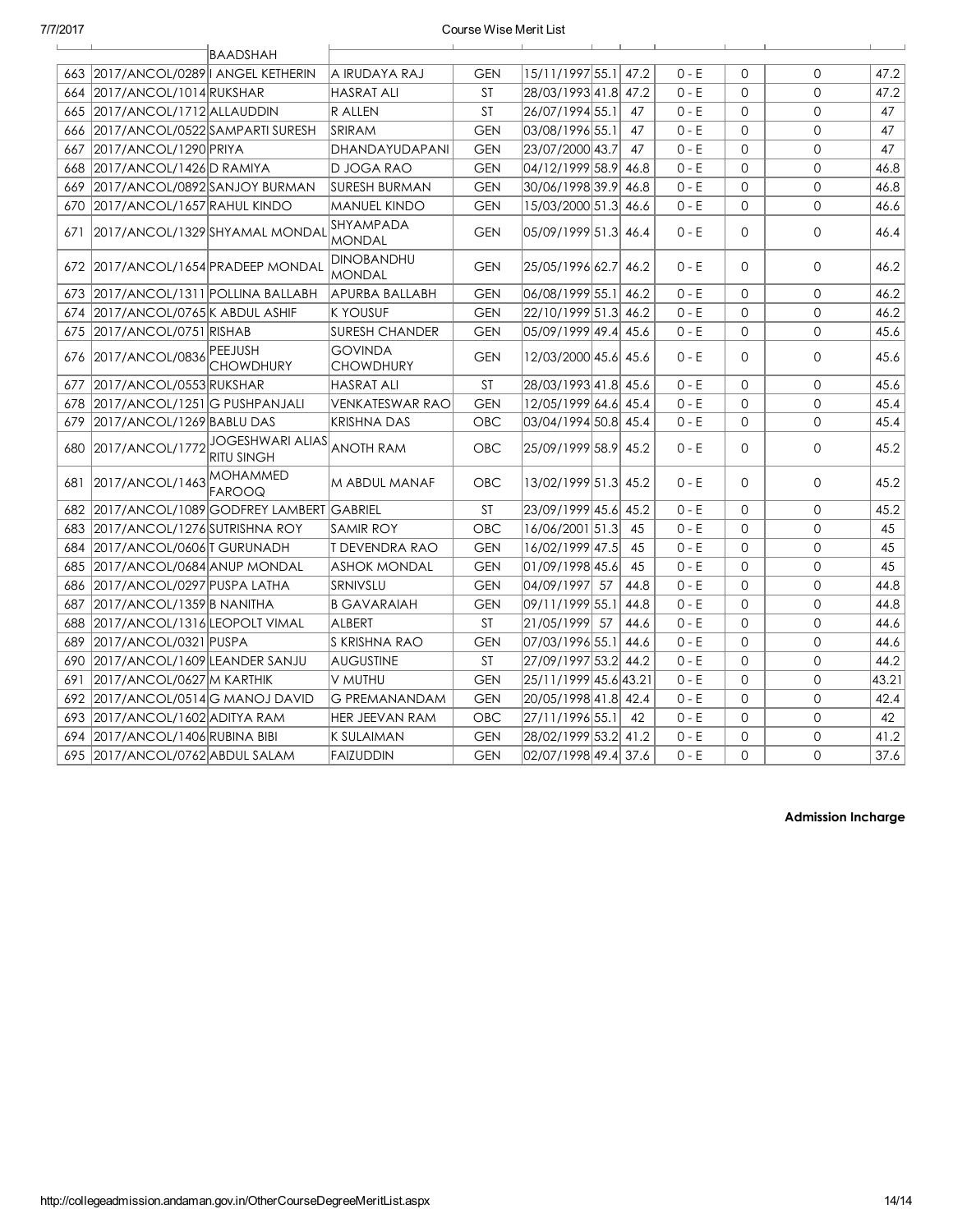# Andaman College

# FINAL MERIT LIST OF CANDIDATES APPLIED FOR ADMISSION FOR THE SESSION: 2017-2018

Name of the Course: B.A. SOCIOLOGY Category: CGE/EXSM

Note: In Subject Weightage , F - First Attemppt, S - More than One Attempt, Strike Out : Duplicate Form Submission

| S.No. | <b>Admission No.</b>     | Name of<br> Candidate Name | <b>Father'S</b>                                     | Category | Date of<br><b>Birth</b>        |    | Subject<br>∣ X% <mark>XII% <sub>Weightag</sub></mark> e  ାିଁ | Sports NSS/NCC/Scouts Agg<br>& Guide | %    |
|-------|--------------------------|----------------------------|-----------------------------------------------------|----------|--------------------------------|----|--------------------------------------------------------------|--------------------------------------|------|
|       | 2017/ANCOL/1802          | <b>SWEETY</b>              | <b>SWAPAN</b><br><b>KUMAR</b><br>ISINGH             |          | CGE/EXSM 05/02/2000 81.7  72.2 |    | $0 - E$                                                      | 0                                    | 72.2 |
|       | 2017/ANCOL/1567   JYOTHI |                            | JANAKI<br><b>RAMAYYA</b>                            |          | CGE/EXSM 12/12/1999 49.4 61.2  |    | $0 - E$                                                      | 0                                    | 61.2 |
|       | 2017/ANCOL/1189          | <b>ABHISHEK</b><br>KUJUR   | $ RAJESHWAR _{CGE/EXSM} 18/09/1998 53.2 $<br>KUJUR. |          |                                | 52 | $0 - E$                                                      | 0                                    | 52   |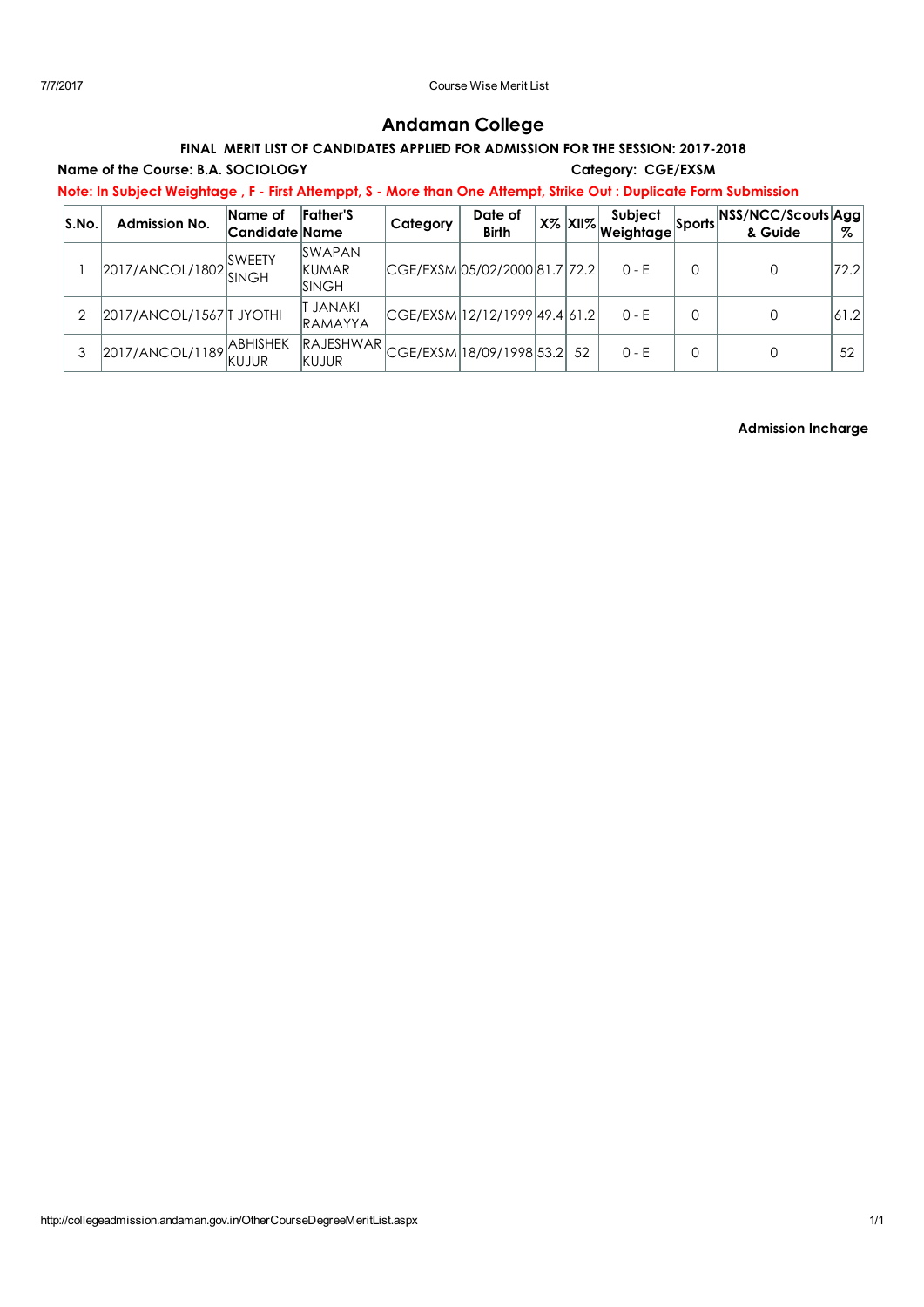# Andaman College

# FINAL MERIT LIST OF CANDIDATES APPLIED FOR ADMISSION FOR THE SESSION: 2017-2018

### Name of the Course: B.A. SOCIOLOGY Category: PH

Note: In Subject Weightage , F - First Attemppt, S - More than One Attempt, Strike Out : Duplicate Form Submission

| S.No | <b>Admission No.</b>      | Name of<br> Candidate Name | <b>Father'S</b>      | Category   | Date of<br><b>Birth</b> |      | <b>Subject</b><br>$\sim$ X% XII% Weightage $\sim$ | <b>horts NSS/NCC/Scouts Agg.</b><br>& Guide | Z     |
|------|---------------------------|----------------------------|----------------------|------------|-------------------------|------|---------------------------------------------------|---------------------------------------------|-------|
|      | 2017/ANCOL/0809 AVINASH   |                            | ΙM<br><b>ANANDAN</b> | PН         | 06/01/1999 51.3 66.6    |      | $0 - F$                                           |                                             | 66.6  |
|      | $2017/ANCOL/1759$ PREETHI |                            | <b>P</b> J RAO       | <b>GEN</b> | 06/11/1998 57           | 60.8 | $0 - F$                                           |                                             | 60.81 |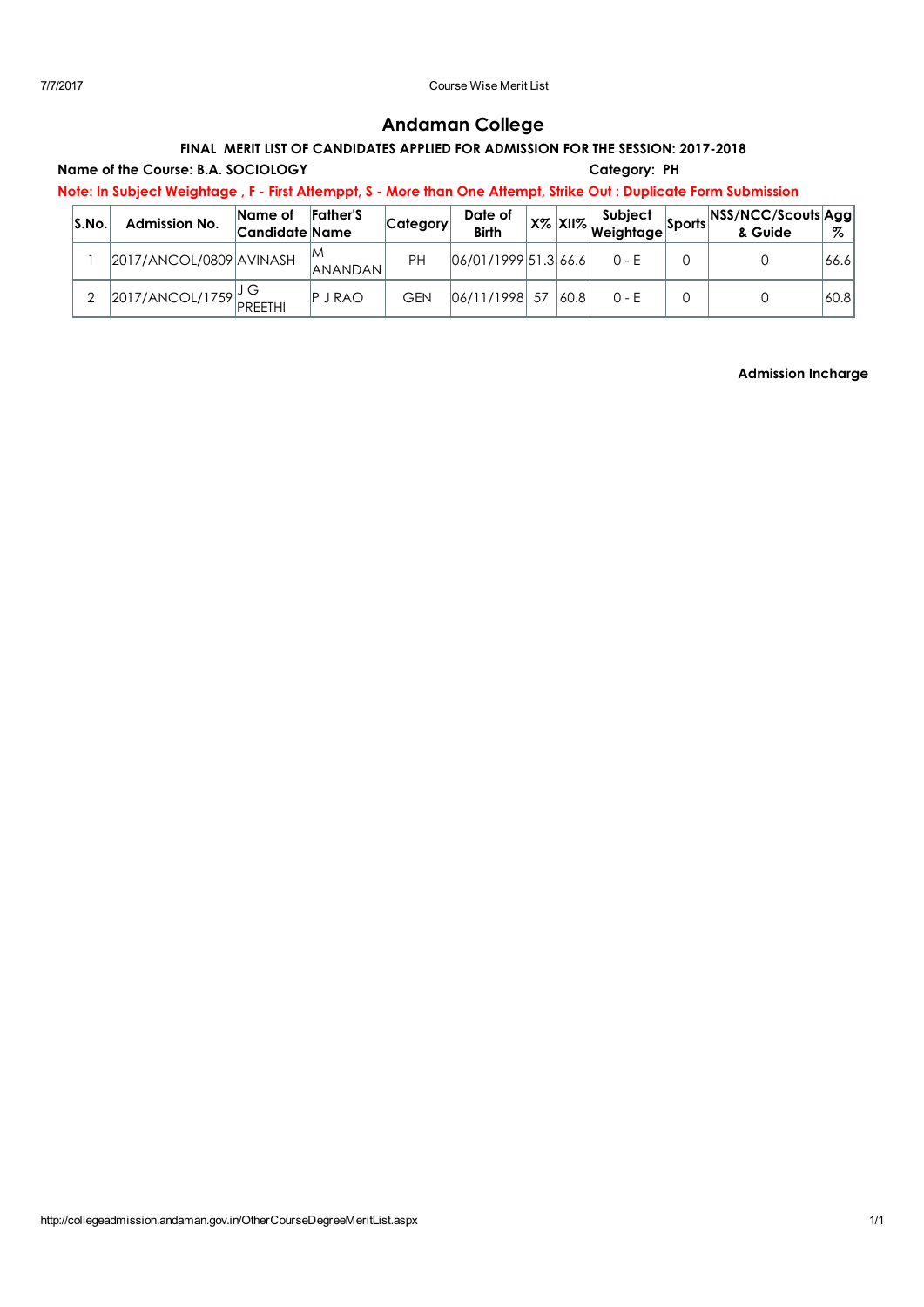# Andaman College

# FINAL MERIT LIST OF CANDIDATES APPLIED FOR ADMISSION FOR THE SESSION: 2017-2018

#### Name of the Course: B.A. SOCIOLOGY Category: ST

Note: In Subject Weightage , F - First Attemppt, S - More than One Attempt, Strike Out : Duplicate Form Submission

| S.No.          | <b>Admission No.</b>        | <b>Name of</b><br><b>Candidate</b> | <b>Father'S</b><br>Name       | Category      | Date of<br><b>Birth</b>                                   | $X\%$ $XII\%$ | Subject<br>Weightage | <b>Sports</b>       | NSS/NCC/Scouts Agg<br>& Guide | Z                 |
|----------------|-----------------------------|------------------------------------|-------------------------------|---------------|-----------------------------------------------------------|---------------|----------------------|---------------------|-------------------------------|-------------------|
| $\mathbf{1}$   | 2017/ANCOL/1763 NIGHTINGALE |                                    | <b>JOSEPH</b><br><b>EDGAR</b> | <b>ST</b>     | 09/03/2000 60.8 75.4                                      |               | $0 - E$              | $\Omega$            | 0                             | 75.4              |
| $\overline{2}$ | 2017/ANCOL/0672 TINY GRACE  |                                    | <b>DERICK</b>                 | <b>ST</b>     | 25/12/1999 62.7 72.6                                      |               | $0 - E$              | $\Omega$            | $\Omega$                      | 72.6              |
| 3              | 2017/ANCOL/1735 R AUGUSTIN  |                                    | <b>YMMIL</b><br><b>NELSON</b> | <b>ST</b>     | 05/08/1998 49.4 72.4                                      |               | $0 - E$              | $\Omega$            | $\mathbf 0$                   | 72.4              |
| 4              | 2017/ANCOL/1766 IRENE       |                                    | <b>DERICK FRED</b>            | <b>ST</b>     | 05/06/2000 62.7 66.2                                      |               | $0 - E$              | $\Omega$            | 0                             | 66.2              |
| 5              | 2017/ANCOL/1501 GUPALTA J   |                                    | <b>JACOB</b><br><b>JAMES</b>  | <b>ST</b>     | 04/11/1998 70.3                                           | 63            | $0 - E$              | $\Omega$            | 0                             | 63                |
| 6              | 2017/ANCOL/1740 FELICITUS   |                                    | <b>CLEMENT</b>                | <b>ST</b>     | 10/02/2000 58.9                                           | 63            | $0 - E$              | $\Omega$            | $\mathsf{O}$                  | 63                |
| 7              | 2017/ANCOL/1004 CLERINA     |                                    | <b>ARNOLD</b>                 | <b>ST</b>     | 19/04/1999 53.2                                           | 63            | $0 - E$              | $\Omega$            | $\mathbf 0$                   | 63                |
| 8              | 2017/ANCOL/0925 GIPHUS      |                                    | PAUL                          | <b>ST</b>     | 15/02/1998 51.3 62.4                                      |               | $0 - E$              | $\Omega$            | 0                             | 62.4              |
| 9              | 2017/ANCOL/1771 FRANCIS     |                                    | <b>ROBINSON</b>               | <b>ST</b>     | 25/04/1995 58.9 62.2                                      |               | $0 - E$              | $\Omega$            | 0                             | 62.2              |
| 10             | 2017/ANCOL/0641 MOLINA      |                                    | <b>DAVID</b>                  | <b>ST</b>     | 29/10/1998 49.4 61.8                                      |               | $0 - E$              | $\mathsf{O}$        | 0                             | 61.8              |
| 11             | 2017/ANCOL/0824 SURMILA     |                                    | <b>SAMUEL</b>                 | <b>ST</b>     | 10/03/2000 53.2 61.2                                      |               | $0 - E$              | $\Omega$            | $\mathbf{0}$                  | 61.2              |
| 12             | 2017/ANCOL/1339 OSHEEN      |                                    | PAUL                          | <b>ST</b>     | 27/01/1999 58.9 59.6                                      |               | $0 - E$              | $\Omega$            | $\mathbf{0}$                  | 59.6              |
| 13             | 2017/ANCOL/1638 GODFREY     |                                    | <b>THOMAS</b>                 | <b>ST</b>     | 21/04/1999 55.1 59.6                                      |               | $0 - E$              | $\Omega$            | 0                             | 59.6              |
| 14             | 2017/ANCOL/0170 A J ALBERT  |                                    | <b>ALBERTUS</b>               | <b>ST</b>     | 10/04/1999 51.3                                           | 59            | $0 - E$              | $\mathbf{0}$        | $\mathbf{0}$                  | 59                |
| 15             | 2017/ANCOL/1073             | QUEENIE<br><b>SALONA</b>           | <b>BENHUR</b>                 | <b>ST</b>     | 09/04/1995 62.7 58.6                                      |               | 0 - E                | $\Omega$            | $\mathbf 0$                   | 58.6              |
| 16             | 2017/ANCOL/1732 REBECCA     |                                    | <b>MICHAEL</b>                | <b>ST</b>     | 10/05/1995 53.2 58.4                                      |               | $0 - E$              | $\Omega$            | $\Omega$                      | 58.4              |
| 17             | 2017/ANCOL/1545 MOHAMMED    | <b>ISMAIL ALI</b>                  | <b>YOUSUF</b><br><b>MOOSA</b> | <b>ST</b>     | 21/01/1998 53.2                                           | 58            | 0 - E                | $\Omega$            | 0                             | 58                |
| 18             | 2017/ANCOL/1199 MALA        |                                    | <b>MANUEL</b>                 | <b>ST</b>     | 28/03/1996 55.1 57.6                                      |               | $0 - E$              | $\Omega$            | 0                             | 57.6              |
| 19             | 2017/ANCOL/1446 PATRICK     |                                    | <b>CYCIL</b>                  | <b>ST</b>     | 23/10/1999 55.1 57.2                                      |               | $0 - E$              | $\Omega$            | $\mathbf 0$                   | 57.2              |
| 20             | 2017/ANCOL/1044 NANCY       |                                    | <b>WILLIAM</b>                | <b>ST</b>     | 14/03/1998 49.4                                           | 57            | $0 - E$              | $\Omega$            | 0                             | 57                |
| 21             | 2017/ANCOL/0996 SANGITA     | <b>MAJHI</b>                       | SUSHIL MAJHI                  | <b>ST</b>     | 09/11/1997 49.4 55.2                                      |               | $0 - E$              | $\Omega$            | 0                             | 55.2              |
| 22             | 2017/ANCOL/1077 STANEY      |                                    | <b>FELIX</b>                  | <b>ST</b>     | 09/05/2000 51.3 55                                        |               | $0 - E$              | $\mathbf{0}$        | 0                             | 55                |
| 23             | 2017/ANCOL/0750 PRIYA       |                                    | <b>ATHANASIOUS</b>            | <b>ST</b>     | 12/06/1998 45.6 53.6                                      |               | $0 - E$              | $\Omega$            | $\mathbf{0}$                  | 53.6              |
| 24             | 2017/ANCOL/0704 VITUS       |                                    | <b>AMIEL</b>                  | <b>ST</b>     | 05/08/1999 45.6 53.2                                      |               | $0 - E$              | $\mathsf{O}$        | 0                             | 53.2              |
| 25             | 2017/ANCOL/1710 GABRIEL     |                                    | <b>EMMANUEL</b>               | <b>ST</b>     | 25/12/1995 58.9                                           | -53           | $0 - E$              | $\mathsf{O}$        | $\mathbf{0}$                  | 53                |
| 26             | 2017/ANCOL/1273 KENNY       |                                    | <b>JOHN</b><br>SYLVANUS       | <b>ST</b>     | 22/11/1996 58.9 51.8                                      |               | 0 - E                | $\Omega$            | 0                             | 51.8              |
| 27             | 2017/ANCOL/1378 SUNDER LAL  |                                    | <b>CHRYSOSTOM</b>             | ST            | 17/04/1996 62.7 51.6                                      |               | $0 - E$              | $\mathsf{O}$        | 0                             | $\overline{51.6}$ |
| 28             | 2017/ANCOL/0737             | <b>FRANKIE</b><br><b>JONES</b>     | <b>MICHAEL</b>                | <b>ST</b>     | 25/03/1999 55.1 51.6                                      |               | $0 - E$              | $\mathbf{0}$        | $\mathbf 0$                   | 51.6              |
| 29             | 2017/ANCOL/0739             | <b>FRANKIE</b><br><b>JONES</b>     | <b>MICHAEL</b>                | <b>ST</b>     | 25/03/1999 55.1 51.6                                      |               | $0 - E$              | $\Theta$            | $\Theta$                      | 51.6              |
| 30             | 2017/ANCOL/0740             | <b>FRANKIE</b><br><b>JONES</b>     | <b>MICHAEL</b>                | <del>ST</del> | <del>25/03/1999</del>   <del>55.1</del>   <del>51.6</del> |               | $0 - E$              | $\Theta$            | $\Theta$                      | 51.6              |
| 31             | 2017/ANCOL/1785 HOSIE S     |                                    | <b>K PAUL</b>                 | ST            | 20/05/1996 53.2 51.4                                      |               | $0 - E$              | $\mathbf{0}$        | $\mathsf{O}$                  | 51.4              |
| 32             | 2017/ANCOL/1662 SEVERINA    |                                    | <b>THOMAS</b>                 | ST            | 23/06/1999 53.2 51.2                                      |               | $0 - E$              | $\mathbf{0}$        | 0                             | 51.2              |
| 33             | 2017/ANCOL/0955 CENDRELLA   |                                    | LATE<br><b>IGNATIOUS</b>      | ST            | 18/06/2000 68.4 50.4                                      |               | $0 - E$              | 0                   | 0                             | 50.4              |
| 34             | 2017/ANCOL/1125 FABIAN      |                                    | <b>HOSEA</b>                  | <b>ST</b>     | 29/05/1996 53.2 48.6                                      |               | $0 - E$              | $\mathsf{O}$        | $\mathbf{0}$                  | 48.6              |
| 35             | 2017/ANCOL/1739 MARY        |                                    | <b>ZEBULON</b>                | <b>ST</b>     | 23/09/1994 55.1 48.2                                      |               | $0 - E$              | $\mathbf{0}$        | 0                             | 48.2              |
| 36             | 2017/ANCOL/1014 RUKSHAR     |                                    | <b>HASRAT ALI</b>             | ST            | 28/03/1993 41.8 47.2                                      |               | $0 - E$              | $\mathsf{O}$        | $\mathsf{O}\xspace$           | 47.2              |
| 37             | 2017/ANCOL/1712 ALLAUDDIN   |                                    | R ALLEN                       | ST            | 26/07/1994 55.1 47                                        |               | $0 - E$              | 0                   | 0                             | 47                |
| 38             | 2017/ANCOL/0553 RUKSHAR     |                                    | <b>HASRAT ALI</b>             | ST            | 28/03/1993 41.8 45.6                                      |               | $0 - E$              | $\mathsf{O}\xspace$ | 0                             | 45.6              |
|                |                             |                                    |                               |               |                                                           |               |                      |                     |                               |                   |

http://collegeadmission.andaman.gov.in/OtherCourseDegreeMeritList.aspx 1/2